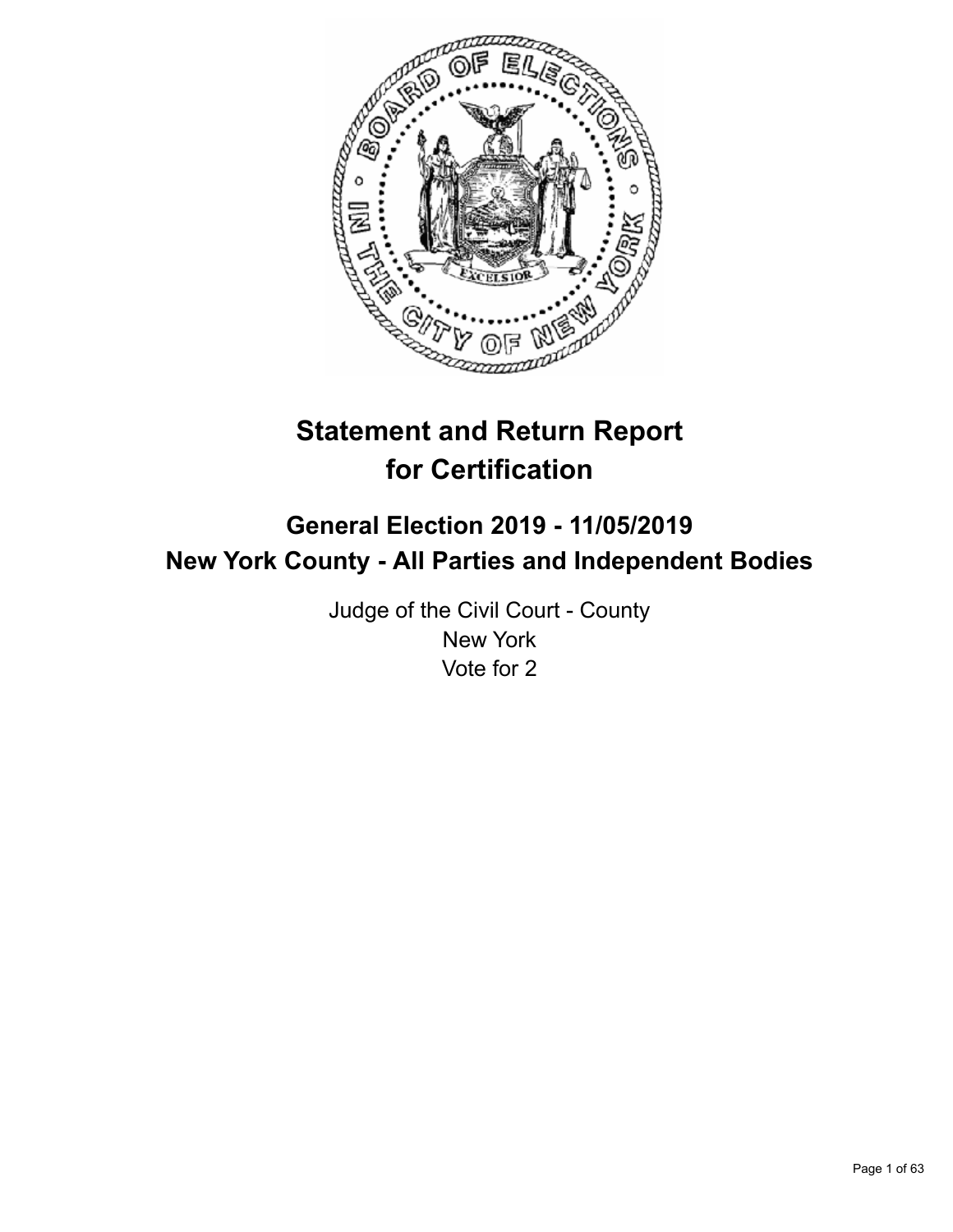

| <b>PUBLIC COUNTER</b>                                    | 12,931       |
|----------------------------------------------------------|--------------|
| MANUALLY COUNTED EMERGENCY                               | 0            |
| <b>ABSENTEE / MILITARY</b>                               | 236          |
| <b>AFFIDAVIT</b>                                         | 121          |
| <b>Total Ballots</b>                                     | 13,288       |
| Less - Inapplicable Federal/Special Presidential Ballots | 0            |
| <b>Total Applicable Ballots</b>                          | 13,288       |
| ASHLEE CRAWFORD (DEMOCRATIC)                             | 9,756        |
| ROBERT ROSENTHAL (DEMOCRATIC)                            | 8,289        |
| AARON H. HAUPTMAN (WRITE-IN)                             | 1            |
| AARON JUDGE (WRITE-IN)                                   | 1            |
| ADAM DISILVESTRO (WRITE-IN)                              | 1            |
| AKIVA SITZER (WRITE-IN)                                  | $\mathbf{1}$ |
| ASHER SITZER (WRITE-IN)                                  | 1            |
| AVRAHAM PEARL (WRITE-IN)                                 | 1            |
| BARUEU MARGOLIS (WRITE-IN)                               | 1            |
| <b>BASHA GE-HARDS (WRITE-IN)</b>                         | 1            |
| BEAR WILNER (WRITE-IN)                                   | 1            |
| BENITO MUSSILINI (WRITE-IN)                              | $\mathbf{1}$ |
| BRIAN KAVANAUGH (WRITE-IN)                               | 1            |
| BRITTNEY CAMBRELEN (WRITE-IN)                            | $\mathbf{1}$ |
| <b>BRUCE CARMEL (WRITE-IN)</b>                           | 1            |
| CALLUM HAZELTON (WRITE-IN)                               | 1            |
| CARL SKUTSCH (WRITE-IN)                                  | 1            |
| CARTER BOOTH (WRITE-IN)                                  | $\mathbf{1}$ |
| CATALINA FORD (WRITE-IN)                                 | 1            |
| CATHERINE JANEWAY (WRITE-IN)                             | 1            |
| CHARM SITZER (WRITE-IN)                                  | 1            |
| DANESHA WALL (WRITE-IN)                                  | 1            |
| DANIEL M. COLGAN (WRITE-IN)                              | 1            |
| DANIEL SMALL (WRITE-IN)                                  | $\mathbf{1}$ |
| DAVID FARBER (WRITE-IN)                                  | 1            |
| DAVID LABELLE (WRITE-IN)                                 | 1            |
| DEBORAH BEHT MEDOWS (WRITE-IN)                           | $\mathbf{1}$ |
| DECLAN D'ALEO (WRITE-IN)                                 | 1            |
| DICK CHENEY (WRITE-IN)                                   | 1            |
| DON JOHNSON (WRITE-IN)                                   | 1            |
| DONALD TRUMP (WRITE-IN)                                  | 4            |
| DONALD TRUMP JR. (WRITE-IN)                              | $\mathbf{1}$ |
| EILEEN BUDD (WRITE-IN)                                   | $\mathbf{1}$ |
| ERIC TRUMP (WRITE-IN)                                    | 1            |
| ERIC ULRICH (WRITE-IN)                                   | 1            |
| FLORINA VEZRU (WRITE-IN)                                 | 1            |
| GAVIN WAX (WRITE-IN)                                     | 1            |
| <b>GEORGE BUSH (WRITE-IN)</b>                            | 1            |
| <b>GREG KELLY (WRITE-IN)</b>                             | $\mathbf{1}$ |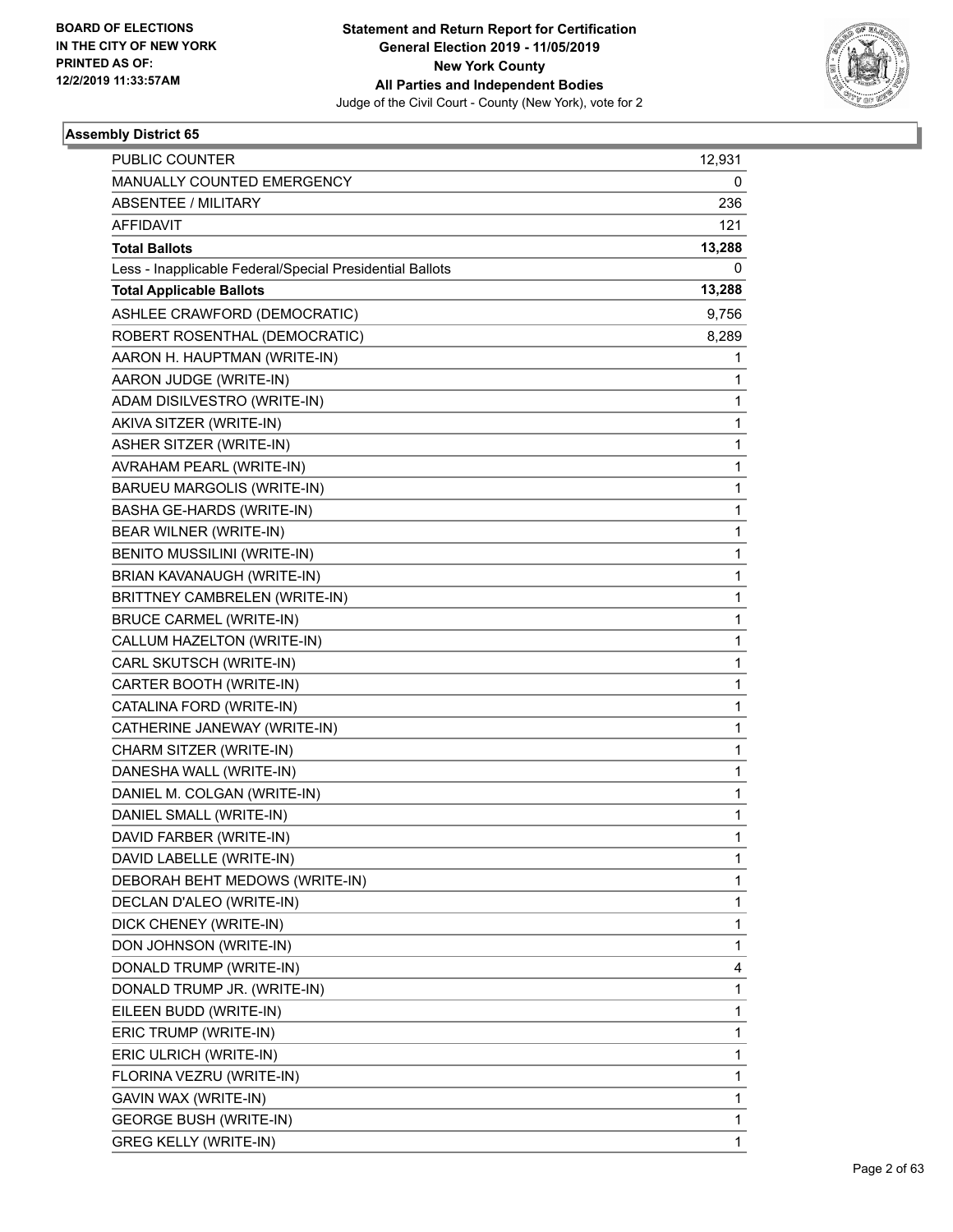

| HAL ISAK (WRITE-IN)                  | 1              |
|--------------------------------------|----------------|
| JAIME JUNCO JR. (WRITE-IN)           | $\mathbf{1}$   |
| JEFFREY W. PADILLA (WRITE-IN)        | 1              |
| JENNIFER BURTT ESQ. (WRITE-IN)       | $\mathbf{1}$   |
| JEREMY SCHIFFRES (WRITE-IN)          | 2              |
| JILL SUNG (WRITE-IN)                 | 1              |
| JOHN ALTHOUSE COHEN (WRITE-IN)       | $\mathbf{1}$   |
| JOHN HOGROGIAN ESQ. (WRITE-IN)       | 1              |
| JOHNNY FLORES (WRITE-IN)             | 1              |
| JOHNNY SINS (WRITE-IN)               | $\mathbf{1}$   |
| JOSEPH C. BORELLI (WRITE-IN)         | 1              |
| JUDY JHO (WRITE-IN)                  | 1              |
| JUDY SHEINDLIN (WRITE-IN)            | $\mathbf{1}$   |
| <b>JUSTIN DISILVESTRO (WRITE-IN)</b> | 1              |
| KANYE WEST (WRITE-IN)                | 1              |
| KELLY MCADAMS (WRITE-IN)             | $\mathbf{1}$   |
| KEVIN A. KLEPPER (WRITE-IN)          | 1              |
| LANA LENAR (WRITE-IN)                | 1              |
| LARRY SHARPE (WRITE-IN)              | $\overline{2}$ |
| LAUREN JONES (WRITE-IN)              | 1              |
| LEE BERMAN (WRITE-IN)                | 1              |
| LENNY DAUBER (WRITE-IN)              | $\mathbf{1}$   |
| LEONARD MCCOY (WRITE-IN)             | 1              |
| LESLIE HANWECK (WRITE-IN)            | 1              |
| LIZ MAC AVERY (WRITE-IN)             | $\mathbf{1}$   |
| MARC KROPNICK (WRITE-IN)             | 1              |
| MARIOSL CLERWINSKI (WRITE-IN)        | 1              |
| MARK BUTLER (WRITE-IN)               | $\mathbf{1}$   |
| MARK PATRICK (WRITE-IN)              | 1              |
| MAUR BUCHATTER (WRITE-IN)            | 1              |
| MAY WONG LEE (WRITE-IN)              | $\mathbf{1}$   |
| MEGHAN MAC AVERY (WRITE-IN)          | 1              |
| MELANIE HART (WRITE-IN)              | 1              |
| MICAH ARBISSER (WRITE-IN)            | $\mathbf{1}$   |
| MIKE POMPEO (WRITE-IN)               | $\mathbf{1}$   |
| MILEY CYRUS (WRITE-IN)               | 1              |
| MING MAN (WRITE-IN)                  | $\mathbf{1}$   |
| MONICA CROWLEY (WRITE-IN)            | 1              |
| MORRY C. DAVIS (WRITE-IN)            | 1              |
| NANCY KESENBAUM (WRITE-IN)           | $\mathbf{1}$   |
| NEELESH SHAH (WRITE-IN)              | $\mathbf{1}$   |
| NICHOLAS VARONE (WRITE-IN)           | 1              |
| NICHOLE HOWDEN (WRITE-IN)            | $\mathbf{1}$   |
| NICK FUENTES (WRITE-IN)              | 1              |
| NICK MULLEN (WRITE-IN)               | 1              |
| NOEL RODRIGUEZ (WRITE-IN)            | 1              |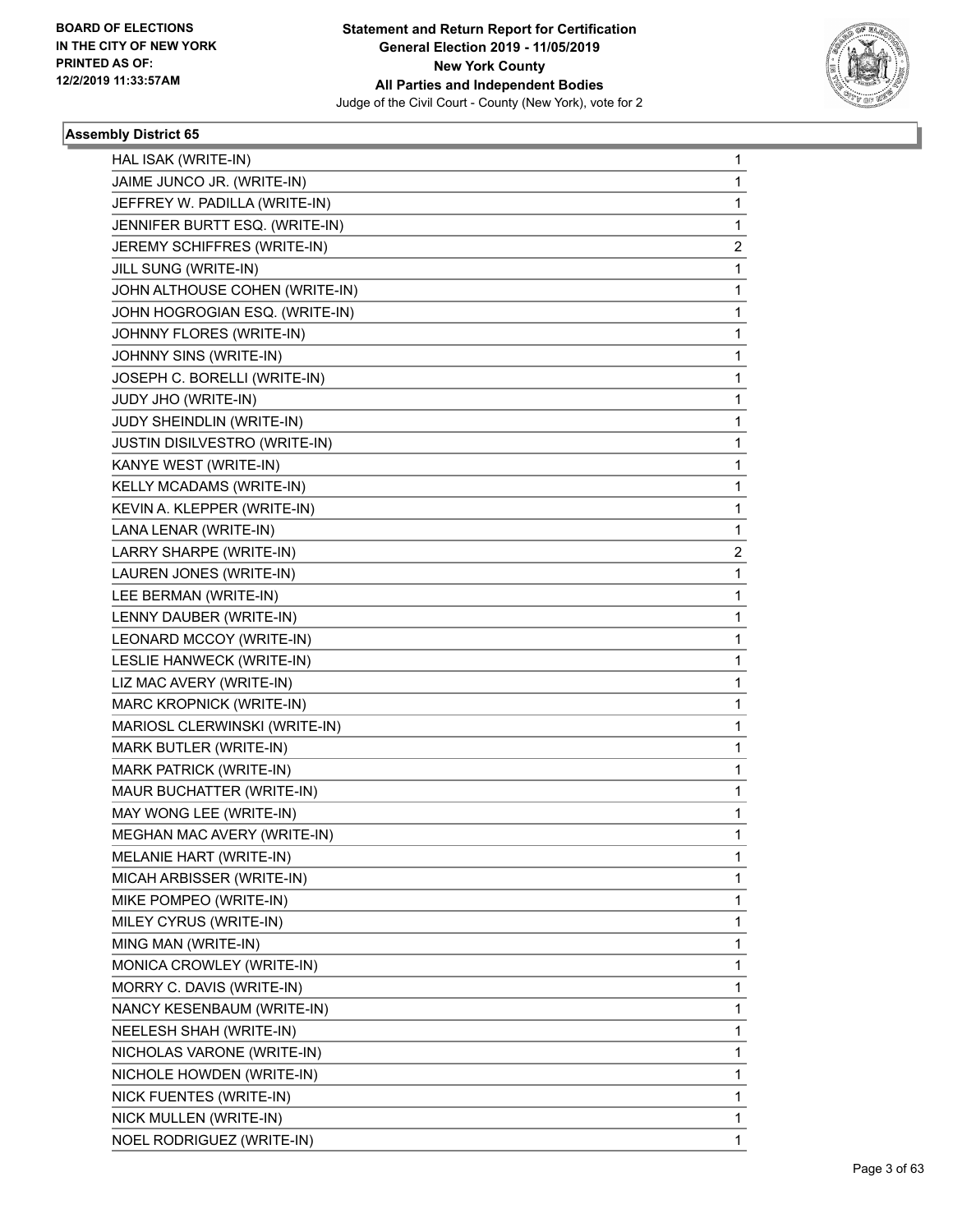

| ORENTHAL JAMES SIMPSON (WRITE-IN)         | 1                       |
|-------------------------------------------|-------------------------|
| OWEN BENJAMIN (WRITE-IN)                  | 1                       |
| OZZY OSBOURNE (WRITE-IN)                  | 1                       |
| PATRICIA STENSRUD (WRITE-IN)              | 1                       |
| PAUL E. NEEDHAM (WRITE-IN)                | $\mathbf 1$             |
| PETER ALANSO (WRITE-IN)                   | 1                       |
| PETER VAN TOL (WRITE-IN)                  | 1                       |
| RICHARD MUNIZ (WRITE-IN)                  | 1                       |
| RITA PALMA (WRITE-IN)                     | $\mathbf 1$             |
| ROBERT BYRON FORD (WRITE-IN)              | $\mathbf{1}$            |
| ROBERT LIGHTHIZER (WRITE-IN)              | 1                       |
| ROBERT RUFF (WRITE-IN)                    | 1                       |
| ROBIN HAUMENHAFT (WRITE-IN)               | 1                       |
| RON R. MILLER (WRITE-IN)                  | 1                       |
| RYDER ALPERT (WRITE-IN)                   | 1                       |
| SEAN HANNITY (WRITE-IN)                   | $\mathbf{1}$            |
| STEVE COHEN (WRITE-IN)                    | 1                       |
| STEVE HARRIS (WRITE-IN)                   | $\overline{\mathbf{c}}$ |
| STEVE SINCLAIR (WRITE-IN)                 | $\mathbf 1$             |
| STEVEN KELLY (WRITE-IN)                   | 1                       |
| TIGER WOODS (WRITE-IN)                    | $\mathbf 1$             |
| TISA LAPADULA (WRITE-IN)                  | 1                       |
| TOM EMMONS (WRITE-IN)                     | 1                       |
| TOMMY LEE (WRITE-IN)                      | 1                       |
| UNATTRIBUTABLE WRITE-IN (WRITE-IN)        | 92                      |
| UNCOUNTED WRITE-IN PER STATUTE (WRITE-IN) | 1                       |
| VERA SUNG (WRITE-IN)                      | 1                       |
| VINCENT MCKEEVA (WRITE-IN)                | 1                       |
| VISH BURRA (WRITE-IN)                     | 1                       |
| WILBUR KUNG (WRITE-IN)                    | 1                       |
| WILLIAM DARROW (WRITE-IN)                 | $\mathbf{1}$            |
| XAVIER MILLIGEN (WRITE-IN)                | 1                       |
| ZACHARY STEINBERG (WRITE-IN)              | 1                       |
| <b>Total Votes</b>                        | 18,258                  |
| Unrecorded                                | 8,318                   |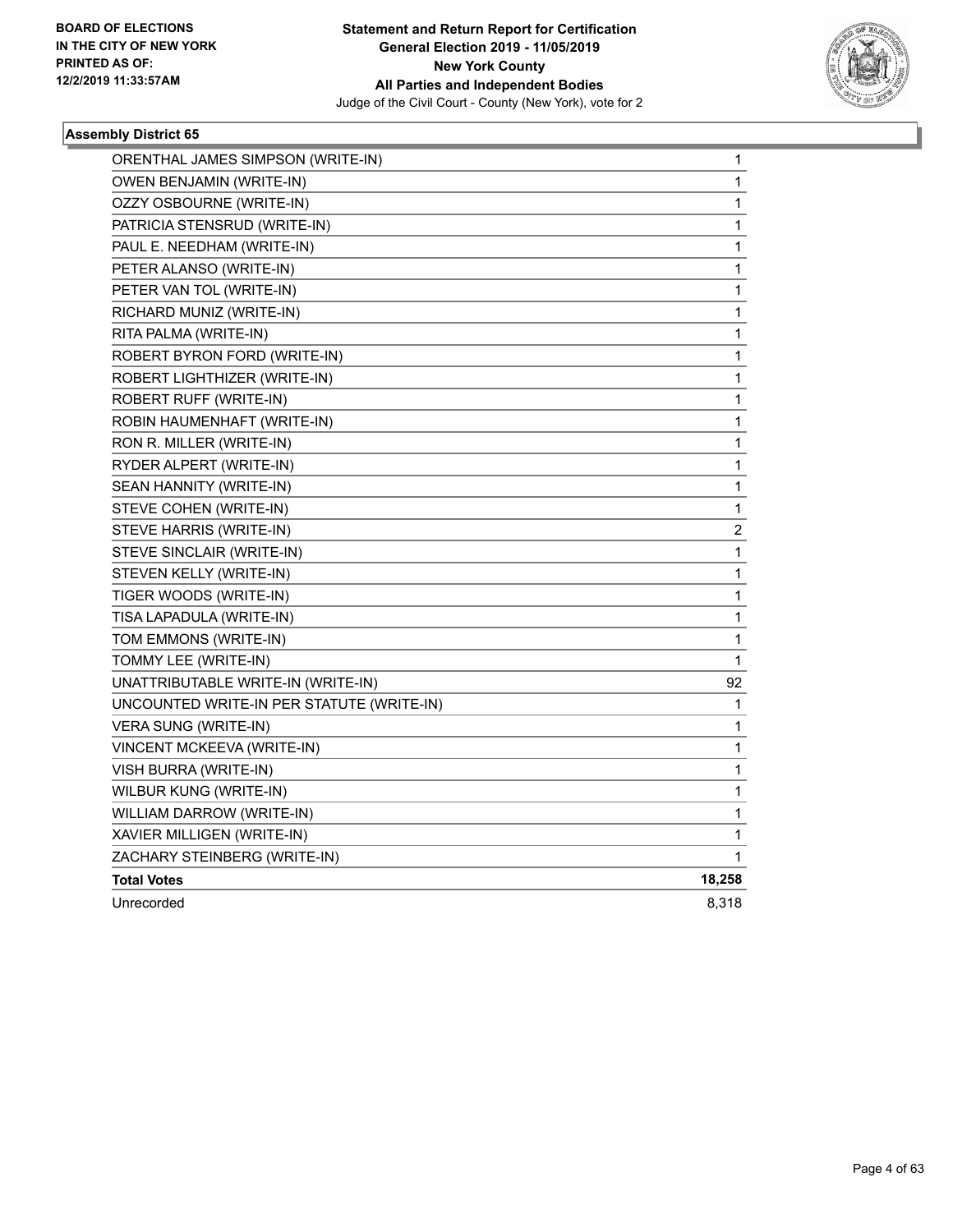

| PUBLIC COUNTER                                           | 15,743       |
|----------------------------------------------------------|--------------|
| MANUALLY COUNTED EMERGENCY                               | 0            |
| <b>ABSENTEE / MILITARY</b>                               | 399          |
| AFFIDAVIT                                                | 127          |
| <b>Total Ballots</b>                                     | 16,269       |
| Less - Inapplicable Federal/Special Presidential Ballots | 0            |
| <b>Total Applicable Ballots</b>                          | 16,269       |
| ASHLEE CRAWFORD (DEMOCRATIC)                             | 13,203       |
| ROBERT ROSENTHAL (DEMOCRATIC)                            | 11,726       |
| AARON JUDGE (WRITE-IN)                                   | 1            |
| ADAM VELAZQUEZ (WRITE-IN)                                | 1            |
| ALAN ROSKOF (WRITE-IN)                                   | 1            |
| AMY GOODMAN (WRITE-IN)                                   | $\mathbf 1$  |
| ANDREW YANG (WRITE-IN)                                   | $\mathbf{1}$ |
| <b>BARACK OBAMA (WRITE-IN)</b>                           | 1            |
| BERNIE SANDERS (WRITE-IN)                                | $\mathbf 1$  |
| BETTY CASHMAN (WRITE-IN)                                 | $\mathbf{1}$ |
| BIANCA ISAIAS (WRITE-IN)                                 | 1            |
| BRANDON E. CONLEY (WRITE-IN)                             | $\mathbf{1}$ |
| CARLA JOHNSON (WRITE-IN)                                 | $\mathbf{1}$ |
| CHARLES BRONES (WRITE-IN)                                | 2            |
| CHRISTINE HARRINGTON (WRITE-IN)                          | $\mathbf{1}$ |
| CHRISTOPHER BARLOW (WRITE-IN)                            | $\mathbf{1}$ |
| CHRISTOPHER EDEL (WRITE-IN)                              | 1            |
| CINDY CRAWFORD (WRITE-IN)                                | $\mathbf{1}$ |
| CRAIG ALBERT (WRITE-IN)                                  | $\mathbf{1}$ |
| DANIEL CHEN (WRITE-IN)                                   | 1            |
| DANIEL H. ETZIONI (WRITE-IN)                             | $\mathbf 1$  |
| DANIEL HURT (WRITE-IN)                                   | $\mathbf{1}$ |
| DANIEL R. BRIGHT (WRITE-IN)                              | 1            |
| DEANNA BARLOW (WRITE-IN)                                 | $\mathbf{1}$ |
| DEVIN BALKIND (WRITE-IN)                                 | 1            |
| DEVIN HARAN (WRITE-IN)                                   | 1            |
| DIANA BOYER (WRITE-IN)                                   | 1            |
| DOMINIC CANALIE (WRITE-IN)                               | 1            |
| DONALD TRUMP (WRITE-IN)                                  | 3            |
| DUSAN TOGNER (WRITE-IN)                                  | $\mathbf 1$  |
| DYLAN STEVENSON (WRITE-IN)                               | $\mathbf{1}$ |
| ELIZABETH DAINEL (WRITE-IN)                              | 1            |
| ERIC TRUMP (WRITE-IN)                                    | $\mathbf{1}$ |
| ERIC WOOLEY (WRITE-IN)                                   | 1            |
| FRRANK REYNOLDS (WRITE-IN)                               | 1            |
| GABRIEL PARCEDES (WRITE-IN)                              | $\mathbf 1$  |
| GARY FERTMAN (WRITE-IN)                                  | $\mathbf{1}$ |
| <b>GERMAN SOTTILE (WRITE-IN)</b>                         | 1            |
| HARRY BELACORRE (WRITE-IN)                               | $\mathbf{1}$ |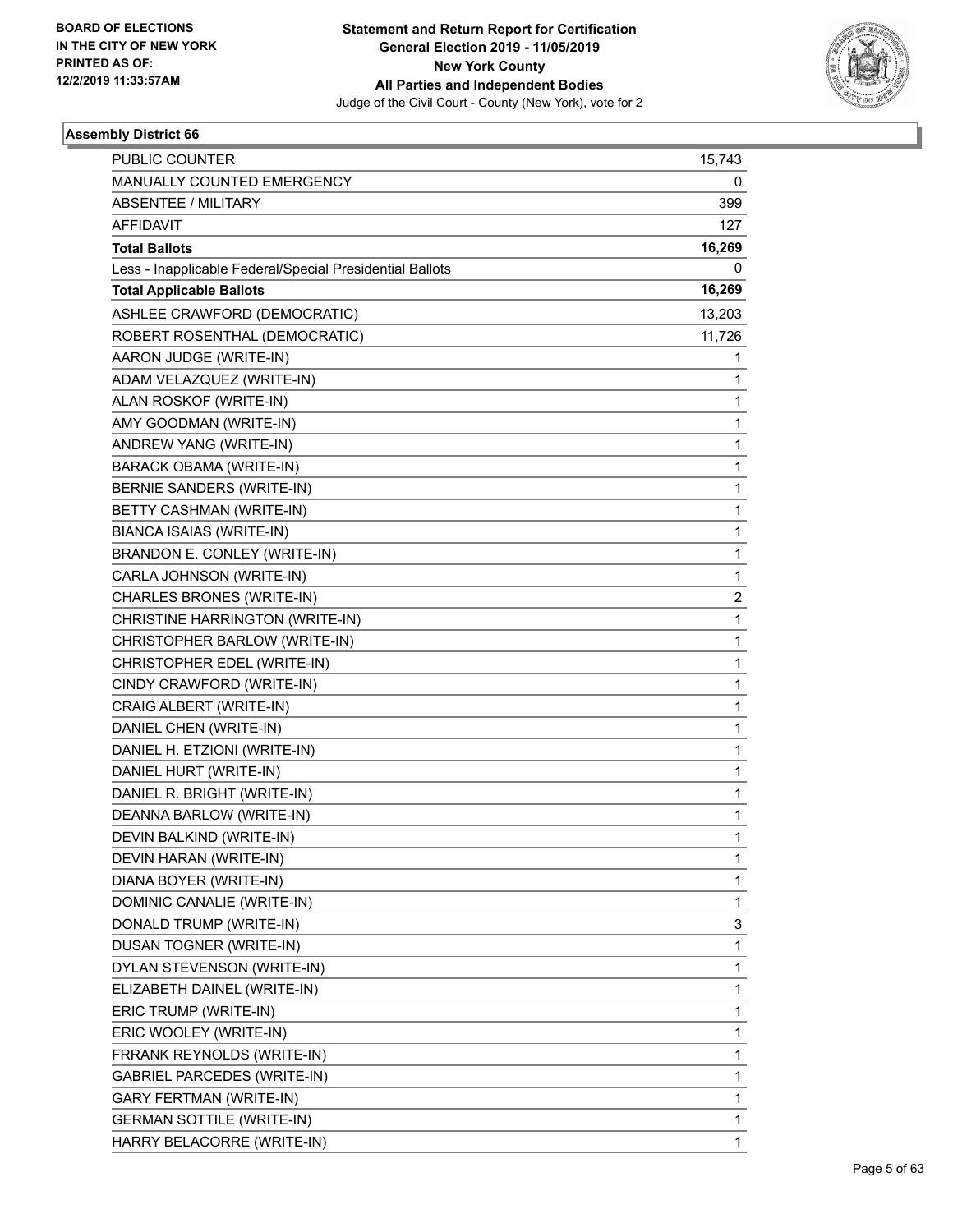

| HILLARY CLINTON (WRITE-IN)     | $\mathbf{1}$   |
|--------------------------------|----------------|
| IDA PERNESS (WRITE-IN)         | $\mathbf{1}$   |
| JAMES AKINJO (WRITE-IN)        | 1              |
| JAMIE MILLER (WRITE-IN)        | 1              |
| JANET STEINMAN (WRITE-IN)      | 1              |
| JEFFREY GOLDBERG (WRITE-IN)    | 1              |
| JEREMY RICHARDSON (WRITE-IN)   | $\mathbf{1}$   |
| JIMMY CLEO (WRITE-IN)          | $\mathbf{1}$   |
| JOANNA TIGER (WRITE-IN)        | 1              |
| JOEL KLEIN (WRITE-IN)          | 1              |
| JOHN DERON (WRITE-IN)          | 1              |
| JOHN MCCOY (WRITE-IN)          | 1              |
| JOHN SMITH (WRITE-IN)          | 1              |
| JON HUNTSMAN (WRITE-IN)        | 1              |
| JOSEPH C. BORELLI (WRITE-IN)   | 3              |
| JOSEPH C. MENDOLA (WRITE-IN)   | 1              |
| JULIA URBELIS (WRITE-IN)       | 1              |
| KAJA NIEWIAROWSKY (WRITE-IN)   | 1              |
| KATE MOSS (WRITE-IN)           | $\mathbf{1}$   |
| LAUREN PICKET (WRITE-IN)       | $\mathbf{1}$   |
| LENNON KORDESTUNCER (WRITE-IN) | 1              |
| LEONARD PELTIER (WRITE-IN)     | 1              |
| MAC MCCLUNG (WRITE-IN)         | 1              |
| MARIA BRONES (WRITE-IN)        | 1              |
| MARIA KARPOV (WRITE-IN)        | 1              |
| MARSHALL COLEMAN (WRITE-IN)    | $\mathbf{1}$   |
| MARTIN TESSLER (WRITE-IN)      | 1              |
| MAT LAUER (WRITE-IN)           | 1              |
| MAUREEN MCCOY (WRITE-IN)       | 1              |
| MICHAEL BLOOMBERG (WRITE-IN)   | $\mathbf{1}$   |
| MICHAEL MALIELLO (WRITE-IN)    | $\overline{c}$ |
| MICHAEL P. PIROVICH (WRITE-IN) | 1              |
| MICHAEL PASTOR (WRITE-IN)      | 1              |
| MICHAEL ROSE (WRITE-IN)        | 1              |
| MIKE FLYNN (WRITE-IN)          | 1              |
| MITT RUNNER (WRITE-IN)         | 1              |
| MOLLY QUER QURNEY (WRITE-IN)   | 1              |
| MYRAN VELEZ (WRITE-IN)         | 1              |
| NATASHA GURAL (WRITE-IN)       | 1              |
| NGOCK MING LEE (WRITE-IN)      | 1              |
| NICHOLAS BADER (WRITE-IN)      | 1              |
| NOVA KOPELMAN (WRITE-IN)       | 1              |
| PAUL MANAFORT (WRITE-IN)       | 1              |
| PETER FOX (WRITE-IN)           | 1              |
| PHILLIP SEGAL (WRITE-IN)       | $\mathbf{1}$   |
| RACHEL PAULEY (WRITE-IN)       | 1              |
|                                |                |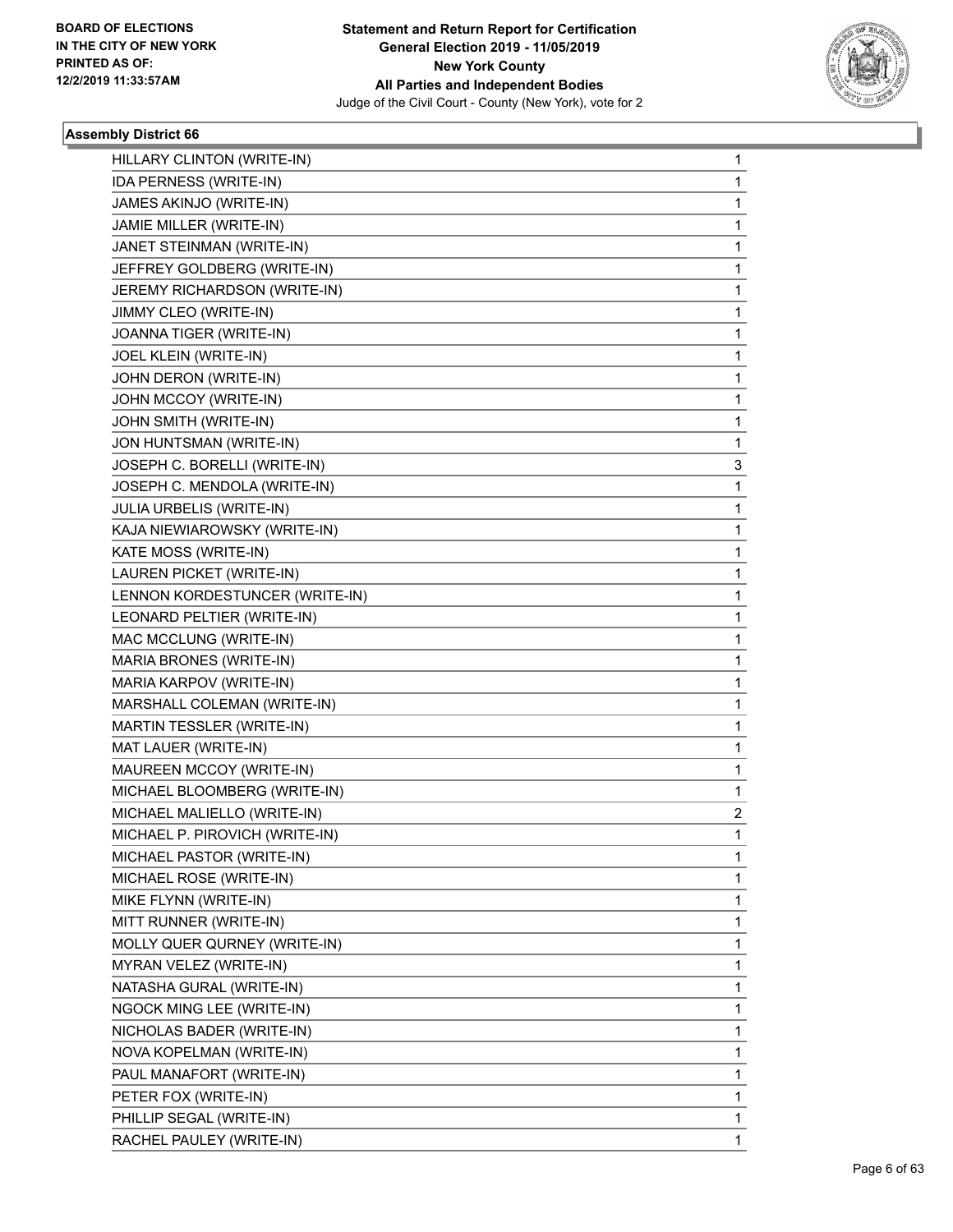

| RALPH K. WINTER (WRITE-IN)                | 1      |
|-------------------------------------------|--------|
| RAUOF ZAGHAB (WRITE-IN)                   | 1      |
| RAY MILLER (WRITE-IN)                     | 1      |
| RESHMA PATEL (WRITE-IN)                   | 1      |
| RICHARD SPENCER (WRITE-IN)                | 1      |
| ROBERT MUELLER (WRITE-IN)                 | 1      |
| RONALD REAGAN (WRITE-IN)                  | 1      |
| RONNI ARNOLD (WRITE-IN)                   | 1      |
| RUDOLPH GIULIANI (WRITE-IN)               | 1      |
| RYAN ZIMMERMAN (WRITE-IN)                 | 1      |
| SAMUEL LEE (WRITE-IN)                     | 1      |
| SAMUEL WALKER (WRITE-IN)                  | 1      |
| SARGAM JAIN (WRITE-IN)                    | 1      |
| STELLA SOTTILE (WRITE-IN)                 | 1      |
| SUSAN LIN (WRITE-IN)                      | 1      |
| TEIMOL JOHNSTON (WRITE-IN)                | 1      |
| THOMAS CASEY (WRITE-IN)                   | 1      |
| TIFFANY CABAN (WRITE-IN)                  | 2      |
| TOM MERRILL (WRITE-IN)                    | 1      |
| UNATTRIBUTABLE WRITE-IN (WRITE-IN)        | 96     |
| UNCOUNTED WRITE-IN PER STATUTE (WRITE-IN) | 1      |
| WALTER WAGNER (WRITE-IN)                  | 1      |
| WARREN J. MURRAY (WRITE-IN)               | 1      |
| WILLA J. BERNSTEIN (WRITE-IN)             | 1      |
| WILLIAM HEINZEN (WRITE-IN)                | 1      |
| WOODY ALLEN (WRITE-IN)                    | 1      |
| ZEPHYR TEACHOUT (WRITE-IN)                | 1      |
| <b>Total Votes</b>                        | 25,141 |
| Unrecorded                                | 7,397  |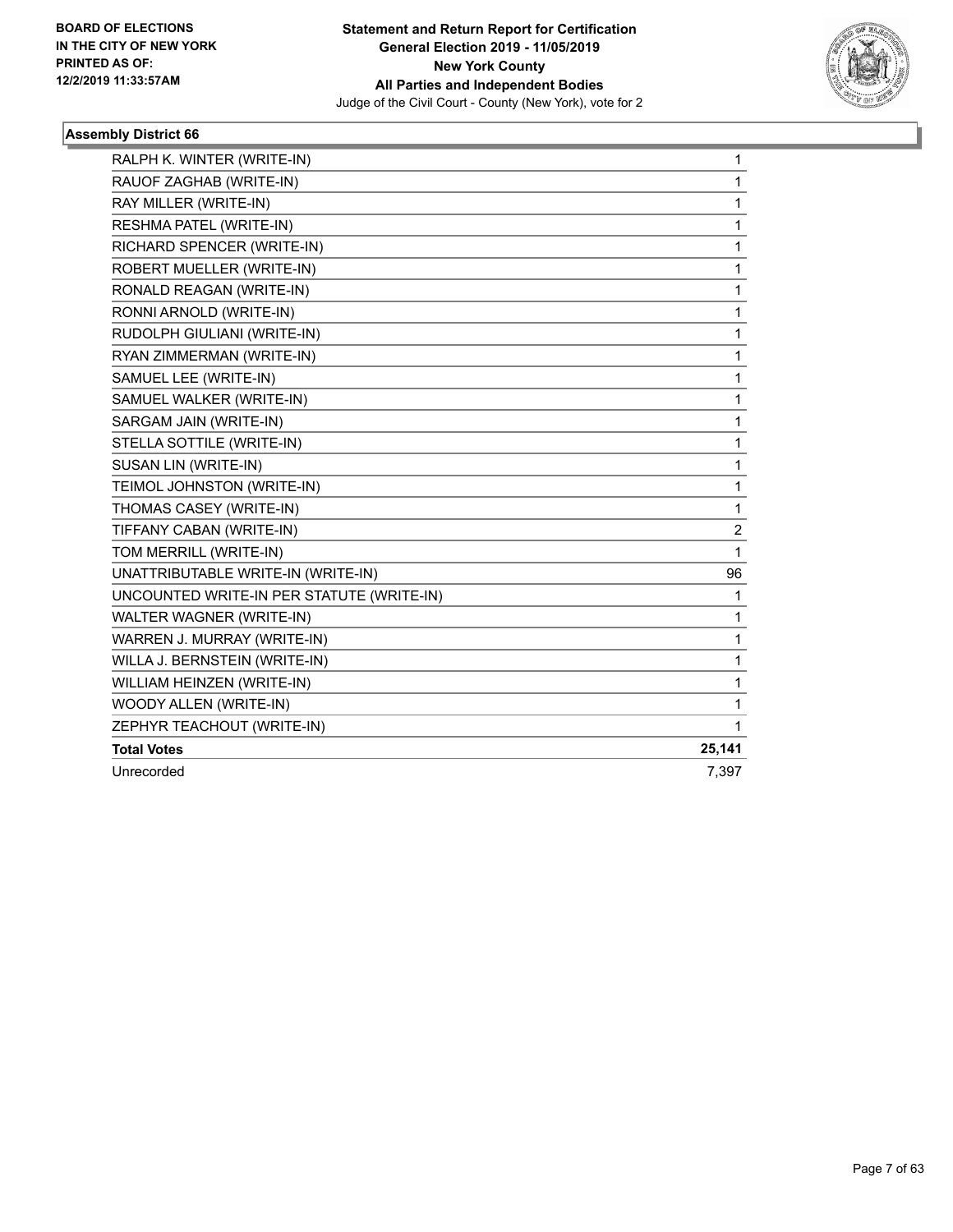

| PUBLIC COUNTER                                           | 20,401       |
|----------------------------------------------------------|--------------|
| MANUALLY COUNTED EMERGENCY                               | 0            |
| <b>ABSENTEE / MILITARY</b>                               | 475          |
| AFFIDAVIT                                                | 171          |
| <b>Total Ballots</b>                                     | 21,047       |
| Less - Inapplicable Federal/Special Presidential Ballots | 0            |
| <b>Total Applicable Ballots</b>                          | 21,047       |
| ASHLEE CRAWFORD (DEMOCRATIC)                             | 16,578       |
| ROBERT ROSENTHAL (DEMOCRATIC)                            | 15,267       |
| AARON JUDGE (WRITE-IN)                                   | 1            |
| ADAM AISEN (WRITE-IN)                                    | 1            |
| ALAN HALPERIN (WRITE-IN)                                 | 1            |
| ALEXANDER FIRESTONE (WRITE-IN)                           | $\mathbf{1}$ |
| ALTON H. MADDOX JR. (WRITE-IN)                           | $\mathbf{1}$ |
| ALVIN BRAGG (WRITE-IN)                                   | 1            |
| AMANDA DAVID (WRITE-IN)                                  | $\mathbf{1}$ |
| ANDREWS SPITZER (WRITE-IN)                               | $\mathbf{1}$ |
| ANNA GABAY (WRITE-IN)                                    | 1            |
| ANNA LEWIS (WRITE-IN)                                    | $\mathbf{1}$ |
| ANNY CAMPBELL-YANG (WRITE-IN)                            | $\mathbf{1}$ |
| ANTIONETTE COSTANZO (WRITE-IN)                           | 1            |
| <b>BARACK OBAMA (WRITE-IN)</b>                           | $\mathbf{1}$ |
| BENJAMINE SEKOLY (WRITE-IN)                              | $\mathbf{1}$ |
| BERNARD SCHWARTZ (WRITE-IN)                              | 1            |
| BILL CASSANINI (WRITE-IN)                                | $\mathbf{1}$ |
| BILL HEINZEN (WRITE-IN)                                  | $\mathbf{1}$ |
| BILL MCCARTER (WRITE-IN)                                 | 1            |
| <b>BIMAL GUEUNG (WRITE-IN)</b>                           | $\mathbf{1}$ |
| BRETT KAVANAUGH (WRITE-IN)                               | $\mathbf{1}$ |
| BRIAN MCCAFFREY (WRITE-IN)                               | 1            |
| <b>BRIAN PREMO (WRITE-IN)</b>                            | $\mathbf{1}$ |
| BRIAN QUILTER (WRITE-IN)                                 | 1            |
| BRUCE GOLDBERGER (WRITE-IN)                              | 1            |
| <b>BUD ABBOTT (WRITE-IN)</b>                             | $\mathbf{1}$ |
| CARL KISSIN (WRITE-IN)                                   | $\mathbf{1}$ |
| CHUCK SCHUMER (WRITE-IN)                                 | 1            |
| CONAN O'BRIEN (WRITE-IN)                                 | $\mathbf{1}$ |
| CONOR SULLIVAN (WRITE-IN)                                | $\mathbf{1}$ |
| COREY BOOKER (WRITE-IN)                                  | 1            |
| CYNTHIA NIXON (WRITE-IN)                                 | $\mathbf{1}$ |
| DAN JENOR (WRITE-IN)                                     | $\mathbf{1}$ |
| DAVID BLAXILL (WRITE-IN)                                 | 1            |
| DAVID BRODEIS (WRITE-IN)                                 | $\mathbf{1}$ |
| DAVID FRIEDMAN (WRITE-IN)                                | $\mathbf{1}$ |
| DAVID NIDUS (WRITE-IN)                                   | 1            |
| DAVID RIGNEY (WRITE-IN)                                  | $\mathbf{1}$ |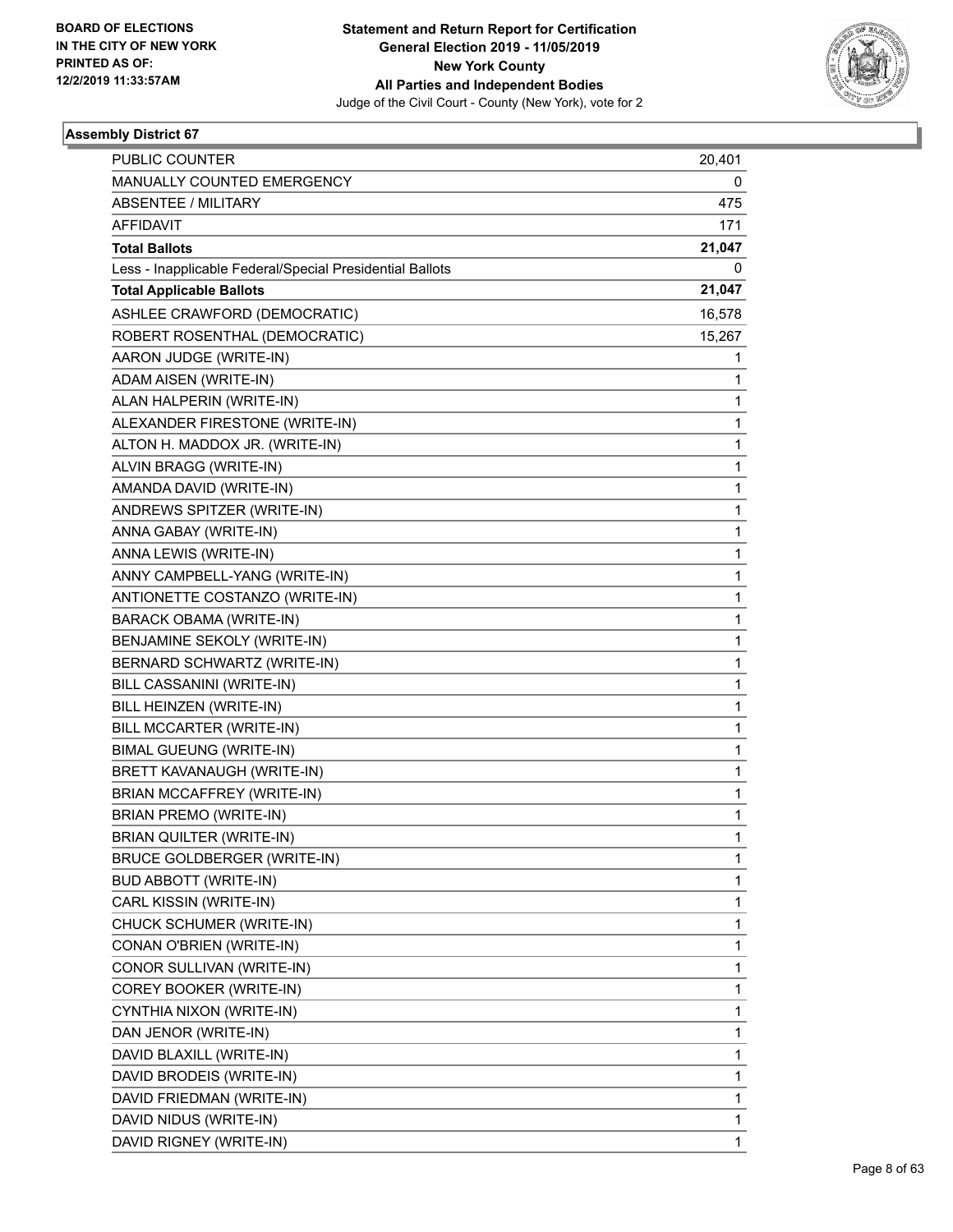

| DEBRA SAPIR SRULOWITZ (WRITE-IN)  | 1              |
|-----------------------------------|----------------|
| DEVIN BALKIND (WRITE-IN)          | 1              |
| DONALD TRUMP (WRITE-IN)           | 3              |
| DONNA LIEBERMAN (WRITE-IN)        | 1              |
| EDWARD L. POWERS ESQ. (WRITE-IN)  | 2              |
| ELIZABETH A. REINGOLD (WRITE-IN)  | 1              |
| ELIZABETH BARNETT (WRITE-IN)      | 1              |
| ELIZABETH WARREN (WRITE-IN)       | 1              |
| ELIZABETH WOOD (WRITE-IN)         | 1              |
| EMMY OMOTO (WRITE-IN)             | 1              |
| ERIC BERNSTEIN (WRITE-IN)         | 1              |
| ERIC STIEGLITZ (WRITE-IN)         | 1              |
| ERIC TRUMP (WRITE-IN)             | $\overline{2}$ |
| ETHAN V. FINNERAN ESQ. (WRITE-IN) | 2              |
| ETHEL COOPWOOD (WRITE-IN)         | 1              |
| <b>GEORGE BUSH (WRITE-IN)</b>     | 1              |
| <b>GEORGE PATALEI (WRITE-IN)</b>  | 1              |
| <b>GEORGE WILL (WRITE-IN)</b>     | 1              |
| GOTO DENGO (WRITE-IN)             | 1              |
| <b>GRAHAM JOHAN (WRITE-IN)</b>    | 1              |
| HEATH BUZIN (WRITE-IN)            | 1              |
| HOWARD STERN (WRITE-IN)           | 1              |
| IVANKA TRUMP (WRITE-IN)           | 3              |
| JAYNE KIM (WRITE-IN)              | 1              |
| JEANINE PIRRO (WRITE-IN)          | $\overline{2}$ |
| JEREMIE PACHUNAN (WRITE-IN)       | 1              |
| JOE BORELLI (WRITE-IN)            | 1              |
| JOE BROWN (WRITE-IN)              | 1              |
| JOEL BLUMENFELD (WRITE-IN)        | 1              |
| JOEL MAXMAN (WRITE-IN)            | 1              |
| JOHN GROSS (WRITE-IN)             | 1              |
| JOHN LHOTA (WRITE-IN)             | 1              |
| JOHN MARSHALL (WRITE-IN)          | 1              |
| JOHN NICHOLS (WRITE-IN)           | 1              |
| JORGE L. LOPEZ (WRITE-IN)         | 1              |
| JOSEPH C. BORELLI (WRITE-IN)      | 5              |
| JOSEPH ZEMICIWSKI (WRITE-IN)      | 1              |
| JOSHUA EISENBERG (WRITE-IN)       | 1              |
| JOSHUA MOLISES (WRITE-IN)         | 1              |
| JUDY SHEINDLIN (WRITE-IN)         | $\overline{2}$ |
| <b>JUSTIN ROACH (WRITE-IN)</b>    | 1              |
| KATHY HAVEN (WRITE-IN)            | 1              |
| KENNETH PICACHE (WRITE-IN)        | 1              |
| KEVIN HANSUTTY (WRITE-IN)         | 1              |
| KIM PREISER (WRITE-IN)            | 1              |
| LARRY SHIRE (WRITE-IN)            | 1              |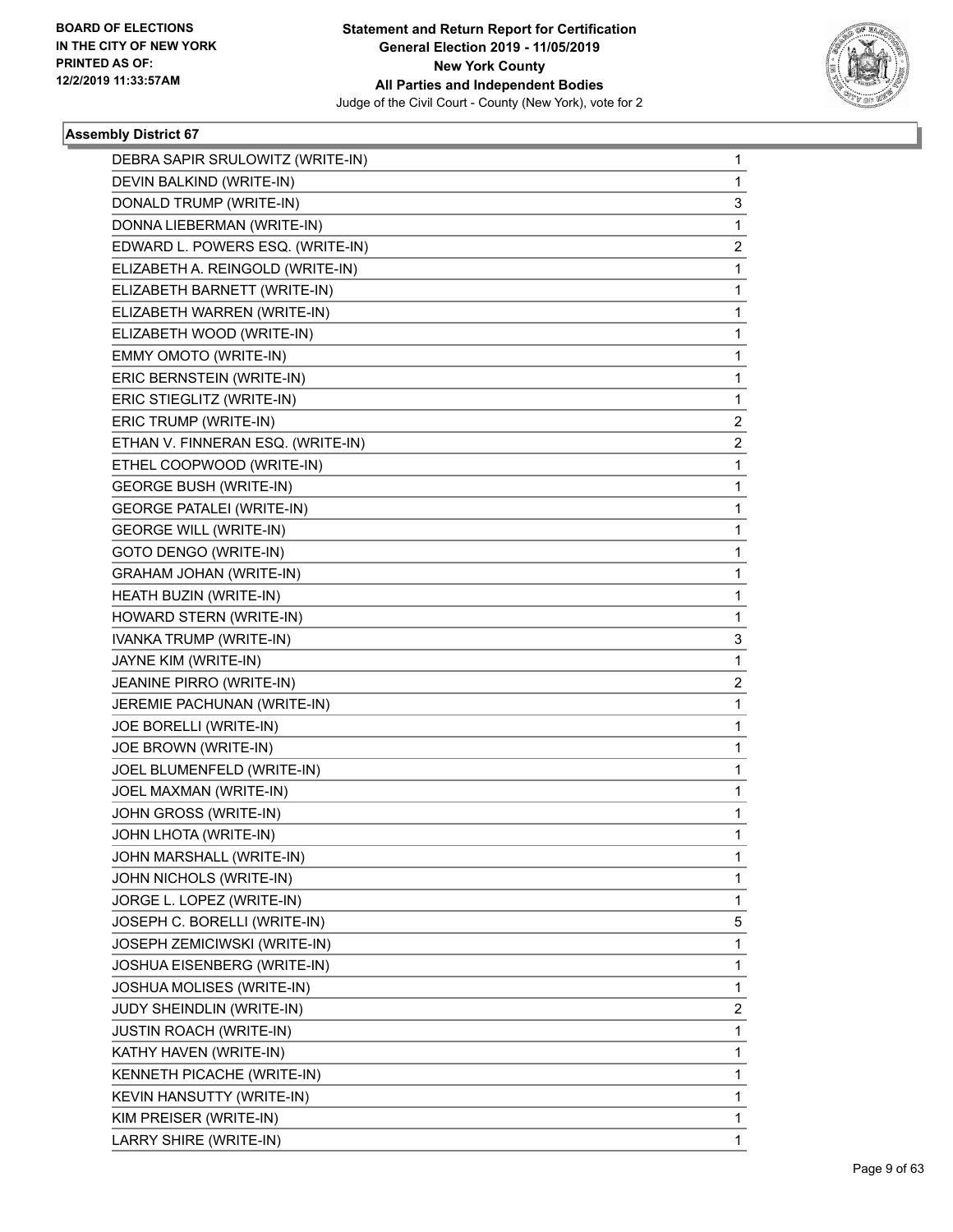

| LAURA AMELIO (WRITE-IN)                 | 1              |
|-----------------------------------------|----------------|
| LAVERNE C. DECKER (WRITE-IN)            | 2              |
| LAWRENCE AVILA (WRITE-IN)               | 1              |
| LAWRENCE FABIAN (WRITE-IN)              | $\mathbf{1}$   |
| LAWRENCE PRICHARD WATERHOUSE (WRITE-IN) | 1              |
| LINDA ROSENTHAL (WRITE-IN)              | 2              |
| LOU COSTELLO (WRITE-IN)                 | $\mathbf{1}$   |
| MABEL ASTOR PAIGE (WRITE-IN)            | 1              |
| MACK SCHLEFER (WRITE-IN)                | 1              |
| MARILYN MCCOO (WRITE-IN)                | $\mathbf{1}$   |
| MARILYN MONROE (WRITE-IN)               | 1              |
| MARK PICARD (WRITE-IN)                  | 1              |
| MATTHEW R. PENDLETON (WRITE-IN)         | $\mathbf{1}$   |
| MAXINE HUTCHINSON (WRITE-IN)            | 1              |
| MEAGHAN FITZGERALD (WRITE-IN)           | 1              |
| MIAO HANG QIU (WRITE-IN)                | $\mathbf{1}$   |
| MICHAEL BLOOMBERG (WRITE-IN)            | 1              |
| MICHAEL M. ROPER (WRITE-IN)             | 1              |
| MIRIAM SACH (WRITE-IN)                  | $\mathbf{1}$   |
| MIRIAM SACK (WRITE-IN)                  | 1              |
| NASSIM TALEB (WRITE-IN)                 | 1              |
| NEIL RISS (WRITE-IN)                    | $\mathbf{1}$   |
| NETTIE TROMMER (WRITE-IN)               | 1              |
| NICHOLAS PIEZZO (WRITE-IN)              | 1              |
| NICOLE MALIOTAKIS (WRITE-IN)            | $\mathbf{1}$   |
| OLIVIA HUGILL (WRITE-IN)                | 1              |
| PAUL AMELIO (WRITE-IN)                  | 1              |
| PAUL JESELSOHN (WRITE-IN)               | $\mathbf{1}$   |
| PEDRO ESGISLA JR. (WRITE-IN)            | 1              |
| PERRY GROSSMAN (WRITE-IN)               | 1              |
| PETER JORDAN (WRITE-IN)                 | $\mathbf{1}$   |
| PETER RIORDAN (WRITE-IN)                | 1              |
| PHILLIP DIZARO (WRITE-IN)               | 1              |
| PHYLLIS GELMON (WRITE-IN)               | $\mathbf{1}$   |
| RAYMOND HENRY (WRITE-IN)                | 1              |
| REBECCA JOHNSON (WRITE-IN)              | 1              |
| REBECCA MADSEN (WRITE-IN)               | $\mathbf{1}$   |
| REBECCA SACH (WRITE-IN)                 | 1              |
| RICK ROSS (WRITE-IN)                    | 1              |
| ROBERT L. MORGAN SR. (WRITE-IN)         | $\mathbf{1}$   |
| ROBERT L. ROPER (WRITE-IN)              | 1              |
| ROBIN GROSS (WRITE-IN)                  | 1              |
| ROBIN KRAVITZ (WRITE-IN)                | $\overline{2}$ |
| RON PAUL (WRITE-IN)                     | 1              |
| RONALD RODY (WRITE-IN)                  | 1              |
| RUDOLPH GIULIANI (WRITE-IN)             | 4              |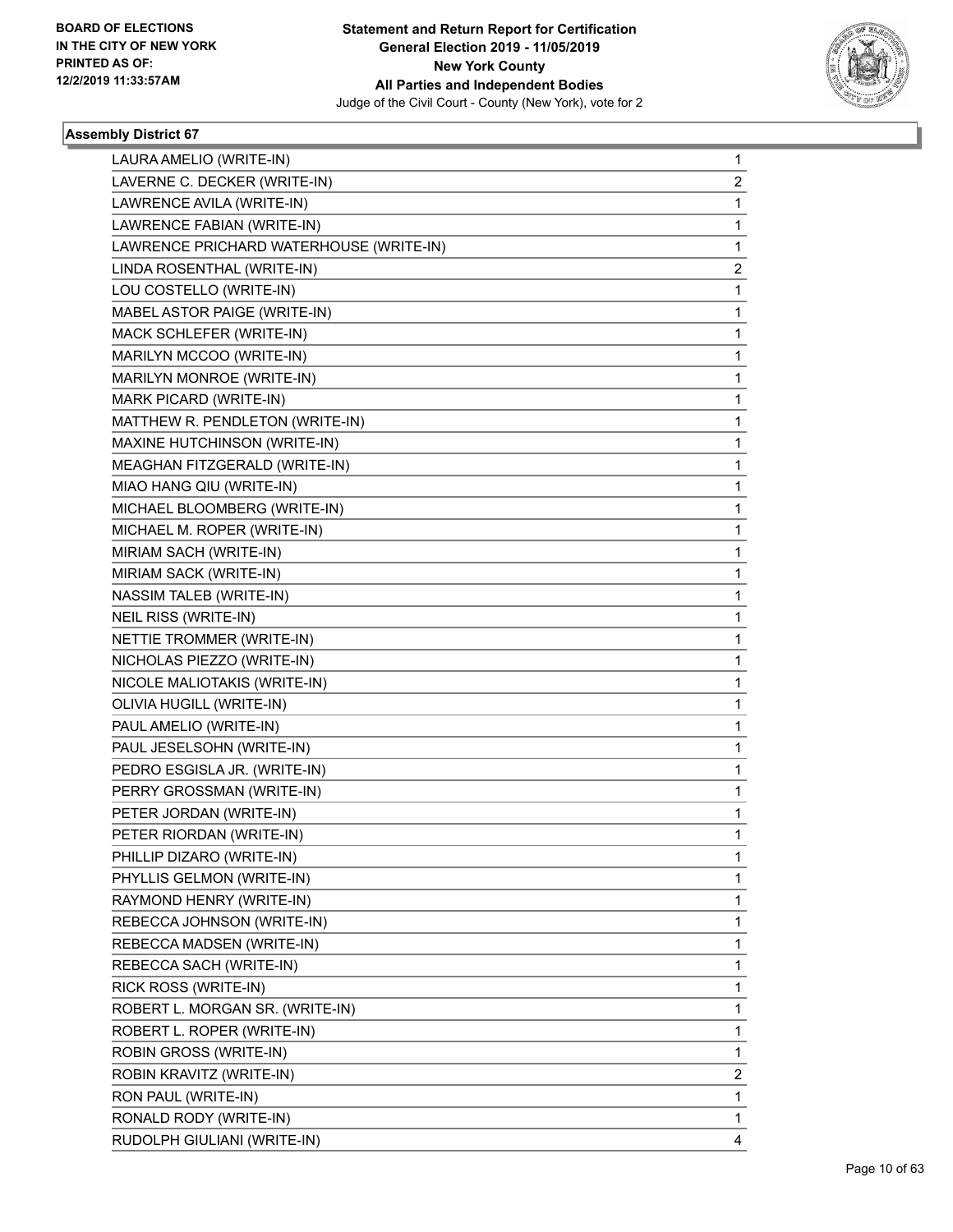

| SAMUEL G. HUDIS (WRITE-IN)                | 1                |
|-------------------------------------------|------------------|
| SETH MARTIN (WRITE-IN)                    | 1                |
| SHELIA SZCZEPANIQ (WRITE-IN)              | 1                |
| SHIRA HUDSON (WRITE-IN)                   | 1                |
| SOPHIE BROWN (WRITE-IN)                   | 1                |
| STACEY KATZEN NIDUS (WRITE-IN)            | 1                |
| STEPHANIE BRODY (WRITE-IN)                | 1                |
| STEPHEN MCALLISTER (WRITE-IN)             | 1                |
| STEVEN J. MUNASHI (WRITE-IN)              | 1                |
| STUART GARTNER (WRITE-IN)                 | 1                |
| TAMARA HALL (WRITE-IN)                    | 1                |
| TERRY KASSEL (WRITE-IN)                   | 1                |
| THOMAS MCCORNICK (WRITE-IN)               | 1                |
| THOMAS ROMAN III (WRITE-IN)               | 1                |
| TIFFANY RENEE SANCHEZ (WRITE-IN)          | $\mathbf{1}$     |
| TIM KUHL (WRITE-IN)                       | 1                |
| TOM LEVINE (WRITE-IN)                     | 1                |
| TONY NUSCO (WRITE-IN)                     | 1                |
| UNATTRIBUTABLE WRITE-IN (WRITE-IN)        | 103              |
| UNCOUNTED WRITE-IN PER STATUTE (WRITE-IN) | 6                |
| VALERIE HOPE TOCCI (WRITE-IN)             | 1                |
| <b>VICTOR KENNER (WRITE-IN)</b>           | 1                |
| VINCENT F. MARTUSCIELLO (WRITE-IN)        | $\boldsymbol{2}$ |
| VINOO VARGHESE (WRITE-IN)                 | 1                |
| WILLIAM F. BUCKLEY (WRITE-IN)             | 1                |
| WILLIAM P. SHORT III (WRITE-IN)           | 1                |
| WYATT EARP (WRITE-IN)                     | 1                |
| ZEEV KIRSH ESQ. (WRITE-IN)                | 1                |
| <b>Total Votes</b>                        | 32,129           |
| Unrecorded                                | 9,965            |
|                                           |                  |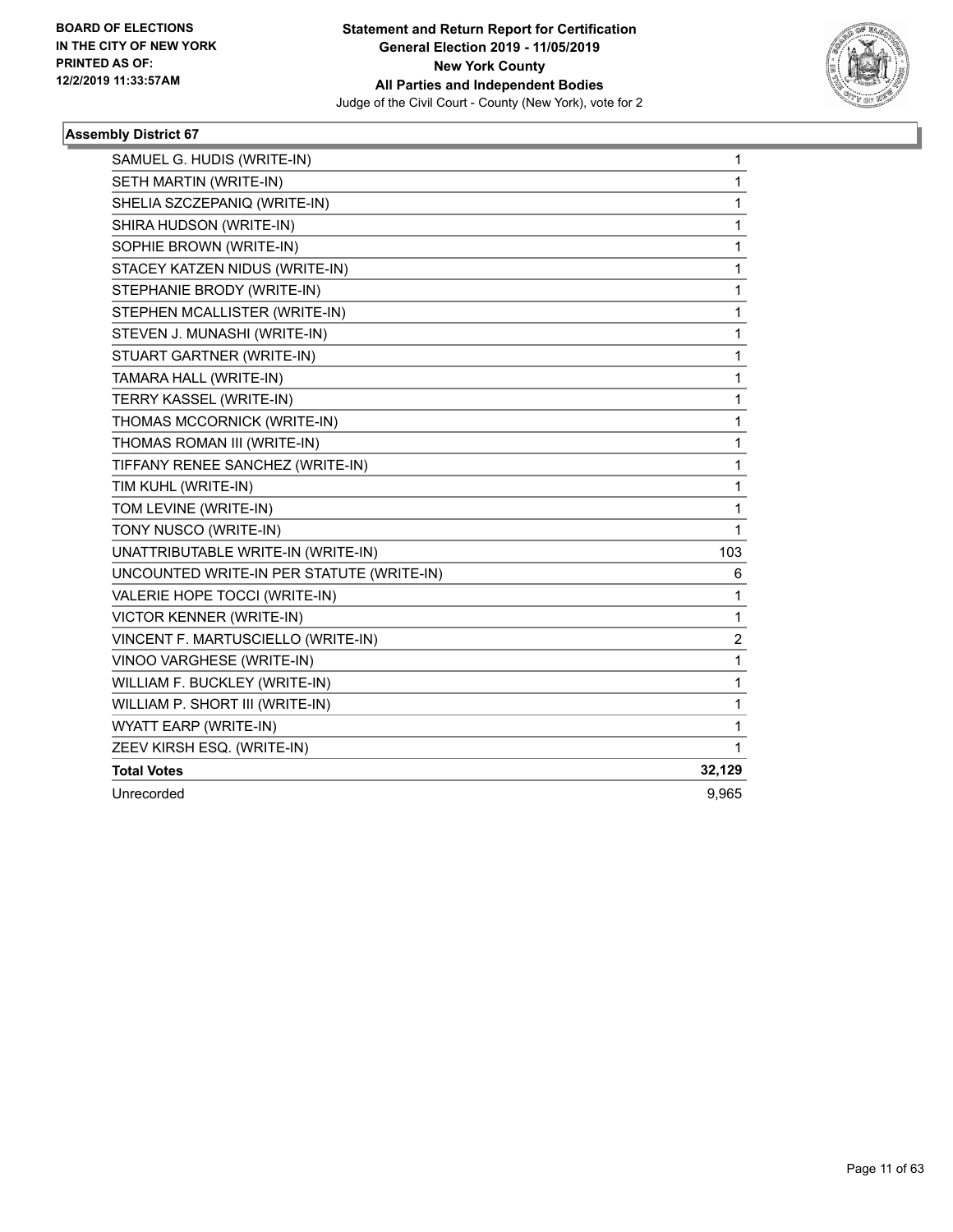

| PUBLIC COUNTER                                           | 12,186 |
|----------------------------------------------------------|--------|
| MANUALLY COUNTED EMERGENCY                               | 6      |
| <b>ABSENTEE / MILITARY</b>                               | 371    |
| <b>AFFIDAVIT</b>                                         | 152    |
| <b>Total Ballots</b>                                     | 12,715 |
| Less - Inapplicable Federal/Special Presidential Ballots | 0      |
| <b>Total Applicable Ballots</b>                          | 12,715 |
| ASHLEE CRAWFORD (DEMOCRATIC)                             | 9,672  |
| ROBERT ROSENTHAL (DEMOCRATIC)                            | 6,991  |
| AMBER A'LEE FROST (WRITE-IN)                             | 1      |
| ANN COULTER (WRITE-IN)                                   | 1      |
| ANN PRUNTY (WRITE-IN)                                    | 1      |
| BENJAMIN KALLAS (WRITE-IN)                               | 1      |
| BENJAMIN WISNER (WRITE-IN)                               | 1      |
| BERNIE SANDERS (WRITE-IN)                                | 1      |
| BRETT KAVANAUGH (WRITE-IN)                               | 1      |
| BRIAN P. FORM (WRITE-IN)                                 | 1      |
| <b>BRUCE WAYNE (WRITE-IN)</b>                            | 1      |
| CANDACE OWENS (WRITE-IN)                                 | 1      |
| CARLOS GONZALEZ (WRITE-IN)                               | 1      |
| CAROL SHARPE (WRITE-IN)                                  | 1      |
| CHASE ANSOK (WRITE-IN)                                   | 1      |
| CHRIS FRISELLA (WRITE-IN)                                | 1      |
| DAN ROSENBERG (WRITE-IN)                                 | 1      |
| DANIEL BAYLES (WRITE-IN)                                 | 1      |
| DAVID J. MOLTON (WRITE-IN)                               | 1      |
| DEBORAH L. EVANGELAKES (WRITE-IN)                        | 1      |
| ERIC D. PARSONS (WRITE-IN)                               | 1      |
| FREDERIC M. UMANE (WRITE-IN)                             | 1      |
| HELENE JNANE (WRITE-IN)                                  | 1      |
| HIDEO KOJIMA (WRITE-IN)                                  | 1      |
| IAN WALSHGREILLY (WRITE-IN)                              | 1      |
| JAMES LALINO (WRITE-IN)                                  | 1      |
| JEANINE PIRRO (WRITE-IN)                                 | 1      |
| JEFFREY EPSTEIN (WRITE-IN)                               | 1      |
| JESSE J. SLIGH (WRITE-IN)                                | 1      |
| JOE BIDEN (WRITE-IN)                                     | 1      |
| JOHN STURGES (WRITE-IN)                                  | 1      |
| JORDAN M. SCHIVEK (WRITE-IN)                             | 1      |
| JOSE A. GUEVARA (WRITE-IN)                               | 1      |
| KAREN LH COLLIER (WRITE-IN)                              | 1      |
| KATIE WOZENCROFT (WRITE-IN)                              | 1      |
| LAURA KASAKOFF (WRITE-IN)                                | 1      |
| LUCY STONE (WRITE-IN)                                    | 1      |
| LUIS J. GOMEZ (WRITE-IN)                                 | 1      |
| MARISA FITCH (WRITE-IN)                                  | 1      |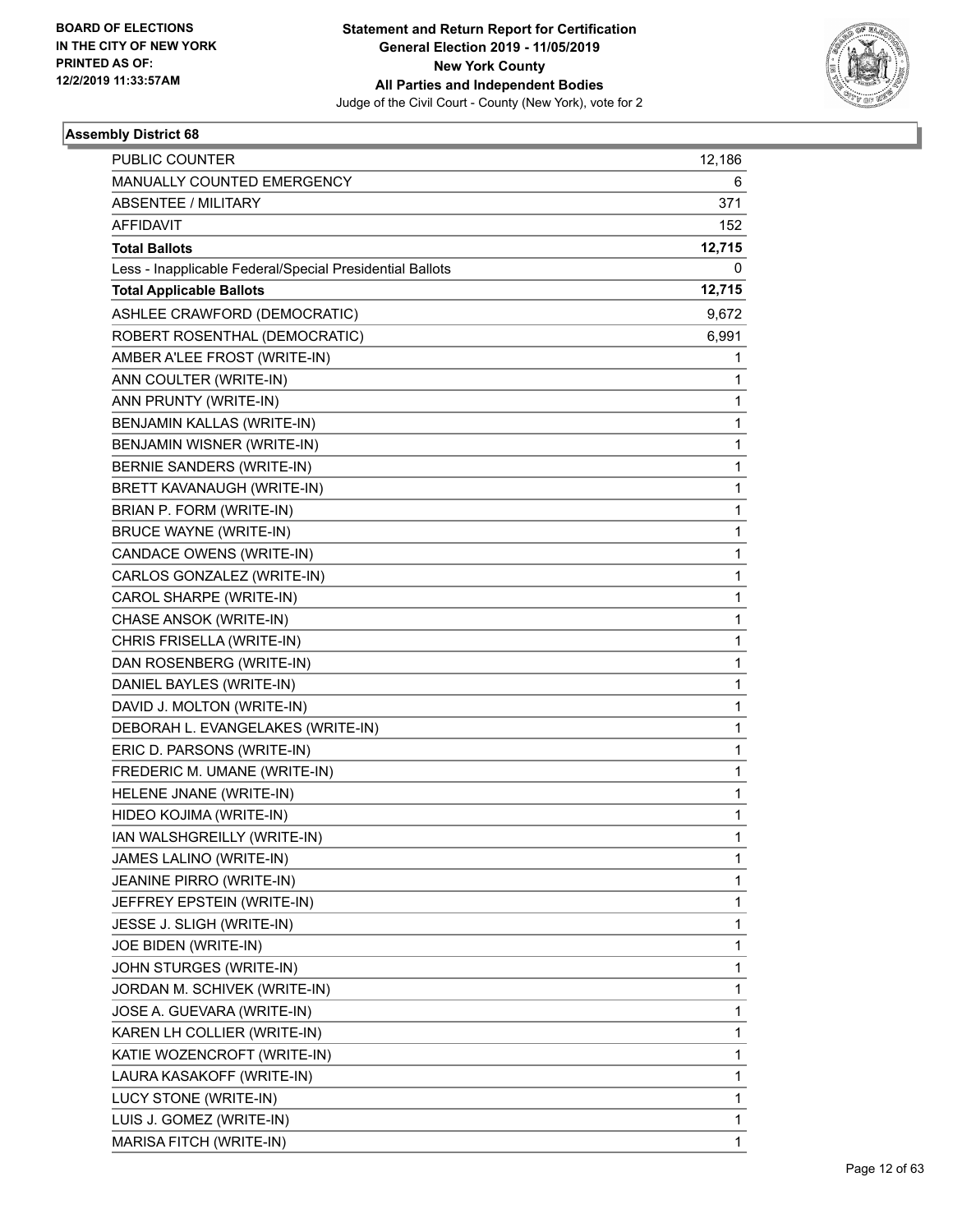

| MARK O'KANE (WRITE-IN)                    | 1      |
|-------------------------------------------|--------|
| MARTIN STOLAR (WRITE-IN)                  | 1      |
| MAX RUFUS SARINSKY (WRITE-IN)             | 1      |
| MICHAEL ANTHONY TERSIGNI (WRITE-IN)       | 1      |
| MICHAEL BLOOMBERG (WRITE-IN)              | 1      |
| PETER MYETTE (WRITE-IN)                   | 1      |
| ROBERT W. DOWNES (WRITE-IN)               | 1      |
| RUNA RAGAGOPSLI (WRITE-IN)                | 1      |
| RUSSELL NEWMAN (WRITE-IN)                 | 1      |
| RUSTY SHACKLEFORD (WRITE-IN)              | 1      |
| SOJOURNEY TRUTH (WRITE-IN)                | 1      |
| SPENCER DAVIS (WRITE-IN)                  | 1      |
| STEPHEN FITCH (WRITE-IN)                  | 1      |
| STUART DAVIDSON TRIBBS (WRITE-IN)         | 1      |
| UNATTRIBUTABLE WRITE-IN (WRITE-IN)        | 73     |
| UNCOUNTED WRITE-IN PER STATUTE (WRITE-IN) | 4      |
| VIRGIL TEXAS (WRITE-IN)                   | 1      |
| <b>Total Votes</b>                        | 16,792 |
| Unrecorded                                | 8,638  |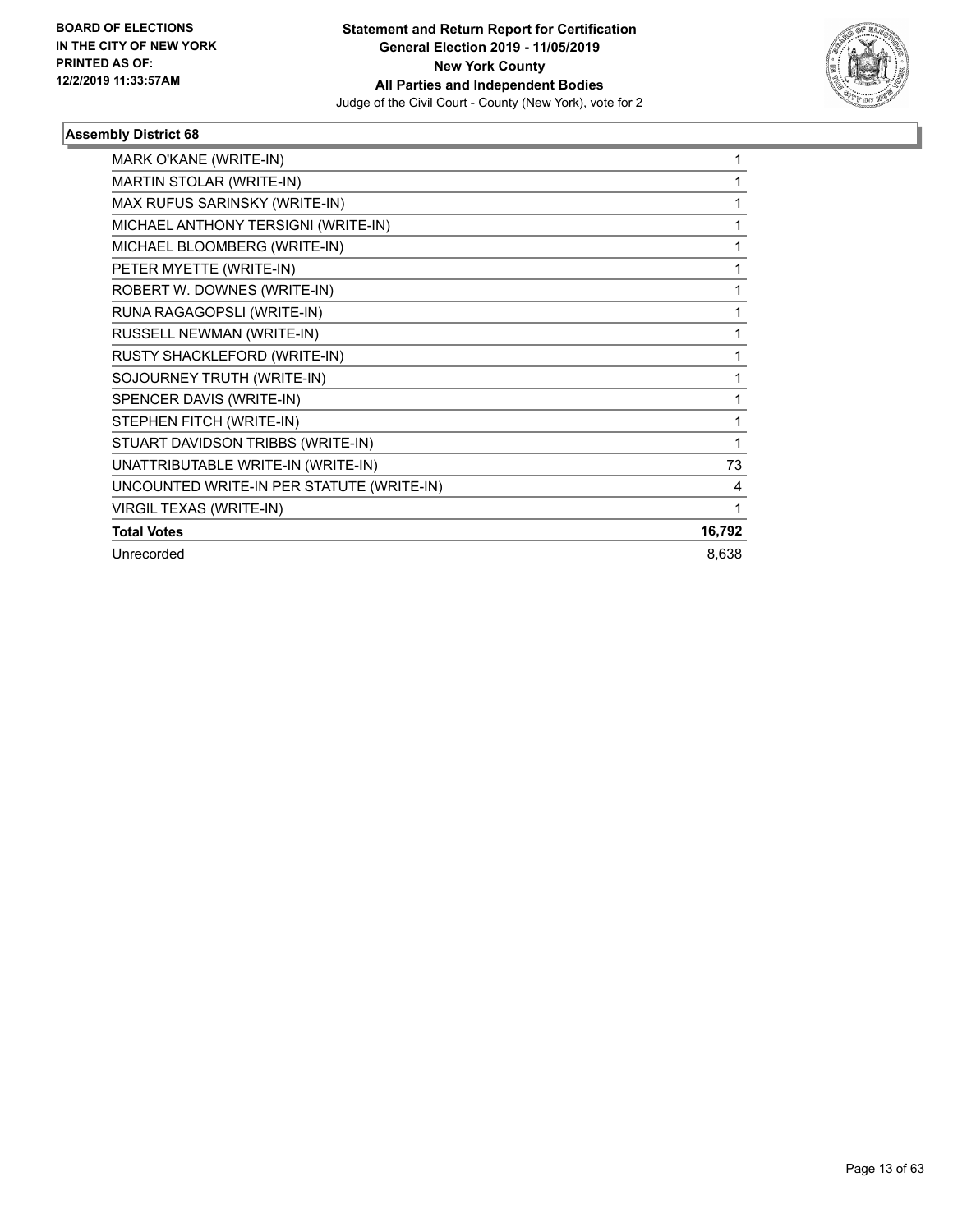

| PUBLIC COUNTER                                           | 20,983       |
|----------------------------------------------------------|--------------|
| MANUALLY COUNTED EMERGENCY                               | 0            |
| <b>ABSENTEE / MILITARY</b>                               | 550          |
| <b>AFFIDAVIT</b>                                         | 155          |
| <b>Total Ballots</b>                                     | 21,688       |
| Less - Inapplicable Federal/Special Presidential Ballots | 0            |
| <b>Total Applicable Ballots</b>                          | 21,688       |
| ASHLEE CRAWFORD (DEMOCRATIC)                             | 17,274       |
| ROBERT ROSENTHAL (DEMOCRATIC)                            | 15,155       |
| ADAM GELFAND (WRITE-IN)                                  | 1            |
| ADAM OFFENHARTZ (WRITE-IN)                               | 1            |
| ALAN FLACKS (WRITE-IN)                                   | 1            |
| ALEX PELLITTEN (WRITE-IN)                                | $\mathbf{1}$ |
| ALEXIS ASCHER (WRITE-IN)                                 | 1            |
| ALTON H. MADDOX JR. (WRITE-IN)                           | 1            |
| ANDREA CATSIMATIDIS (WRITE-IN)                           | 1            |
| ANDREW DARCEY (WRITE-IN)                                 | 1            |
| ANDREW WANNER (WRITE-IN)                                 | 1            |
| BENJAMIN HONAN (WRITE-IN)                                | $\mathbf{1}$ |
| BILL DE BLASIO (WRITE-IN)                                | 1            |
| <b>BRANDON EBEL (WRITE-IN)</b>                           | 1            |
| <b>BRUCE DICICCO (WRITE-IN)</b>                          | 1            |
| CHRIS MARTIN (WRITE-IN)                                  | 1            |
| CHRISTINE QUINN (WRITE-IN)                               | 1            |
| CHRISTOPHER PRATT (WRITE-IN)                             | $\mathbf{1}$ |
| CRISTIANO RONALDO (WRITE-IN)                             | 1            |
| CURTIS SLIWA (WRITE-IN)                                  | 1            |
| DAH LEVY (WRITE-IN)                                      | 1            |
| DAN LEE (WRITE-IN)                                       | 1            |
| DARA HARRIS (WRITE-IN)                                   | 1            |
| DAVID FEIGE (WRITE-IN)                                   | $\mathbf{1}$ |
| DAVID FRANKEL (WRITE-IN)                                 | 1            |
| DAVID LOCHNER (WRITE-IN)                                 | 1            |
| DAVID SHIFEEN (WRITE-IN)                                 | $\mathbf{1}$ |
| DEBORAH ASCHEIM (WRITE-IN)                               | 1            |
| DEVON BALKIND (WRITE-IN)                                 | 1            |
| DONALD TRUMP (WRITE-IN)                                  | 2            |
| EDMOND FOLEY (WRITE-IN)                                  | 1            |
| ELIAD SHAPIRO (WRITE-IN)                                 | 1            |
| ELIZABETH CARR (WRITE-IN)                                | $\mathbf{1}$ |
| ELLIOTT BRILL (WRITE-IN)                                 | 1            |
| EMMA GOLDMEN (WRITE-IN)                                  | 1            |
| ERIC SANDERS (WRITE-IN)                                  | 1            |
| EUGENE DEBS (WRITE-IN)                                   | 1            |
| EVAN SHAPIRO (WRITE-IN)                                  | 1            |
| EZLIABETH LEVY (WRITE-IN)                                | $\mathbf{1}$ |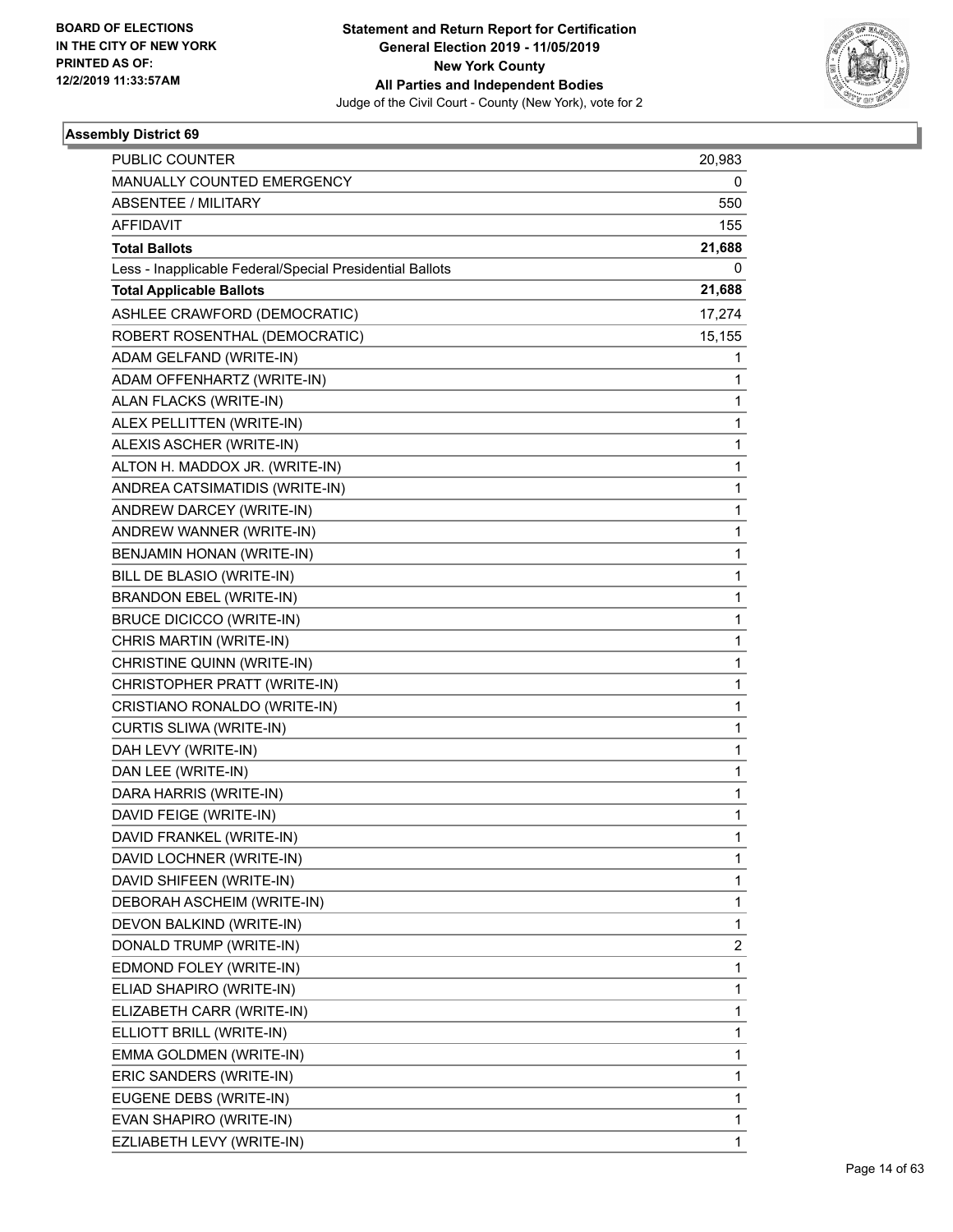

| FRANK BEANE (WRITE-IN)            | $\mathbf{1}$ |
|-----------------------------------|--------------|
| <b>GAIL BREWER (WRITE-IN)</b>     | 1            |
| <b>GARY CATER (WRITE-IN)</b>      | 1            |
| GINA TINTINWEISS (WRITE-IN)       | 1            |
| <b>GRACE VEE (WRITE-IN)</b>       | 1            |
| <b>GREGG ROTH (WRITE-IN)</b>      | 1            |
| HANNAH ELKA MEYERS (WRITE-IN)     | 1            |
| HANNAH ROSENTHAL (WRITE-IN)       | 1            |
| HARRY POWELL (WRITE-IN)           | 1            |
| HELEN ONG HAI (WRITE-IN)          | 1            |
| HERMAN ROTH (WRITE-IN)            | 1            |
| IAN CUNNINGHAM (WRITE-IN)         | 1            |
| IRIS KORMAN (WRITE-IN)            | 1            |
| IVANKA TRUMP (WRITE-IN)           | 1            |
| JACOB SHER (WRITE-IN)             | 4            |
| JAMES TEMME (WRITE-IN)            | 1            |
| JAMES WERUND (WRITE-IN)           | 1            |
| JAN STYLEE (WRITE-IN)             | 1            |
| JANE KANTOR (WRITE-IN)            | 1            |
| JANE ORGEL (WRITE-IN)             | 1            |
| JAYSON DEMBY (WRITE-IN)           | 1            |
| JENNIFER BLISKA (WRITE-IN)        | 1            |
| JENNIFER COLYER (WRITE-IN)        | 1            |
| JENNIFER MEYERS (WRITE-IN)        | 1            |
| JILL GRECO (WRITE-IN)             | 1            |
| JIMMY CARTER (WRITE-IN)           | $\mathbf 1$  |
| JO-ANN H. WHITEHORN (WRITE-IN)    | 1            |
| JOE BIDEN (WRITE-IN)              | 1            |
| JOEL MAXMAN (WRITE-IN)            | 1            |
| JOHN CARRARA (WRITE-IN)           | 1            |
| JONATHAN ABADY (WRITE-IN)         | $\mathbf 1$  |
| JONATHAN GOLDIN (WRITE-IN)        | 1            |
| JOSEPH ABRAMS (WRITE-IN)          | $\mathbf 1$  |
| JOSEPH C. BORELLI (WRITE-IN)      | 2            |
| JOSEPH SALAMONE (WRITE-IN)        | 1            |
| JOY WEEDEN (WRITE-IN)             | 1            |
| <b>JUSTIN MUSCHUNG (WRITE-IN)</b> | 1            |
| KAI L. MCKECHNIE (WRITE-IN)       | $\mathbf 1$  |
| KAMILA HARRIS (WRITE-IN)          | $\mathbf 1$  |
| KATE HARRISON (WRITE-IN)          | 1            |
| KEITH HERNANDEZ (WRITE-IN)        | 1            |
| KENNETH C. HOLDER (WRITE-IN)      | 1            |
| KEVIN SEAN BACKOFF (WRITE-IN)     | 1            |
| LEWIS TAISHOFF (WRITE-IN)         | $\mathbf 1$  |
| LISA PERLMOTTER (WRITE-IN)        | $\mathbf{1}$ |
| LOUISE SCHUCMANN (WRITE-IN)       | 1            |
|                                   |              |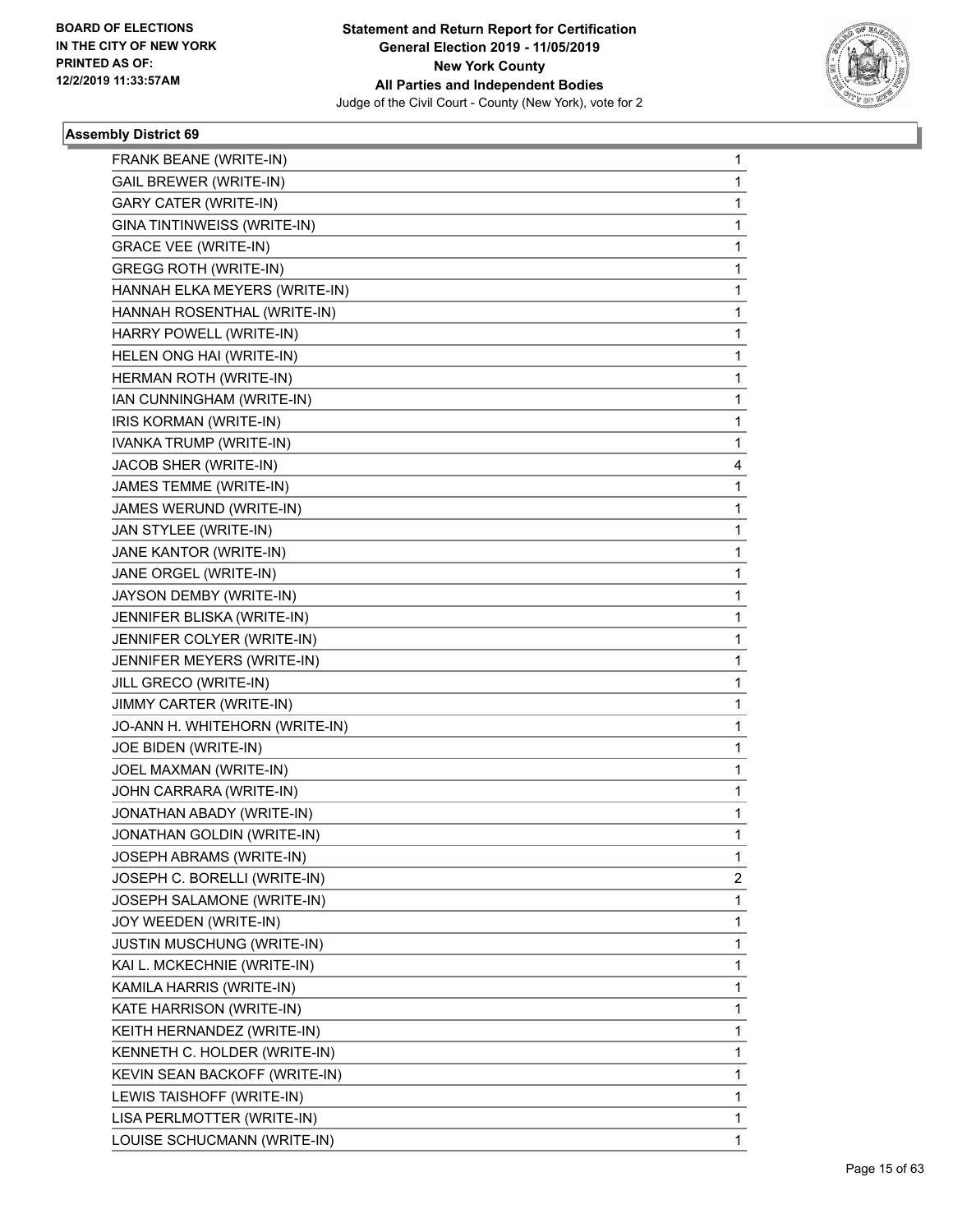

| LUCAS LARSON (WRITE-IN)            | 1 |
|------------------------------------|---|
| LUIS ROMAN (WRITE-IN)              | 1 |
| MALIKA LATMORE (WRITE-IN)          | 1 |
| MARCO HERNANDEZ (WRITE-IN)         | 1 |
| MARIA SHULMAN (WRITE-IN)           | 1 |
| MARICEL GALING (WRITE-IN)          | 1 |
| MARK ABUDEELY (WRITE-IN)           | 1 |
| MARK DEROCO (WRITE-IN)             | 1 |
| MARK LANDIS (WRITE-IN)             | 1 |
| MARK MILLER (WRITE-IN)             | 1 |
| MARTIN DOUGLASS (WRITE-IN)         | 1 |
| MARTIN SCORCESE (WRITE-IN)         | 1 |
| MATT HALDERSON (WRITE-IN)          | 1 |
| MATT KNEDNT (WRITE-IN)             | 1 |
| MATTHEW ROCKWOOD (WRITE-IN)        | 2 |
| MAX ARAD (WRITE-IN)                | 1 |
| <b>MEGAN MCCAIN (WRITE-IN)</b>     | 1 |
| MIA EISNER-GRYNBERG (WRITE-IN)     | 1 |
| MICHAEL ARTHUS (WRITE-IN)          | 1 |
| MICHAEL HUGHES (WRITE-IN)          | 1 |
| MICHAEL KATZ (WRITE-IN)            | 1 |
| MICHAEL WEINSTEIN (WRITE-IN)       | 1 |
| MILTON ALLIMADI (WRITE-IN)         | 1 |
| MORDECHAS LAUB (WRITE-IN)          | 1 |
| NANCY SIEGEL (WRITE-IN)            | 1 |
| NAYANTASA BHUSHAN (WRITE-IN)       | 1 |
| <b>NEAL ROSENSTEIN (WRITE-IN)</b>  | 1 |
| NEIL CASEY (WRITE-IN)              | 1 |
| NIKA L. MCKECHNIE (WRITE-IN)       | 1 |
| NIKKI HALEY (WRITE-IN)             | 1 |
| NORIKO SENGOKU (WRITE-IN)          | 1 |
| <b>ODYSSEUS HOFFMAN (WRITE-IN)</b> | 1 |
| PAMELA R. KAPLAN (WRITE-IN)        | 1 |
| PAUL GROMAN (WRITE-IN)             | 1 |
| PERCY JACKSON (WRITE-IN)           | 1 |
| PHILLIP ROSENTHAL (WRITE-IN)       | 1 |
| PREET BHARARA (WRITE-IN)           | 1 |
| RAY KELLY (WRITE-IN)               | 1 |
| REINA GALING (WRITE-IN)            | 1 |
| RICHARD GOODMAN (WRITE-IN)         | 1 |
| ROBERT JESMALL (WRITE-IN)          | 1 |
| ROGER GIWOL (WRITE-IN)             | 1 |
| ROGER PETERSON (WRITE-IN)          | 1 |
| RONALD L. KUBY (WRITE-IN)          | 1 |
| SARAH SHULEVITZ VORHAND (WRITE-IN) | 1 |
| SEAN HANNITY (WRITE-IN)            | 1 |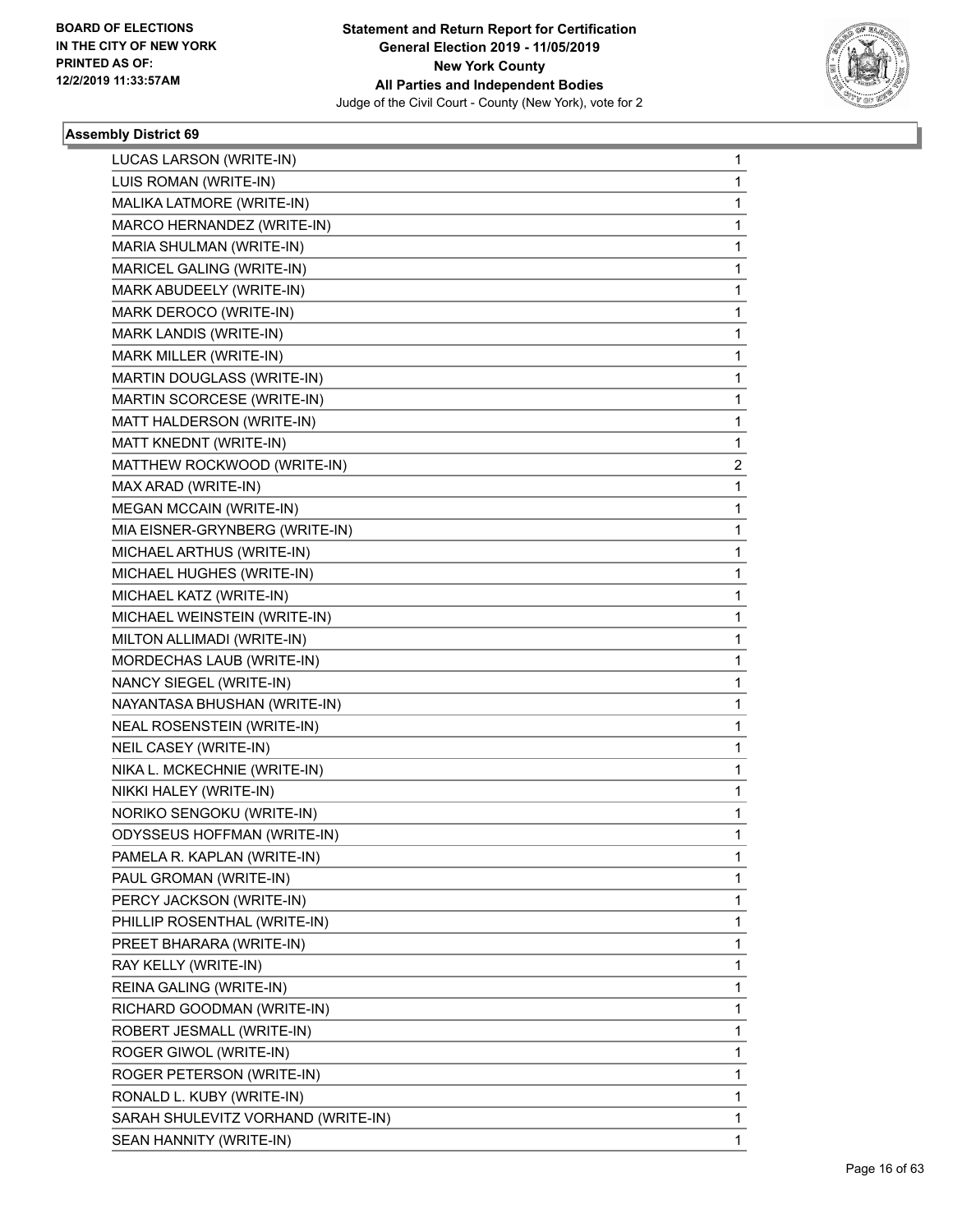

| SEAN N. DONOVAN (WRITE-IN)                | 1              |
|-------------------------------------------|----------------|
| SHA MEDIONI (WRITE-IN)                    | 1              |
| SHARON O'SHAUGHNESSY (WRITE-IN)           | 1              |
| SHAWN KING (WRITE-IN)                     | 1              |
| SIMON BOLIVAR (WRITE-IN)                  | 1              |
| STEVE DI LENARDO (WRITE-IN)               | 1              |
| STUART FRAASS (WRITE-IN)                  | 1              |
| SUGAR KUPFERLERG (WRITE-IN)               | 1              |
| SVEN PRUDLO (WRITE-IN)                    | 1              |
| TAMAR ZEFFREN (WRITE-IN)                  | 1              |
| TED BERKOWITZ (WRITE-IN)                  | 1              |
| THOMAS SHEEDY (WRITE-IN)                  | 1              |
| TIFFANY CABAN (WRITE-IN)                  | 1              |
| TIM GILBERT (WRITE-IN)                    | 1              |
| TIMOTHY PARSON AGREW (WRITE-IN)           | 1              |
| TONY FORD (WRITE-IN)                      | 1              |
| TULSI GABBARD (WRITE-IN)                  | 1              |
| TYLER CHERNIN (WRITE-IN)                  | 1              |
| UNATTRIBUTABLE WRITE-IN (WRITE-IN)        | 96             |
| UNCOUNTED WRITE-IN PER STATUTE (WRITE-IN) | $\overline{c}$ |
| UYA SEHWARTENBERG (WRITE-IN)              | 1              |
| WALLACE RILEY (WRITE-IN)                  | 1              |
| <b>Total Votes</b>                        | 32,682         |
| Unrecorded                                | 10.694         |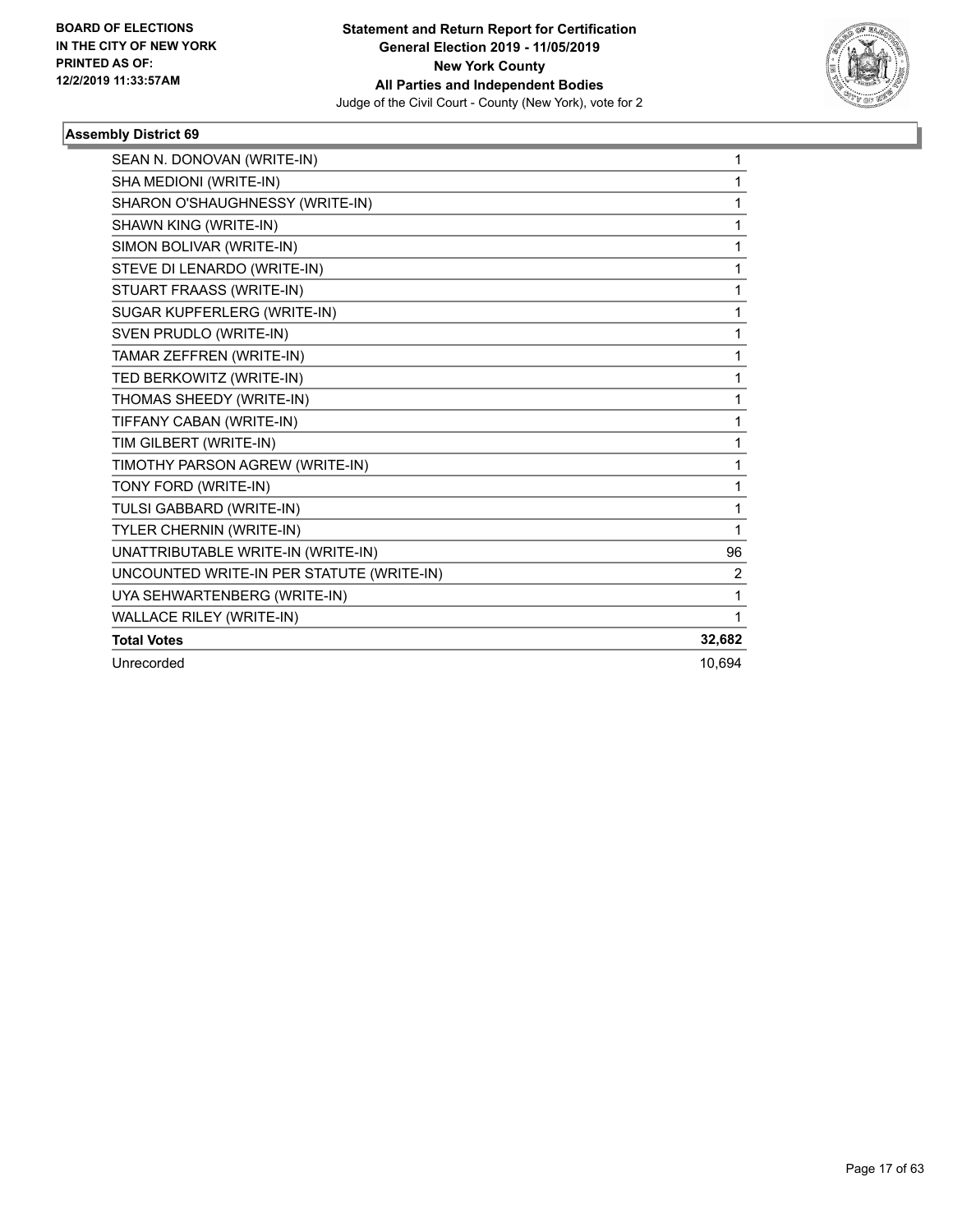

| <b>PUBLIC COUNTER</b>                                    | 16,622 |
|----------------------------------------------------------|--------|
| MANUALLY COUNTED EMERGENCY                               | 0      |
| <b>ABSENTEE / MILITARY</b>                               | 443    |
| <b>AFFIDAVIT</b>                                         | 176    |
| <b>Total Ballots</b>                                     | 17,241 |
| Less - Inapplicable Federal/Special Presidential Ballots | 0      |
| <b>Total Applicable Ballots</b>                          | 17,241 |
| ASHLEE CRAWFORD (DEMOCRATIC)                             | 14,209 |
| ROBERT ROSENTHAL (DEMOCRATIC)                            | 9,739  |
| ADRIAN STRATTON (WRITE-IN)                               | 1      |
| ALEXANDER B. KOHEN (WRITE-IN)                            | 1      |
| ALLISON L. FIELDS (WRITE-IN)                             | 1      |
| AMIKA SMILEY (WRITE-IN)                                  | 1      |
| AMY LITWIN (WRITE-IN)                                    | 1      |
| ANSON SMALL (WRITE-IN)                                   | 1      |
| BARACK OBAMA (WRITE-IN)                                  | 1      |
| BILL DE BLASIO (WRITE-IN)                                | 1      |
| <b>BOB HELDOCK (WRITE-IN)</b>                            | 1      |
| CALUDIA AGUIRRE (WRITE-IN)                               | 1      |
| CARL WILLIAMS (WRITE-IN)                                 | 1      |
| CARLA VARRIME (WRITE-IN)                                 | 1      |
| CHRIS CANADA (WRITE-IN)                                  | 1      |
| CHRISTOPHER DAVIS (WRITE-IN)                             | 1      |
| DAVID CARLISLE (WRITE-IN)                                | 1      |
| DAVID CARROLL (WRITE-IN)                                 | 1      |
| DENNIS SHELTON (WRITE-IN)                                | 1      |
| DEVIN BALKIND (WRITE-IN)                                 | 1      |
| DONALD PARTLAND (WRITE-IN)                               | 1      |
| DONALD TRUMP (WRITE-IN)                                  | 4      |
| EMILY MILES (WRITE-IN)                                   | 1      |
| ERIC ALEXANDER (WRITE-IN)                                | 1      |
| <b>GAIL BREWER (WRITE-IN)</b>                            | 1      |
| <b>GLENN GUCCIARDO (WRITE-IN)</b>                        | 1      |
| <b>GLENN MASS (WRITE-IN)</b>                             | 1      |
| GOW MOSBY (WRITE-IN)                                     | 1      |
| HAROLD E. ADANS (WRITE-IN)                               | 1      |
| JILL STEIN (WRITE-IN)                                    | 1      |
| JOHNNIE WILDER PHD. (WRITE-IN)                           | 1      |
| <b>JULIA BERNIER (WRITE-IN)</b>                          | 1      |
| KIM JUNG IL (WRITE-IN)                                   | 1      |
| KIM SMITH (WRITE-IN)                                     | 1      |
| LUKE PINN (WRITE-IN)                                     | 1      |
| LYNNE BRAIN (WRITE-IN)                                   | 1      |
| MARK CONRAD (WRITE-IN)                                   | 1      |
| MARK PINN (WRITE-IN)                                     | 1      |
| MATT KINLEY (WRITE-IN)                                   | 1      |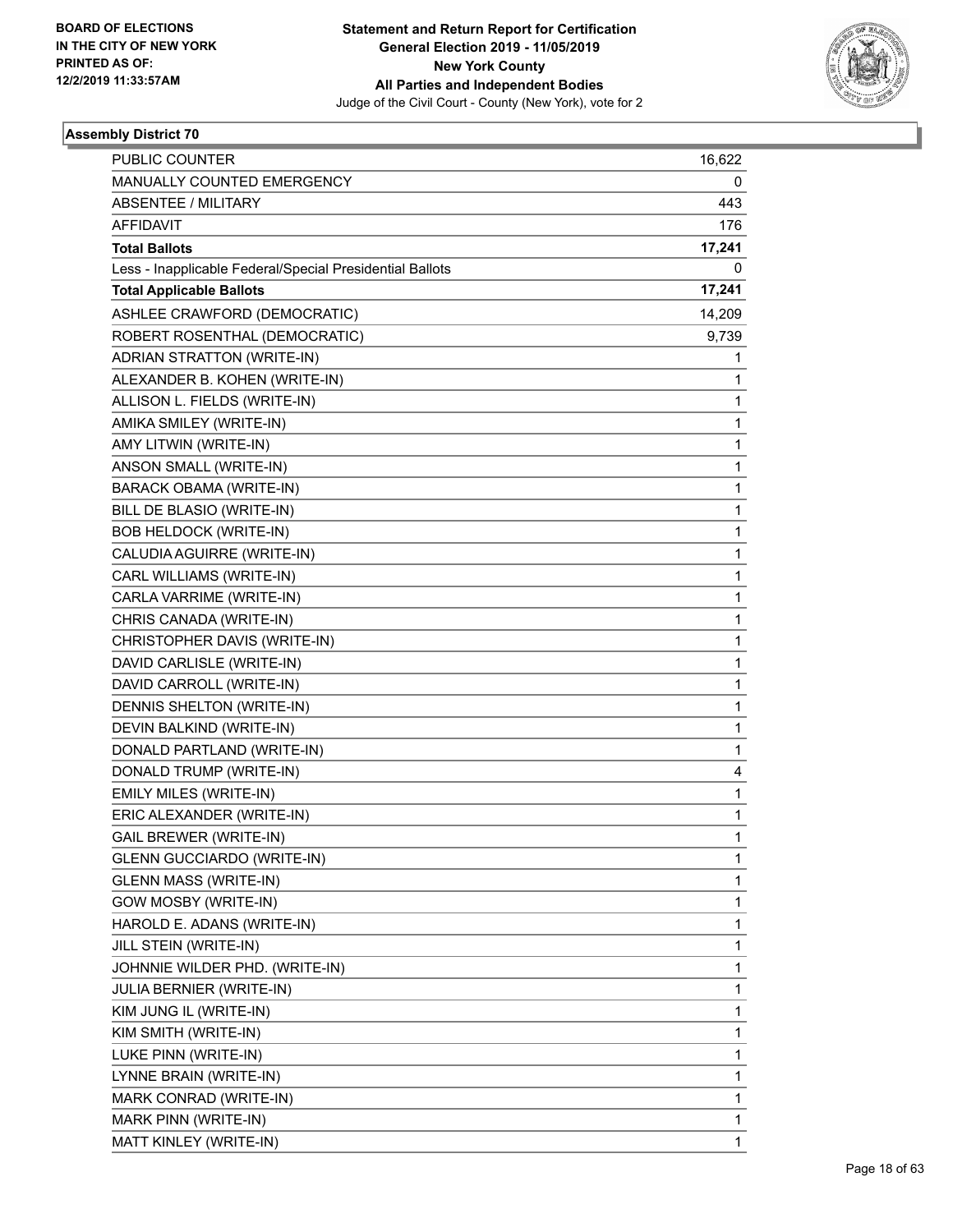

| MAYA WILEY (WRITE-IN)                     | 1              |
|-------------------------------------------|----------------|
| MELISSA TRENT (WRITE-IN)                  | 1              |
| MICHAEL BLOOMBERG (WRITE-IN)              | 1              |
| MICHAEL JOSEPH (WRITE-IN)                 | 1              |
| MICHAEL NICHOLAS BAZIGOS (WRITE-IN)       | $\mathbf{1}$   |
| MURRAY CLEMMENGE (WRITE-IN)               | 1              |
| NNENNE OKOROFOR (WRITE-IN)                | 1              |
| NORMA E. ORTIZ ESQ. (WRITE-IN)            | 1              |
| OLSA MCEVOY (WRITE-IN)                    | 1              |
| ORLEE GOLDFELD (WRITE-IN)                 | 1              |
| PAUL CONOZAL (WRITE-IN)                   | 1              |
| RACHEL KUGEL (WRITE-IN)                   | 1              |
| RAMONITA CORDERO (WRITE-IN)               | 1              |
| RICHARD ELLISON (WRITE-IN)                | 1              |
| SUSAN RUSSACK (WRITE-IN)                  | $\mathbf{1}$   |
| TANYA KENNEDY (WRITE-IN)                  | 1              |
| TA-TANISHA JAMES (WRITE-IN)               | $\overline{c}$ |
| THOMAS G. DIMERY (WRITE-IN)               | 1              |
| TIM ALLEN (WRITE-IN)                      | 1              |
| UNATTRIBUTABLE WRITE-IN (WRITE-IN)        | 57             |
| UNCOUNTED WRITE-IN PER STATUTE (WRITE-IN) | 4              |
| VERONICA DUNLAP (WRITE-IN)                | 1              |
| WALLACE FORD III (WRITE-IN)               | 1              |
| WENDY LI (WRITE-IN)                       | 1              |
| WILLIAM BAZIGOS (WRITE-IN)                | 1              |
| WILLIAM BRENNAN (WRITE-IN)                | 1              |
| WILLIAM BROWNE (WRITE-IN)                 | 1              |
| WILLIAM KENDALL (WRITE-IN)                | 1              |
| ZANURRAD BARRON (WRITE-IN)                | 1              |
| <b>Total Votes</b>                        | 24,077         |
| Unrecorded                                | 10,405         |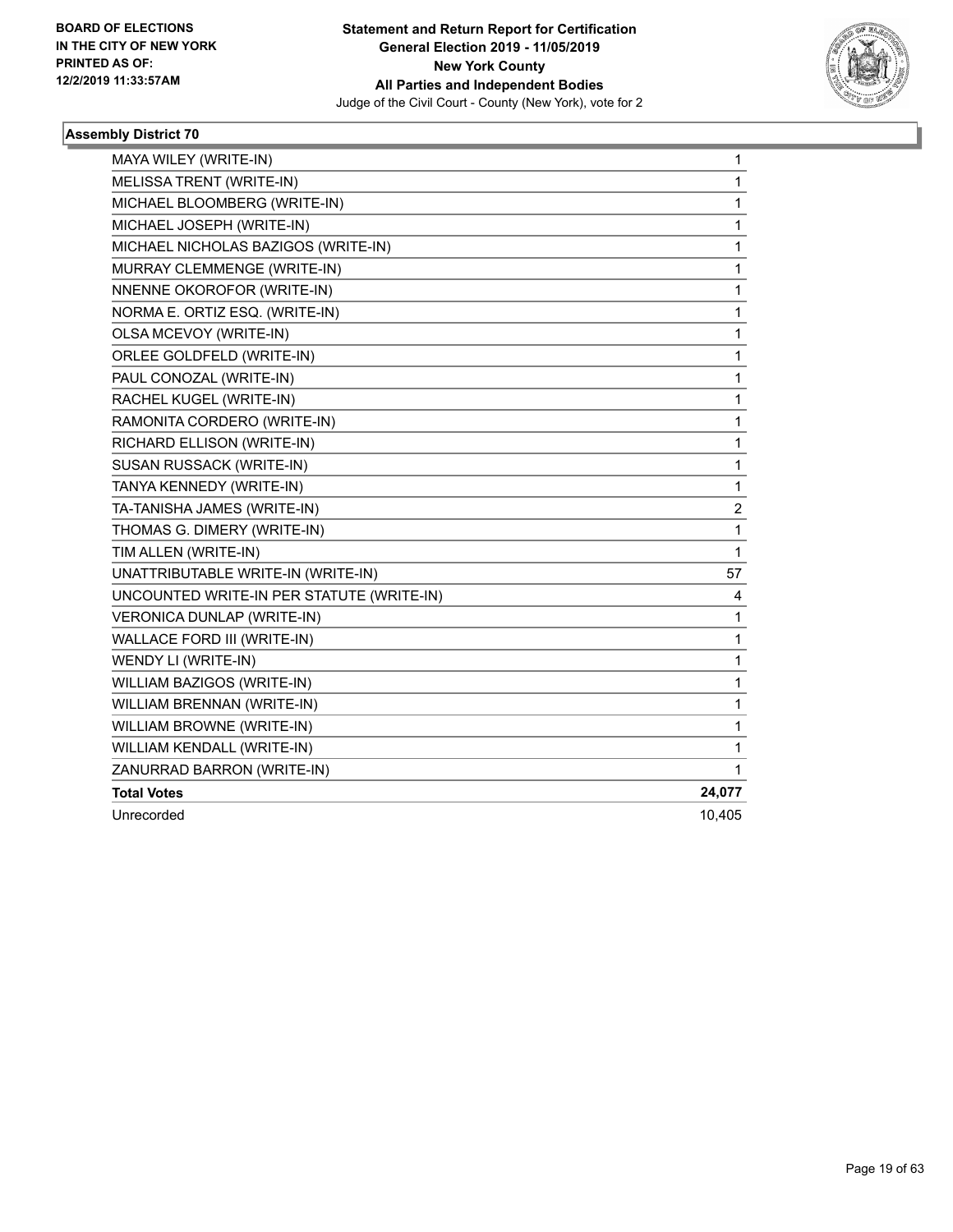

| <b>PUBLIC COUNTER</b>                                    | 15,954 |
|----------------------------------------------------------|--------|
| MANUALLY COUNTED EMERGENCY                               | 0      |
| <b>ABSENTEE / MILITARY</b>                               | 317    |
| AFFIDAVIT                                                | 209    |
| <b>Total Ballots</b>                                     | 16,480 |
| Less - Inapplicable Federal/Special Presidential Ballots | 0      |
| <b>Total Applicable Ballots</b>                          | 16,480 |
| ASHLEE CRAWFORD (DEMOCRATIC)                             | 13,067 |
| ROBERT ROSENTHAL (DEMOCRATIC)                            | 9,799  |
| ALEXANDRA KOLLOUTRI (WRITE-IN)                           | 1      |
| ANISH CHOKSI (WRITE-IN)                                  | 1      |
| ANNA KASPANAN (WRITE-IN)                                 | 1      |
| ANTHONY WHITE (WRITE-IN)                                 | 1      |
| AYISHA OGILVEY (WRITE-IN)                                | 1      |
| BERNIE SANDERS (WRITE-IN)                                | 1      |
| BRYAN BERGE (WRITE-IN)                                   | 1      |
| <b>BUG GOLDBERG (WRITE-IN)</b>                           | 1      |
| CARL PETER KLAPPER (WRITE-IN)                            | 1      |
| CAROLINE LANDAU (WRITE-IN)                               | 1      |
| CHRISTOPHER RITCHIE GUIDA (WRITE-IN)                     | 1      |
| CYRUS N. JOHNSON (WRITE-IN)                              | 1      |
| DANIEL GIMREL (WRITE-IN)                                 | 1      |
| DANIEL WOLKOWITZ (WRITE-IN)                              | 1      |
| DAVID JORASKAWITZ (WRITE-IN)                             | 1      |
| DONALD TRUMP (WRITE-IN)                                  | 1      |
| DWIGHT A. HEALY (WRITE-IN)                               | 1      |
| EMILIO ESTELA (WRITE-IN)                                 | 1      |
| ERIC ADAM (WRITE-IN)                                     | 1      |
| EUGENE BOWEN (WRITE-IN)                                  | 1      |
| FIORELLO LA GUARDIA (WRITE-IN)                           | 1      |
| ILIANA WHITE (WRITE-IN)                                  | 1      |
| ISWE J. WILLIAMS (WRITE-IN)                              | 1      |
| JAMES DABNEY (WRITE-IN)                                  | 1      |
| JAMES SCATERY (WRITE-IN)                                 | 1      |
| JOHN REID (WRITE-IN)                                     | 1      |
| JOHN W. MATTHEWS (WRITE-IN)                              | 1      |
| JOHNNIE MCDONALD (WRITE-IN)                              | 1      |
| JORDAN GOLARI (WRITE-IN)                                 | 1      |
| JORDAN RURGE (WRITE-IN)                                  | 1      |
| JOSEPH AKIMA JM (WRITE-IN)                               | 1      |
| JOSEPH BOGA (WRITE-IN)                                   | 1      |
| JOSEPH C. BORELLI (WRITE-IN)                             | 1      |
| LETITIA JAMES (WRITE-IN)                                 | 1      |
| MICHAEL BLOOMBERG (WRITE-IN)                             | 1      |
| MICHAEL SCHRIBER (WRITE-IN)                              | 1      |
| MIKE ROWE (WRITE-IN)                                     | 1      |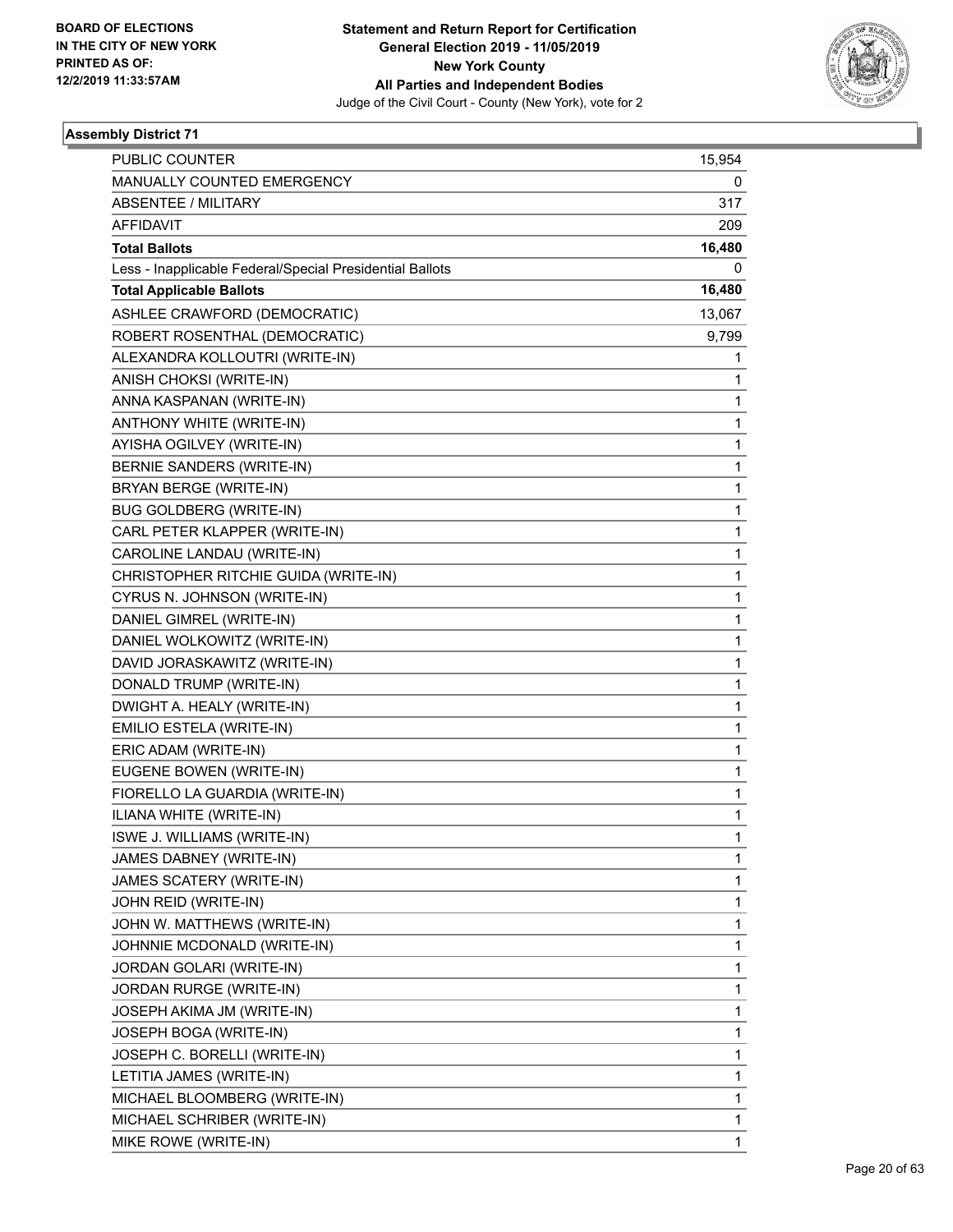

| NDIGO WASHINGTON (WRITE-IN)               | 1              |
|-------------------------------------------|----------------|
| NELSON A. GARCIA (WRITE-IN)               | 1              |
| NINA SIMONA (WRITE-IN)                    |                |
| PEANUT KIM (WRITE-IN)                     | 1              |
| PHILLIP GREENBERG (WRITE-IN)              | 1              |
| RENAB MARIOTTI (WRITE-IN)                 | 1              |
| ROB BURTON (WRITE-IN)                     | 1              |
| ROBERT JACKSON (WRITE-IN)                 | 1              |
| RUDOLPH GIULIANI (WRITE-IN)               | $\overline{2}$ |
| SAM HIMMEISTEIN ESQ (WRITE-IN)            | 1              |
| SETH GUTHARTZ (WRITE-IN)                  | 1              |
| SHARON STAPEL (WRITE-IN)                  | 1              |
| STEVE JOBS (WRITE-IN)                     | 1              |
| TED LENOX (WRITE-IN)                      | 1              |
| TEO TEROS (WRITE-IN)                      | 1              |
| UNATTRIBUTABLE WRITE-IN (WRITE-IN)        | 63             |
| UNCOUNTED WRITE-IN PER STATUTE (WRITE-IN) | 4              |
| VLED LENIN (WRITE-IN)                     | 1              |
| ZAIRE HARRIS (WRITE-IN)                   | 1              |
| <b>Total Votes</b>                        | 22,988         |
| Unrecorded                                | 9,972          |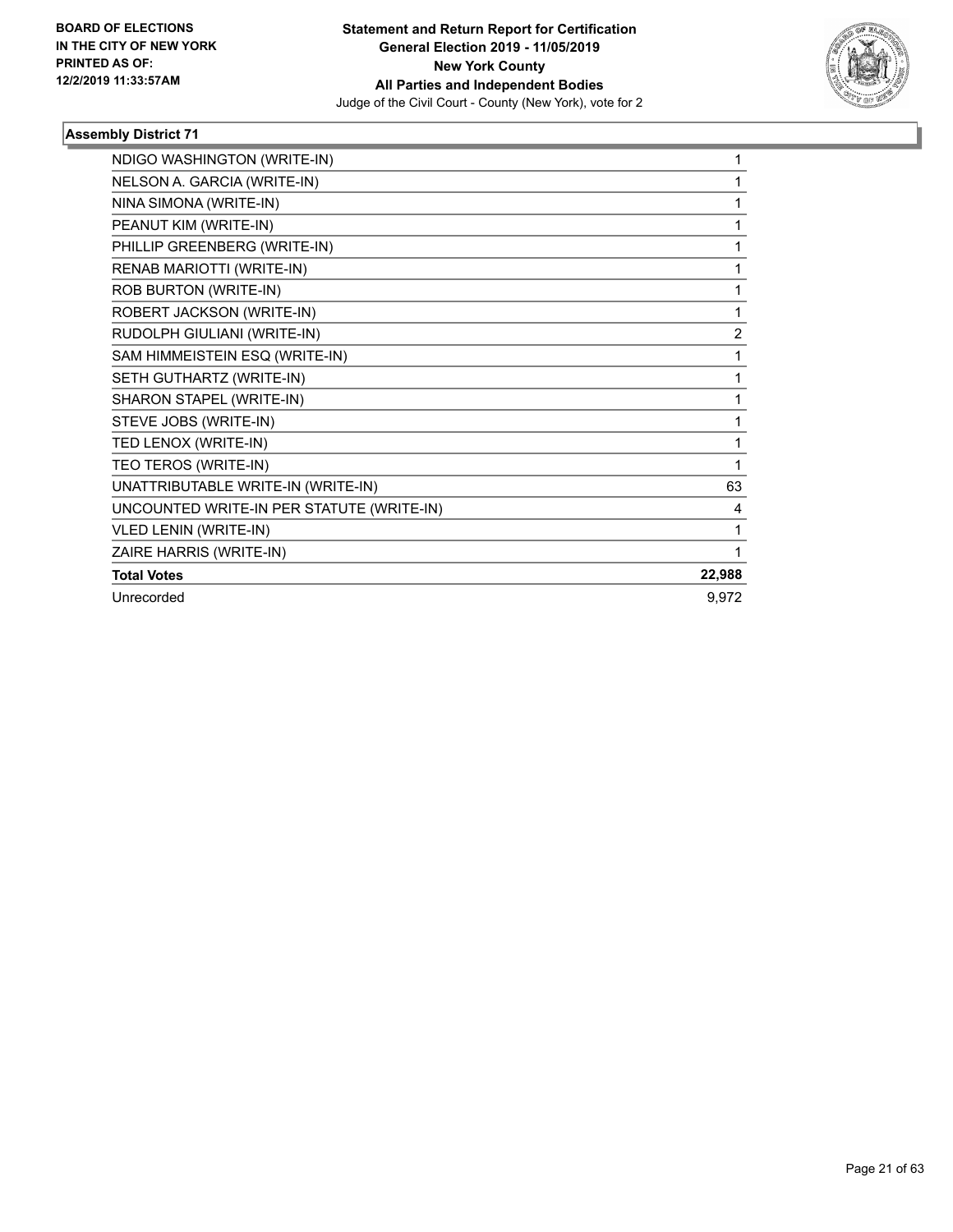

| <b>PUBLIC COUNTER</b>                                    | 11,015 |
|----------------------------------------------------------|--------|
| MANUALLY COUNTED EMERGENCY                               | 0      |
| <b>ABSENTEE / MILITARY</b>                               | 172    |
| <b>AFFIDAVIT</b>                                         | 98     |
| <b>Total Ballots</b>                                     | 11,285 |
| Less - Inapplicable Federal/Special Presidential Ballots | 0      |
| <b>Total Applicable Ballots</b>                          | 11,285 |
| ASHLEE CRAWFORD (DEMOCRATIC)                             | 8,149  |
| ROBERT ROSENTHAL (DEMOCRATIC)                            | 6,979  |
| ADAM HAMILTON (WRITE-IN)                                 | 1      |
| AKEEM BROWDER (WRITE-IN)                                 | 1      |
| ALICE PIFER (WRITE-IN)                                   | 1      |
| AMANDA DAVID (WRITE-IN)                                  | 1      |
| ANDERSON NAPOLITARA (WRITE-IN)                           | 1      |
| ANDREA KORNBLUTH (WRITE-IN)                              | 1      |
| ANGELA LIPSMAN (WRITE-IN)                                | 1      |
| ANITA SUKHU (WRITE-IN)                                   | 1      |
| ANNE W. MURPHY (WRITE-IN)                                | 1      |
| <b>BEN SHAPIRO (WRITE-IN)</b>                            | 1      |
| BRYANT PINEDA (WRITE-IN)                                 | 2      |
| CHARLIE ROSENTHAL (WRITE-IN)                             | 1      |
| CIATIA Z. BAYSAH (WRITE-IN)                              | 1      |
| DAN LIPSMAN (WRITE-IN)                                   | 1      |
| DAVID LIPSMAN (WRITE-IN)                                 | 1      |
| DAVID W. BUNNING (WRITE-IN)                              | 1      |
| DAVID ZINSTEIN (WRITE-IN)                                | 1      |
| DENZEL CURRY (WRITE-IN)                                  | 1      |
| DEVIN BALKIND (WRITE-IN)                                 | 1      |
| DOMENICO MINERVA (WRITE-IN)                              | 1      |
| DONALD TRUMP (WRITE-IN)                                  | 1      |
| EDITH GAW (WRITE-IN)                                     | 1      |
| EDITH PRENTEE (WRITE-IN)                                 | 1      |
| EGALE PANIC (WRITE-IN)                                   | 1      |
| ERIC B. JOHNSON (WRITE-IN)                               | 1      |
| ERIC GRAY (WRITE-IN)                                     | 1      |
| FRANK OCEAN (WRITE-IN)                                   | 1      |
| GALIMAH D. BAYSAH, SR (WRITE-IN)                         | 1      |
| HERSHEL REICHMAN (WRITE-IN)                              | 1      |
| HERSHEL SCHACHTER (WRITE-IN)                             | 1      |
| JAMES INIGUEZ (WRITE-IN)                                 | 1      |
| JARIEL G. ESTRELLA (WRITE-IN)                            | 1      |
| JASINTA DELACRUZ (WRITE-IN)                              | 1      |
| JASON CHARLES (WRITE-IN)                                 | 1      |
| JEANINE PIRRO (WRITE-IN)                                 | 1      |
| JOHN CONNER (WRITE-IN)                                   | 1      |
| JOHN HIGGINS (WRITE-IN)                                  | 1      |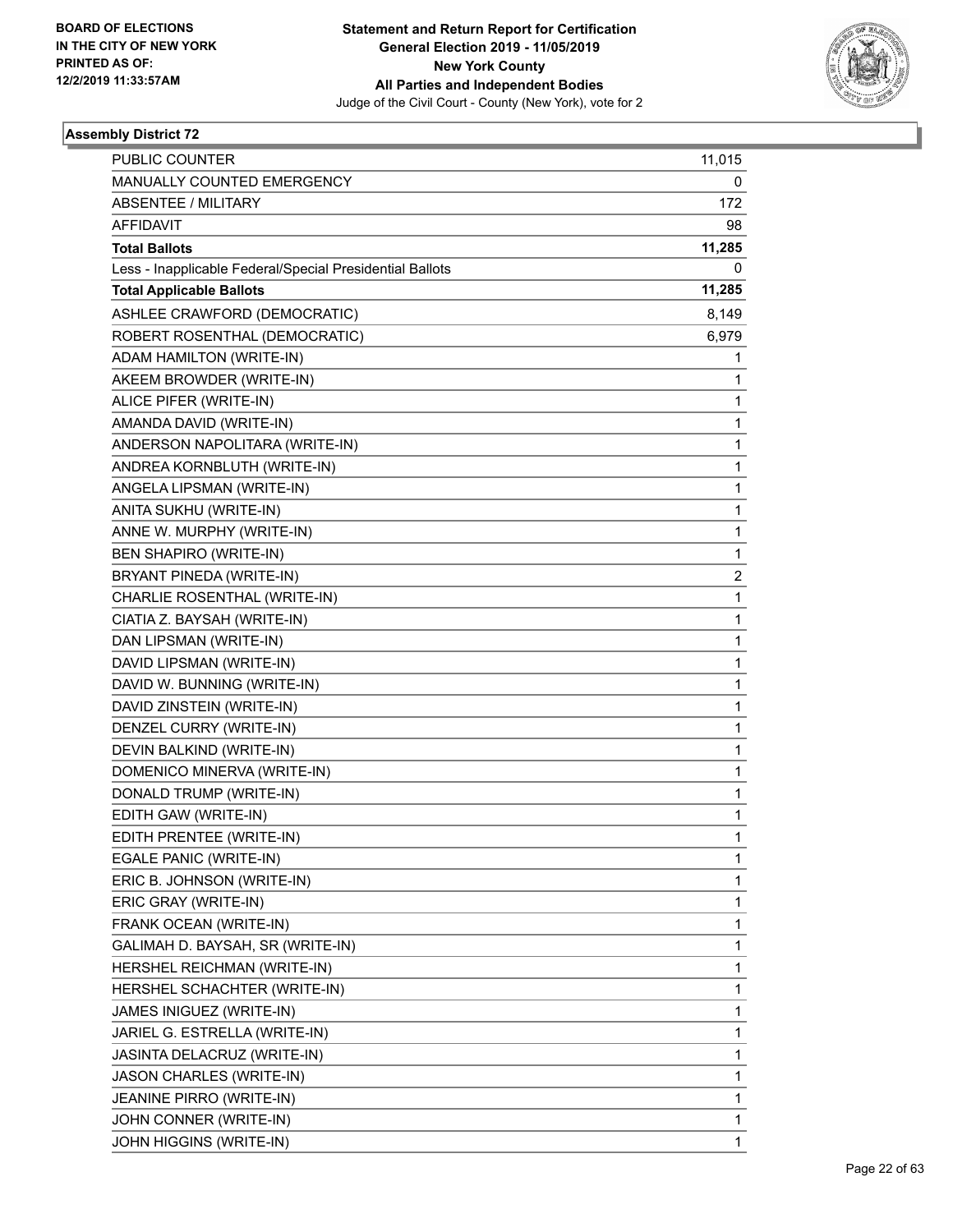

| JOHN P. HASTINGS (WRITE-IN)               | 1      |
|-------------------------------------------|--------|
| JOSE SIMMS (WRITE-IN)                     | 1      |
| JOSEPH C. BORELLI (WRITE-IN)              | 1      |
| JOSEPH R. COROZZO (WRITE-IN)              | 1      |
| KEITH WRIGHT (WRITE-IN)                   | 1      |
| KEN HICKS (WRITE-IN)                      | 1      |
| LEN KAMDANG (WRITE-IN)                    | 1      |
| LISA M. MIELKE (WRITE-IN)                 | 1      |
| MADELINE ALBRIGHT (WRITE-IN)              | 1      |
| MARIA RODRIGUEZ (WRITE-IN)                | 1      |
| MATTHEW BEATY (WRITE-IN)                  | 1      |
| MATTHEW LEVY (WRITE-IN)                   | 1      |
| MELISSA MARK-VIVERITO (WRITE-IN)          | 1      |
| MICHAEL BLOOMBERG (WRITE-IN)              | 1      |
| MIRIAM CALLAHAN (WRITE-IN)                | 1      |
| NICK SANTALUCIA (WRITE-IN)                | 1      |
| OZZY OSBOURNE (WRITE-IN)                  | 1      |
| PAUL MASSEY (WRITE-IN)                    | 1      |
| PAUL T. WARDWELL (WRITE-IN)               | 1      |
| RAY ORTLAND (WRITE-IN)                    | 1      |
| ROBERT A. GEORGE (WRITE-IN)               | 1      |
| RUSH BAYDERD GREENBERG (WRITE-IN)         | 1      |
| SAMUEL ZINSTEIN (WRITE-IN)                | 1      |
| SARAH CONNER (WRITE-IN)                   | 1      |
| SCOTT ARMSTRONG (WRITE-IN)                | 1      |
| STU LOESER (WRITE-IN)                     | 1      |
| THERESA L. DRAKE (WRITE-IN)               | 1      |
| TOOTS MCGEE (WRITE-IN)                    | 1      |
| TROY JOHNSON (WRITE-IN)                   | 1      |
| TROY K. HUGHEY (WRITE-IN)                 | 1      |
| TUCKER CARLSON (WRITE-IN)                 | 1      |
| UNATTRIBUTABLE WRITE-IN (WRITE-IN)        | 49     |
| UNCOUNTED WRITE-IN PER STATUTE (WRITE-IN) | 3      |
| VIVIANA HERNANDEZ (WRITE-IN)              | 1      |
| WAYNE MESSAM (WRITE-IN)                   | 1      |
| <b>Total Votes</b>                        | 15,251 |
| Unrecorded                                | 7,319  |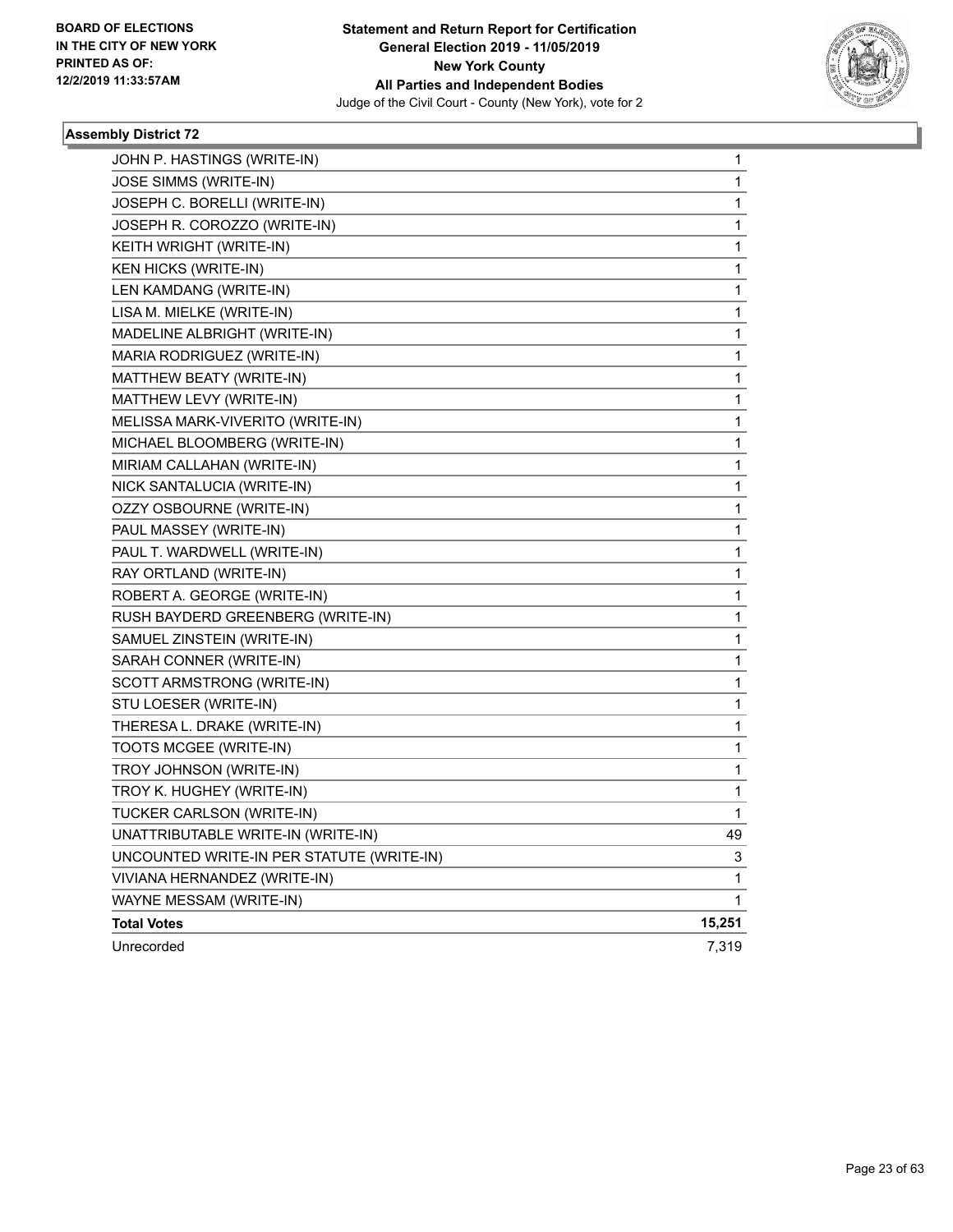

| <b>PUBLIC COUNTER</b>                                    | 15,422         |
|----------------------------------------------------------|----------------|
| MANUALLY COUNTED EMERGENCY                               | 0              |
| <b>ABSENTEE / MILITARY</b>                               | 642            |
| <b>AFFIDAVIT</b>                                         | 107            |
| <b>Total Ballots</b>                                     | 16,171         |
| Less - Inapplicable Federal/Special Presidential Ballots | 0              |
| <b>Total Applicable Ballots</b>                          | 16,171         |
| ASHLEE CRAWFORD (DEMOCRATIC)                             | 12,059         |
| ROBERT ROSENTHAL (DEMOCRATIC)                            | 11,050         |
| AARON KETCHELL (WRITE-IN)                                | 1              |
| ALEXANDRA SHEA (WRITE-IN)                                | 1              |
| ALEXANDRIA CARESTIA (WRITE-IN)                           | 1              |
| ALEXANDRIA WEINGARTEN (WRITE-IN)                         | 1              |
| AMELIA EARHART (WRITE-IN)                                | 1              |
| ANDREW NAPOLITANO (WRITE-IN)                             | 1              |
| ANITA CAMPBELL (WRITE-IN)                                | 1              |
| ARI SHKOLNIC (WRITE-IN)                                  | 1              |
| ARTHUR MILLER (WRITE-IN)                                 | 1              |
| <b>BARACK OBAMA (WRITE-IN)</b>                           | 1              |
| BEN MASON (WRITE-IN)                                     | 1              |
| BERNIE SANDERS (WRITE-IN)                                | 1              |
| BETH GARVEY (WRITE-IN)                                   | 1              |
| BILL CLINTON (WRITE-IN)                                  | 1              |
| BILL SUNKEL (WRITE-IN)                                   | 1              |
| <b>BLAKE FINTZ (WRITE-IN)</b>                            | 1              |
| <b>BOB PETIT (WRITE-IN)</b>                              | 1              |
| BRIAN HECTEH (WRITE-IN)                                  | 1              |
| <b>BRIAN KRIST (WRITE-IN)</b>                            | 1              |
| BRIAN PITZ (WRITE-IN)                                    | 2              |
| <b>BRITTNEY GULKHEN (WRITE-IN)</b>                       | 1              |
| CAM RATHBORNE (WRITE-IN)                                 | 1              |
| CHARLES KACHORSKI (WRITE-IN)                             | 1              |
| CHELSEA VOLPE (WRITE-IN)                                 | 1              |
| CHUCK SCHUMER (WRITE-IN)                                 | 1              |
| CLIFF CORSO (WRITE-IN)                                   | 1              |
| CONOR GRADY (WRITE-IN)                                   | 1              |
| COREY DUNNE (WRITE-IN)                                   | 1              |
| CYRUS JOUBIN (WRITE-IN)                                  | 1              |
| DANIEL D. BROWNELL (WRITE-IN)                            | 1              |
| DANIEL G. COET (WRITE-IN)                                | 1              |
| DANIEL PANTELEO (WRITE-IN)                               | 1              |
| DAVID COFFIN (WRITE-IN)                                  | 1              |
| DEREK JETER (WRITE-IN)                                   | 1              |
| DOJACK BIEDERMAN (WRITE-IN)                              | 1              |
| DON KING (WRITE-IN)                                      | 1              |
| DONALD TRUMP (WRITE-IN)                                  | $\overline{2}$ |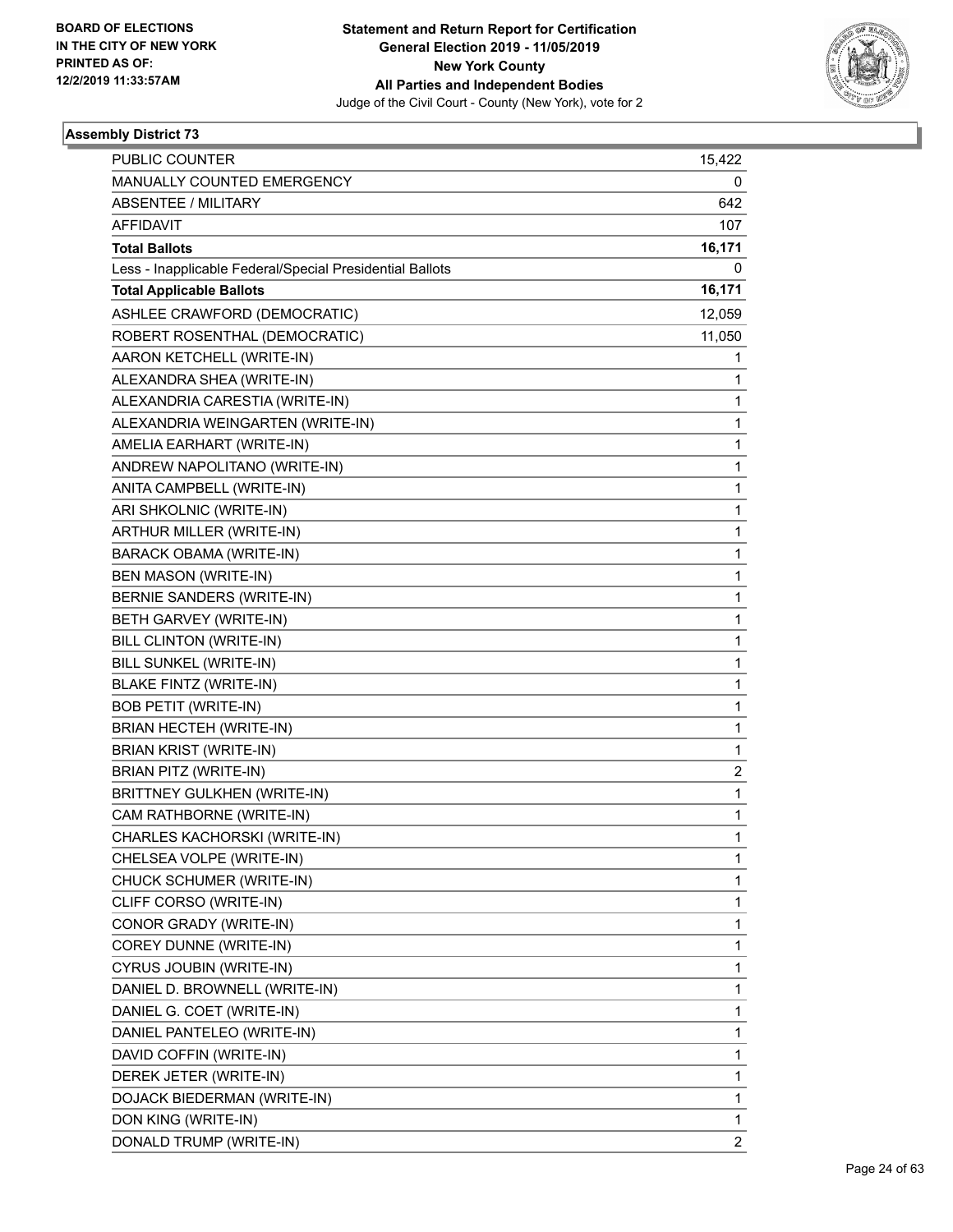

| DONALD TRUMP JR. (WRITE-IN)        | 1              |
|------------------------------------|----------------|
| DYLAN WEEKS (WRITE-IN)             | $\mathbf{1}$   |
| EDWIN MARTIN (WRITE-IN)            | 1              |
| ELVAN KAYRAL-MORRIS (WRITE-IN)     | $\mathbf{1}$   |
| EMILY KITAY (WRITE-IN)             | 1              |
| ERIC TRUMP (WRITE-IN)              | 2              |
| FRANKLIN ARMSTRONG (WRITE-IN)      | $\mathbf{1}$   |
| <b>GAIL CARENCE (WRITE-IN)</b>     | 1              |
| <b>GEORGE BOYD (WRITE-IN)</b>      | 1              |
| <b>GEORGE BUSH (WRITE-IN)</b>      | $\mathbf{1}$   |
| <b>GEORGE PALAKI (WRITE-IN)</b>    | 1              |
| HELEN LUCIEVICS (WRITE-IN)         | 1              |
| HILLARY CLINTON (WRITE-IN)         | $\overline{2}$ |
| IVANKA TRUMP (WRITE-IN)            | 3              |
| JACOB AYALON (WRITE-IN)            | 1              |
| JACOB GUTWILLIG (WRITE-IN)         | $\mathbf{1}$   |
| JACOB PERLIN (WRITE-IN)            | 1              |
| JASON CELENTE (WRITE-IN)           | 1              |
| JEAN SCHREIDER (WRITE-IN)          | $\mathbf{1}$   |
| JEANINE PIRRO (WRITE-IN)           | 4              |
| JEANNE LEVIN (WRITE-IN)            | 1              |
| JEFFREY W. PADILLA (WRITE-IN)      | $\mathbf{1}$   |
| JOHN ALTHOUSE COHEN (WRITE-IN)     | 1              |
| JOHN F. FREEMAN (WRITE-IN)         | 1              |
| JORDAN SPRECKMAN (WRITE-IN)        | $\mathbf{1}$   |
| JOSEPH C. BORELLI (WRITE-IN)       | 3              |
| JOSEPH M. HARARY (WRITE-IN)        | 3              |
| JUDY SHEINDLIN (WRITE-IN)          | 2              |
| JULIE STARKE J.D. ESQ. (WRITE-IN)  | 1              |
| JUSTIN MODEL (WRITE-IN)            | 1              |
| KARA DUNN (WRITE-IN)               | $\mathbf{1}$   |
| KAREN TENZER (WRITE-IN)            | 1              |
| <b>KEM SOLOMAN (WRITE-IN)</b>      | 1              |
| KEN KRAMER (WRITE-IN)              | $\mathbf{1}$   |
| KENNETH FISHEL (WRITE-IN)          | 1              |
| KETCHELL AARON (WRITE-IN)          | 1              |
| KEVIN MALLEN (WRITE-IN)            | $\mathbf{1}$   |
| KEVIN RUTLEDGER (WRITE-IN)         | 1              |
| KIERAN FENICHEL (WRITE-IN)         | 1              |
| KIMBERLY FOGAL (WRITE-IN)          | $\mathbf{1}$   |
| KIMBERLY MCBRYAN (WRITE-IN)        | $\mathbf{1}$   |
| KIRSTEN SPOONER (WRITE-IN)         | 1              |
| KRISTEN SCHMIDT EDWARDS (WRITE-IN) | $\mathbf{1}$   |
| LANA SYDNEY (WRITE-IN)             | 1              |
| LAURA INGRAHAM (WRITE-IN)          | 1              |
| LINDA SELIG (WRITE-IN)             | 1              |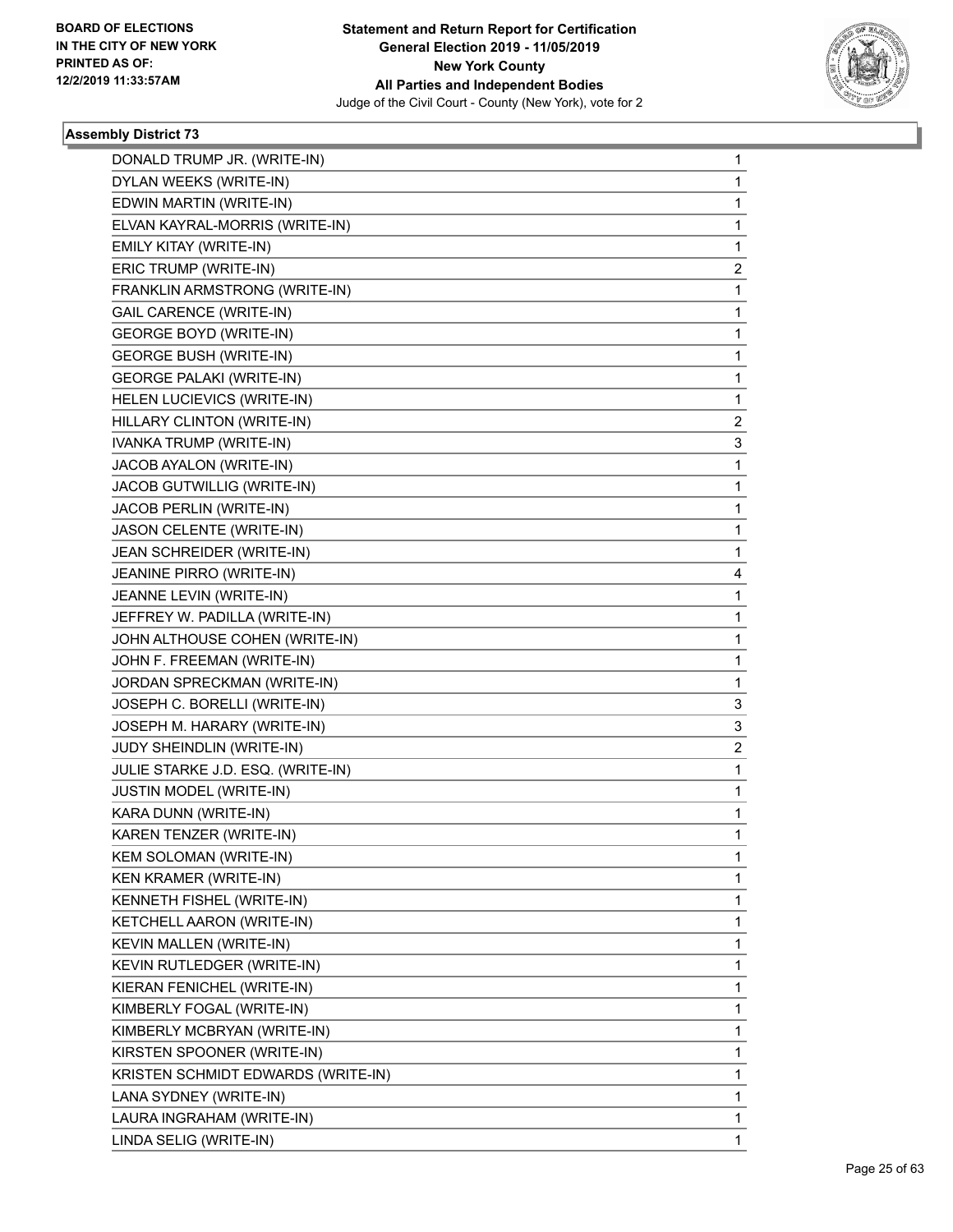

| LISA RIVERA (WRITE-IN)            | 1 |
|-----------------------------------|---|
| LIZ BAKER (WRITE-IN)              | 1 |
| LORRAINE EGAN (WRITE-IN)          | 1 |
| LOUIE VEGA (WRITE-IN)             | 1 |
| MARIDITH MILLER (WRITE-IN)        | 1 |
| MARIO BRUSCHI (WRITE-IN)          | 1 |
| MARK MESSIER (WRITE-IN)           | 1 |
| MATT PRUITT (WRITE-IN)            | 1 |
| MATTHEW BRIEF (WRITE-IN)          | 1 |
| MEL SCHWEITZER (WRITE-IN)         | 1 |
| MICHAEL BERNSTEIN (WRITE-IN)      | 2 |
| MICHAEL BLOOMBERG (WRITE-IN)      | 1 |
| MICHAEL MUKASEY (WRITE-IN)        | 1 |
| MICHELLE OBAMA (WRITE-IN)         | 1 |
| MICHELLE SCHREIDER (WRITE-IN)     | 1 |
| MIKE TYSON (WRITE-IN)             | 1 |
| NANCY L. BRENNER (WRITE-IN)       | 1 |
| NANCY SMITH (WRITE-IN)            | 1 |
| NICK DOMINO (WRITE-IN)            | 1 |
| NICK MULLEN (WRITE-IN)            | 1 |
| NICO COLLINS (WRITE-IN)           | 1 |
| NICOLE WEINGARTNER (WRITE-IN)     | 1 |
| NOAH BAUMBACH (WRITE-IN)          | 1 |
| <b>OBRIEN MURRAY (WRITE-IN)</b>   | 1 |
| PETER WEIN (WRITE-IN)             | 1 |
| PHYLLIS D. LANDON ESQ. (WRITE-IN) | 1 |
| RICHARD HOCHMAN (WRITE-IN)        | 1 |
| RICHARD KLEIN (WRITE-IN)          | 1 |
| RITA PALMA (WRITE-IN)             | 1 |
| ROB GIBBON (WRITE-IN)             | 1 |
| ROBERT BORK (WRITE-IN)            | 1 |
| ROBERT HARRITS (WRITE-IN)         | 1 |
| ROBERT STRANICKE (WRITE-IN)       | 1 |
| RONALD D. HARIRI (WRITE-IN)       | 1 |
| RONALD FLAVIN (WRITE-IN)          | 1 |
| RONALD REAGAN (WRITE-IN)          | 1 |
| ROXY ZUMANI (WRITE-IN)            | 1 |
| RUDOLPH GIULIANI (WRITE-IN)       | 5 |
| RUTH BADGER GINSBURG (WRITE-IN)   | 1 |
| RUTH L. YANG (WRITE-IN)           | 1 |
| SABRINA KRAUSS (WRITE-IN)         | 1 |
| SCOTT HOUNSELL (WRITE-IN)         | 1 |
| SCOTT TAYLOR (WRITE-IN)           | 1 |
| SHARRON NORMAN ESQ. (WRITE-IN)    | 1 |
| SHEA FINK (WRITE-IN)              | 2 |
| SONIA SOTOMAYOR (WRITE-IN)        | 1 |
|                                   |   |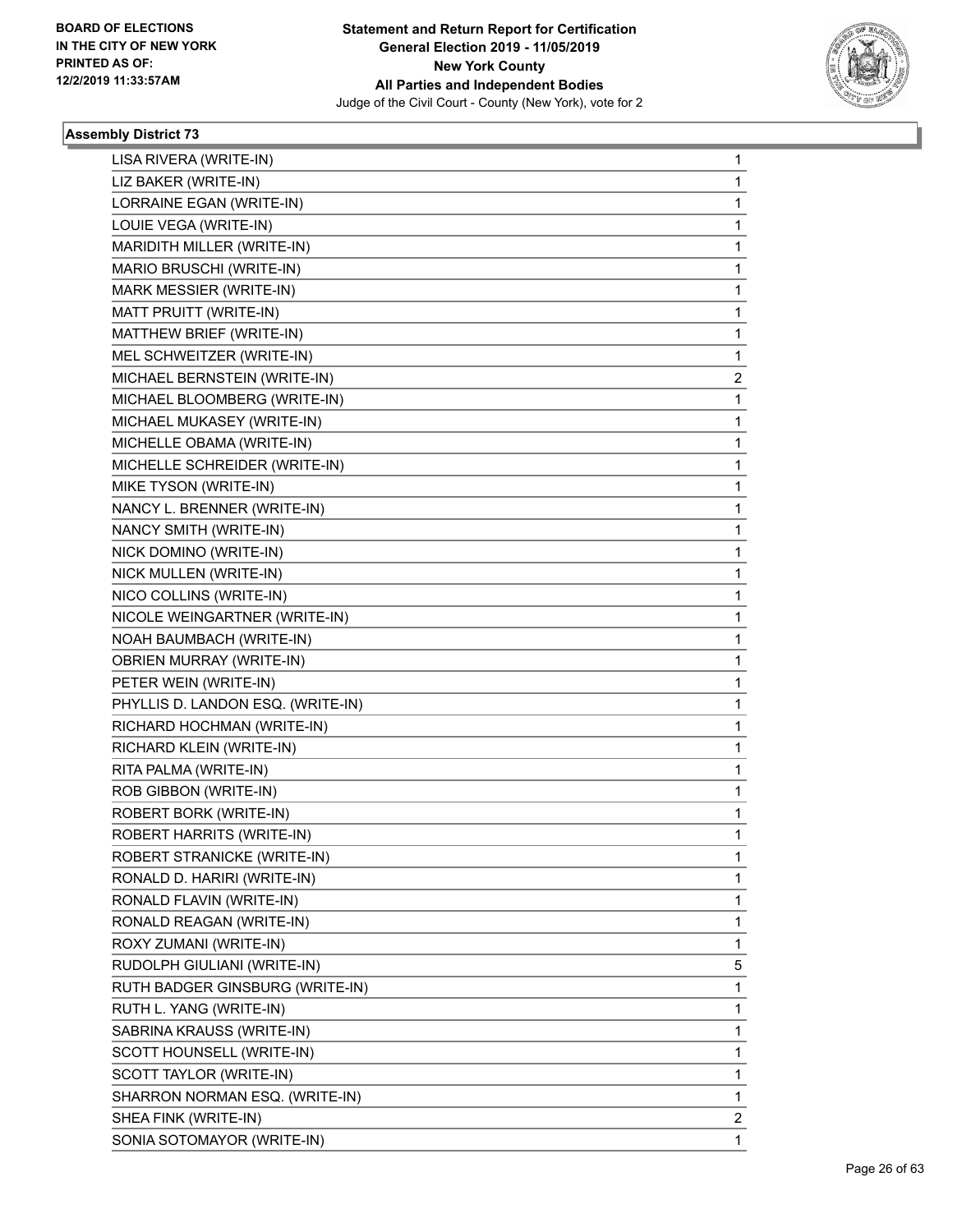

| STEFAN STYLE (WRITE-IN)                   | $\mathbf{1}$   |
|-------------------------------------------|----------------|
| STEPHANIE YOSHIDA (WRITE-IN)              | 1              |
| STEPHEN C. ROBINSON (WRITE-IN)            | 1              |
| STEVE SHEMKID (WRITE-IN)                  | 1              |
| STUART LEYTON (WRITE-IN)                  | 1              |
| SUSAN GRANT (WRITE-IN)                    | 1              |
| SUSAN HOCHBERG (WRITE-IN)                 | 1              |
| SUSAN O'LEARY (WRITE-IN)                  | 1              |
| SYLVIA NG (WRITE-IN)                      | 1              |
| TED BUSH (WRITE-IN)                       | 1              |
| TED CRUZ (WRITE-IN)                       | 1              |
| THOMAS DUGGAN (WRITE-IN)                  | 1              |
| THOMAS R. BROUSSARD (WRITE-IN)            | 1              |
| TOM REUS (WRITE-IN)                       | 1              |
| TONY MALKIN (WRITE-IN)                    | 1              |
| UNATTRIBUTABLE WRITE-IN (WRITE-IN)        | 133            |
| UNCOUNTED WRITE-IN PER STATUTE (WRITE-IN) | 2              |
| VANESSA MENDOZA (WRITE-IN)                | 1              |
| WAYNE BOLIO (WRITE-IN)                    | 1              |
| <b>WILLIAM EAKINS (WRITE-IN)</b>          | $\overline{2}$ |
| WILLIAM EDWARDS (WRITE-IN)                | 1              |
| WILLIAM HAYMAN (WRITE-IN)                 | 1              |
| WILLIAM SHATNER (WRITE-IN)                | 1              |
| WINSTON SUTTER (WRITE-IN)                 | 1              |
| ZOE FLINTZ (WRITE-IN)                     | 1              |
| <b>Total Votes</b>                        | 23,417         |
| Unrecorded                                | 8,925          |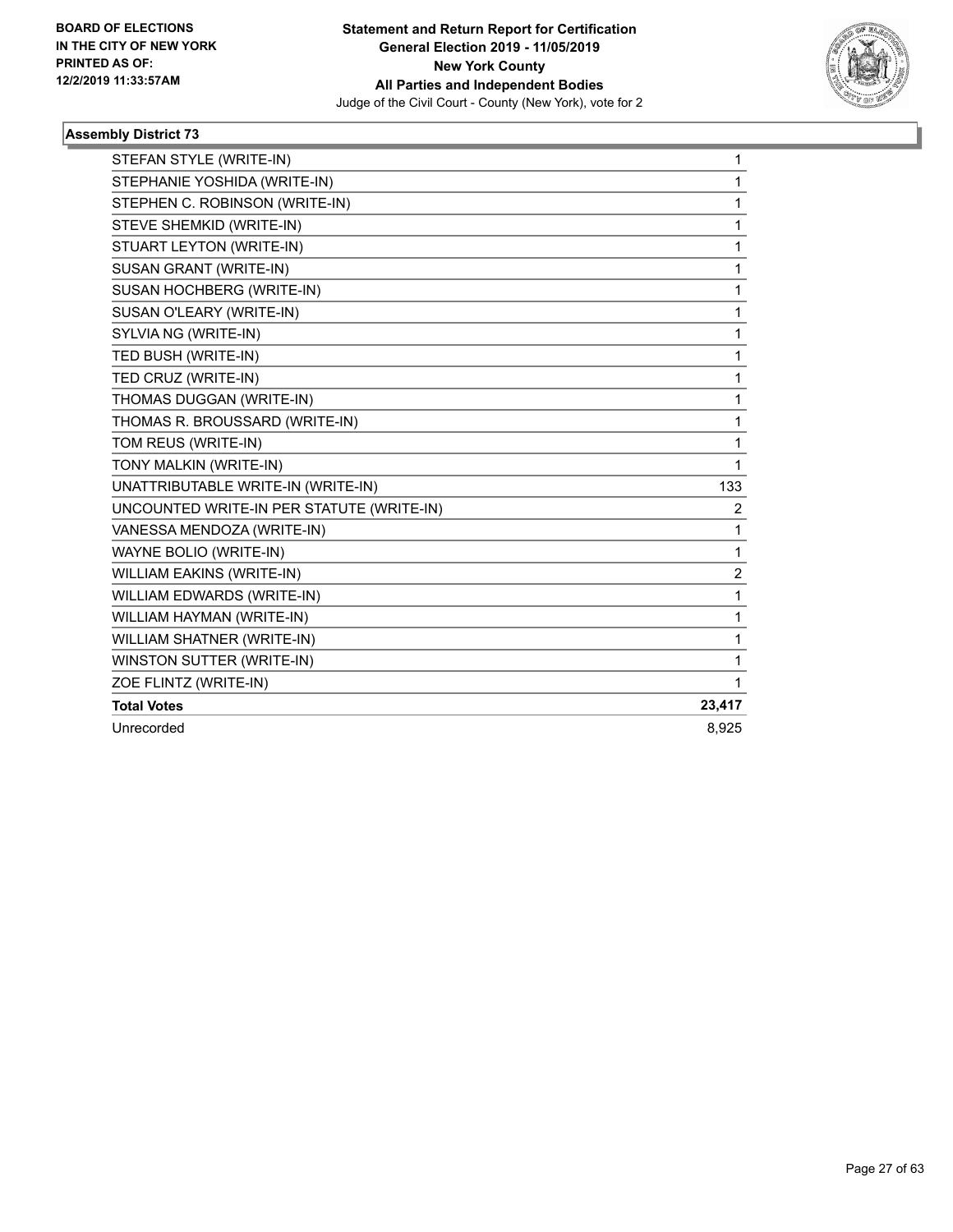

| <b>PUBLIC COUNTER</b>                                    | 14,954         |
|----------------------------------------------------------|----------------|
| MANUALLY COUNTED EMERGENCY                               | 16             |
| <b>ABSENTEE / MILITARY</b>                               | 376            |
| <b>AFFIDAVIT</b>                                         | 128            |
| <b>Total Ballots</b>                                     | 15,474         |
| Less - Inapplicable Federal/Special Presidential Ballots | 0              |
| <b>Total Applicable Ballots</b>                          | 15,474         |
| ASHLEE CRAWFORD (DEMOCRATIC)                             | 11,733         |
| ROBERT ROSENTHAL (DEMOCRATIC)                            | 10,194         |
| ALICE D. WEINER (WRITE-IN)                               | 1              |
| ALVIN NICTER (WRITE-IN)                                  | 1              |
| ANDREW JACKSON (WRITE-IN)                                | 1              |
| ANDREW NAPOLITANO (WRITE-IN)                             | 1              |
| ANITA GUPTA (WRITE-IN)                                   | 1              |
| ANNALISE PERNIEONE (WRITE-IN)                            | 1              |
| ANTHONY C. GENTILE (WRITE-IN)                            | 1              |
| <b>BARACK OBAMA (WRITE-IN)</b>                           | 1              |
| <b>BARRY ELIAS (WRITE-IN)</b>                            | 1              |
| <b>BERNIE SANDERS (WRITE-IN)</b>                         | 1              |
| <b>BOBBY KOLIN (WRITE-IN)</b>                            | 1              |
| BRIAN TRAINOR (WRITE-IN)                                 | 1              |
| CAROLYN CONABOY (WRITE-IN)                               | 1              |
| CHARLIE BROWN (WRITE-IN)                                 | 1              |
| CLAIRE COLIN-STONE (WRITE-IN)                            | 1              |
| CLARK KENT (WRITE-IN)                                    | 1              |
| CURTIS SLIWA (WRITE-IN)                                  | 1              |
| DAINA DE SICA (WRITE-IN)                                 | 1              |
| DANIEL GARODNICK (WRITE-IN)                              | 1              |
| DANTE DEBLASIO (WRITE-IN)                                | 1              |
| DARREN GOLDENBERG (WRITE-IN)                             | 1              |
| DAVID WEPRIN (WRITE-IN)                                  | 1              |
| DEVIN BALKIND (WRITE-IN)                                 | $\overline{c}$ |
| DIANA MOHYI (WRITE-IN)                                   | 1              |
| DONALD TRUMP (WRITE-IN)                                  | 7              |
| DONALD TRUMP JR. (WRITE-IN)                              | 1              |
| DONNIE CARTER (WRITE-IN)                                 | 1              |
| ELEANOR PATTON (WRITE-IN)                                | 1              |
| ELIJAH CUMMINGS (WRITE-IN)                               | 1              |
| ELIZABETH OVEA (WRITE-IN)                                | 1              |
| EMANUEL J. CHOSAK (WRITE-IN)                             | 1              |
| FRED CANAS-NGO (WRITE-IN)                                | 1              |
| GAVIN WAX (WRITE-IN)                                     | 1              |
| GEORGE W. BUSH (WRITE-IN)                                | 1              |
| HUGH GRUNDY (WRITE-IN)                                   | 1              |
| JAMES C. MOSLEY (WRITE-IN)                               | 1              |
| JAMES FLANAGAN (WRITE-IN)                                | 1              |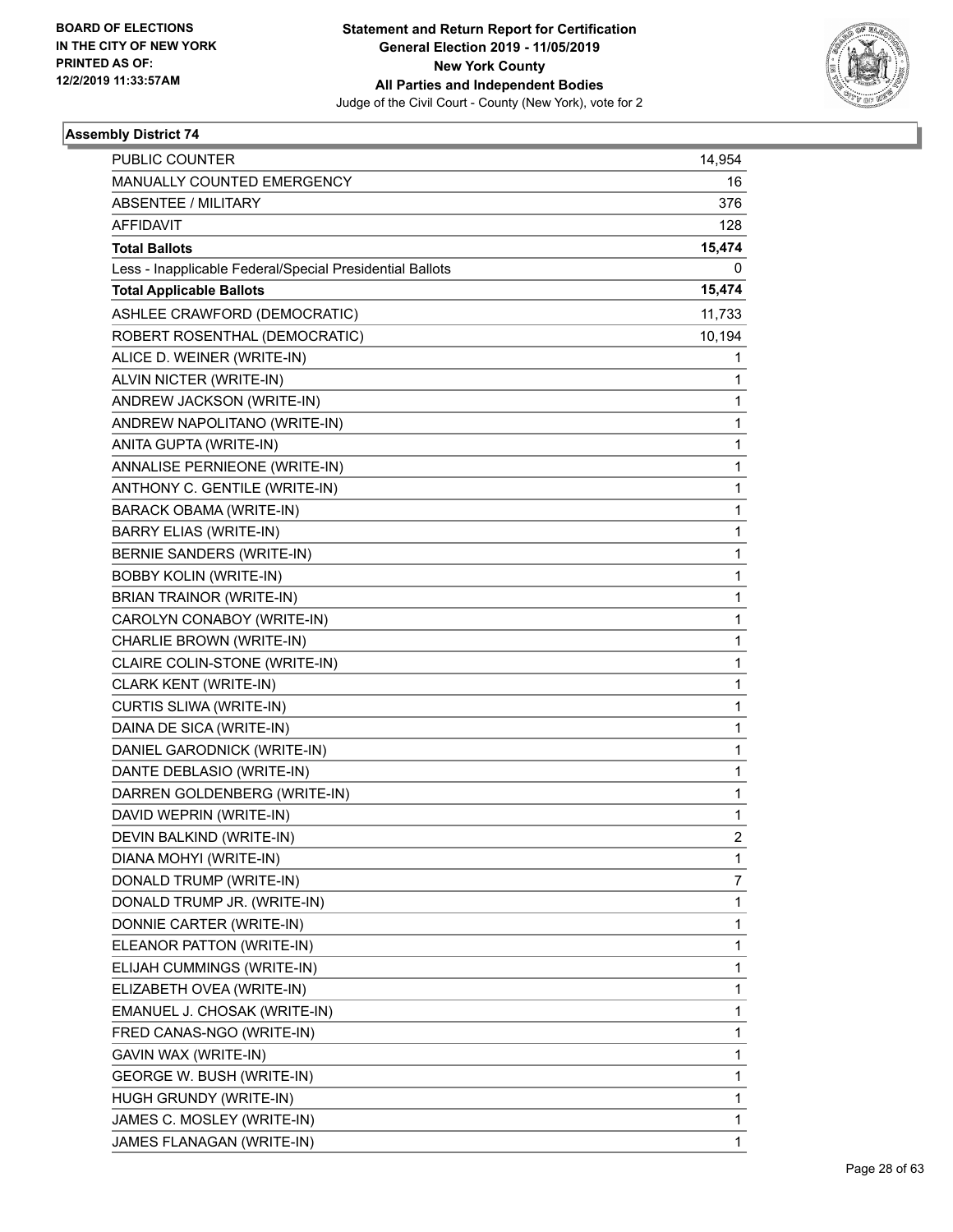

| JAMES MOSELY (WRITE-IN)            | 1 |
|------------------------------------|---|
| JANOS MARTON (WRITE-IN)            | 1 |
| JASON SHELLY (WRITE-IN)            | 1 |
| JIM REIDY (WRITE-IN)               | 1 |
| JIMMY MCMILLAN (WRITE-IN)          | 1 |
| JOSEPH C. BORELLI (WRITE-IN)       | 3 |
| JOSEPH HODEL (WRITE-IN)            | 1 |
| JOSEPHINE MESSING (WRITE-IN)       | 1 |
| JOSHUA COLON (WRITE-IN)            | 1 |
| JULIA SALAZAR (WRITE-IN)           | 1 |
| KEITH RICHARDS (WRITE-IN)          | 1 |
| KELLY MORAN (WRITE-IN)             | 1 |
| KEVIN MCGRATH JR. (WRITE-IN)       | 1 |
| KIRSTY TRIESTE (WRITE-IN)          | 1 |
| LANA DEL RAY (WRITE-IN)            | 1 |
| LAUREN SCHORR (WRITE-IN)           | 1 |
| LAWRENCE CAPICI (WRITE-IN)         | 1 |
| LINDA MAYER (WRITE-IN)             | 1 |
| LUIS BAEZ (WRITE-IN)               | 1 |
| MARK DELLAQUILA (WRITE-IN)         | 2 |
| MARY NIR (WRITE-IN)                | 1 |
| MATTHEW NIESKI (WRITE-IN)          | 1 |
| MATTHEW PHILLIP TRIESTE (WRITE-IN) | 1 |
| MELISSA R. MORGENECK (WRITE-IN)    | 1 |
| MICHAEL BLOOMBERG (WRITE-IN)       | 1 |
| MICHAEL KITSIS (WRITE-IN)          | 1 |
| MICHAEL O'BRIAN (WRITE-IN)         | 1 |
| MIKE DANG (WRITE-IN)               | 1 |
| NANCY PELOSI (WRITE-IN)            | 1 |
| NEWMAN HOFFMAN (WRITE-IN)          | 1 |
| NICHOLAS PALM (WRITE-IN)           | 1 |
| NICOLE NOONAN (WRITE-IN)           | 1 |
| PATRICK KIWALA (WRITE-IN)          | 1 |
| PATTI SMITH (WRITE-IN)             | 1 |
| PAUL ATKINSON (WRITE-IN)           | 1 |
| PETER KENNEDY (WRITE-IN)           | 1 |
| PETER SULLIVAN (WRITE-IN)          | 1 |
| RAY PURCHASE (WRITE-IN)            | 1 |
| RICHARD GOTTFRIED (WRITE-IN)       | 1 |
| RICHARD NIXON (WRITE-IN)           | 1 |
| RITA PALMA (WRITE-IN)              | 1 |
| ROBERT L. MORGAN SR. (WRITE-IN)    | 1 |
| ROBERT PATTERSON (WRITE-IN)        | 1 |
| ROBERT ROSSI (WRITE-IN)            | 1 |
| ROBERT STEPANEK (WRITE-IN)         | 1 |
| RONALD REAGAN (WRITE-IN)           | 1 |
|                                    |   |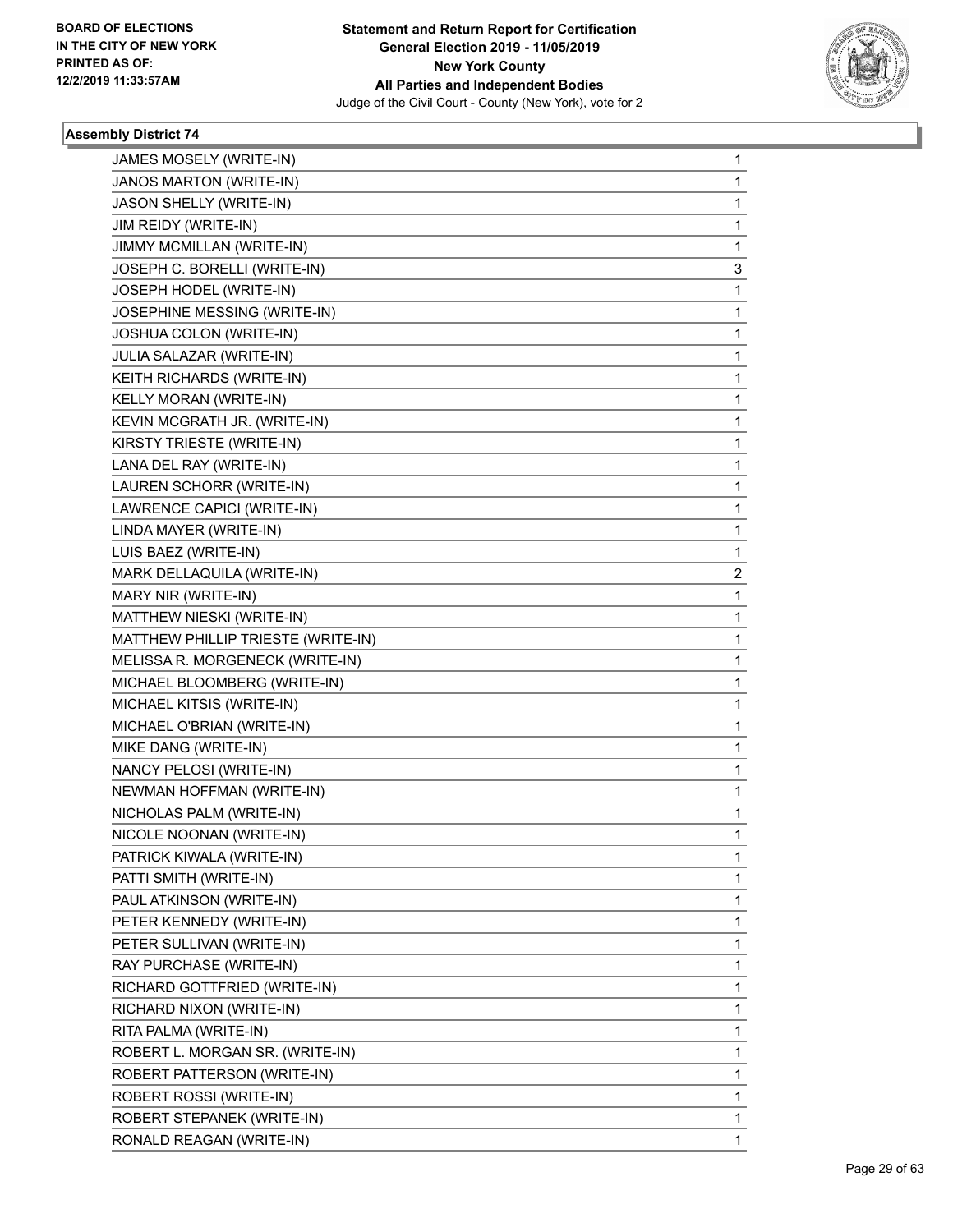

| RUDOLPH GIULIANI (WRITE-IN)               | 1      |
|-------------------------------------------|--------|
| RUSH LIMBAUGH (WRITE-IN)                  | 1      |
| SANDEEP PURI (WRITE-IN)                   | 1      |
| SARAH GAVE (WRITE-IN)                     | 1      |
| SEAN HANNITY (WRITE-IN)                   | 1      |
| SIOBHAN NEVILLE (WRITE-IN)                | 1      |
| STANLEY J. LEWIS (WRITE-IN)               | 1      |
| SUKI HOUSEBOAT (WRITE-IN)                 | 1      |
| THOMAS O. WINSHIP (WRITE-IN)              | 1      |
| TIFFANY CABAN (WRITE-IN)                  | 1      |
| TONI MANUSKY (WRITE-IN)                   | 1      |
| TREVOR MILLS (WRITE-IN)                   | 1      |
| TREVOR NOAH (WRITE-IN)                    | 1      |
| TUCKER CARLSON (WRITE-IN)                 | 1      |
| UNATTRIBUTABLE WRITE-IN (WRITE-IN)        | 88     |
| UNCOUNTED WRITE-IN PER STATUTE (WRITE-IN) | 5      |
| VALARIE BOGART (WRITE-IN)                 | 1      |
| <b>WILLIAM RICKERS (WRITE-IN)</b>         | 1      |
| WILLIAM WELD (WRITE-IN)                   | 1      |
| YOVAL SIMCHI-LEVI (WRITE-IN)              | 1      |
| <b>Total Votes</b>                        | 22,131 |
| Unrecorded                                | 8,817  |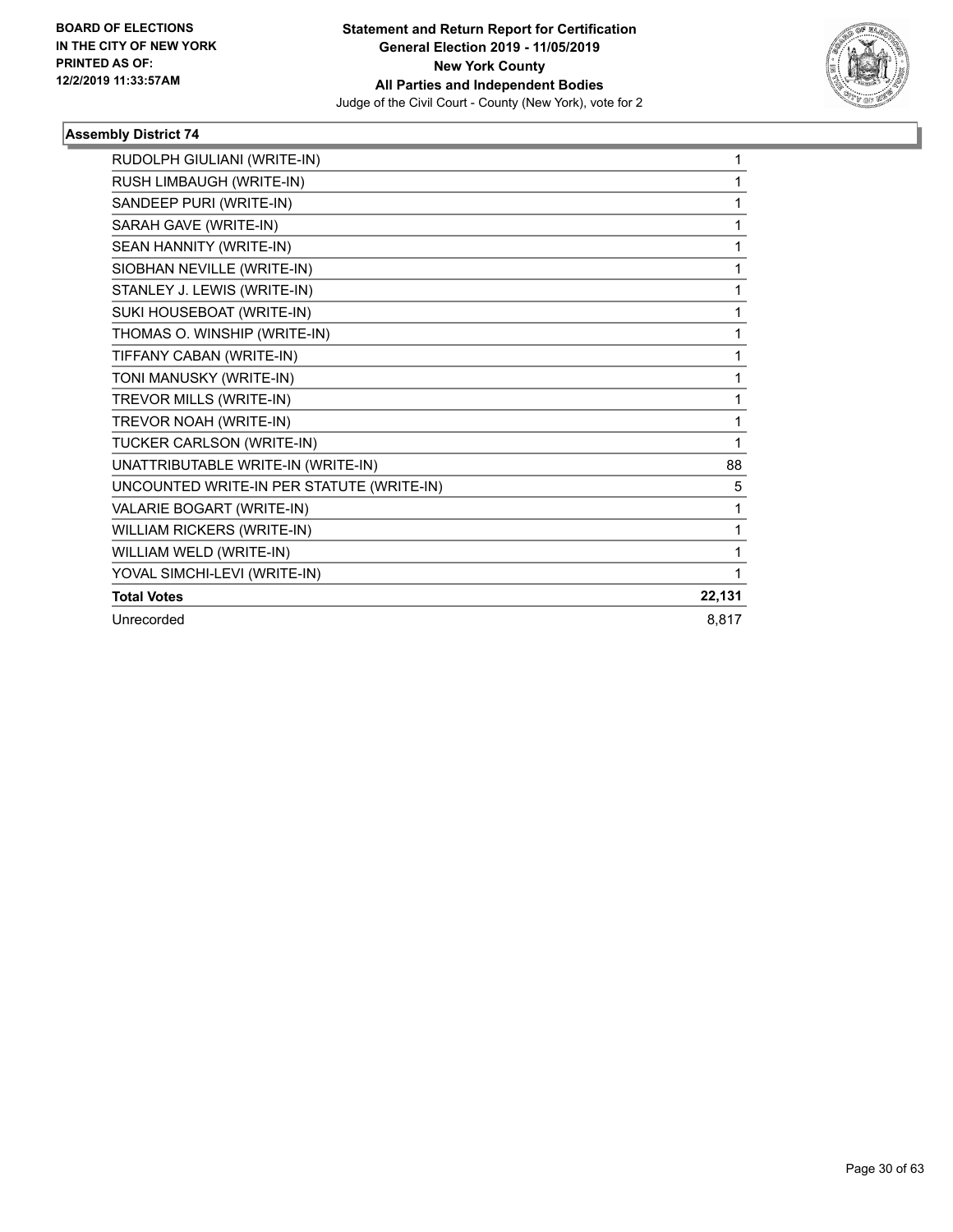

| <b>PUBLIC COUNTER</b>                                    | 15,203 |
|----------------------------------------------------------|--------|
| MANUALLY COUNTED EMERGENCY                               | 0      |
| <b>ABSENTEE / MILITARY</b>                               | 383    |
| <b>AFFIDAVIT</b>                                         | 99     |
| <b>Total Ballots</b>                                     | 15,685 |
| Less - Inapplicable Federal/Special Presidential Ballots | 0      |
| <b>Total Applicable Ballots</b>                          | 15,685 |
| ASHLEE CRAWFORD (DEMOCRATIC)                             | 12,399 |
| ROBERT ROSENTHAL (DEMOCRATIC)                            | 10,916 |
| ALEJANDRO HILDAGO (WRITE-IN)                             | 1      |
| ALEX HYMAN (WRITE-IN)                                    | 1      |
| ALEXANDRIA A. O. CARTER (WRITE-IN)                       | 1      |
| ALICIA M. HIGGINS (WRITE-IN)                             | 1      |
| AMY SALZMAN (WRITE-IN)                                   | 1      |
| ANDREW NAPOLITANO (WRITE-IN)                             | 1      |
| ARTHUR GAYLES (WRITE-IN)                                 | 1      |
| AVE MARIA BRENNAN (WRITE-IN)                             | 1      |
| BENJAMIN LOTTO (WRITE-IN)                                | 1      |
| BERNARD LAWSKY (WRITE-IN)                                | 1      |
| BERNARD R. BLOCK (WRITE-IN)                              | 1      |
| BERNIE SANDERS (WRITE-IN)                                | 1      |
| <b>BRENDAN FINN (WRITE-IN)</b>                           | 1      |
| BRETT KAVANAUGH (WRITE-IN)                               | 1      |
| <b>BRIAN BIGGINS (WRITE-IN)</b>                          | 1      |
| CARMEN MENDEZ (WRITE-IN)                                 | 1      |
| CAROLYN MALONEY (WRITE-IN)                               | 1      |
| CATTY WEAVER (WRITE-IN)                                  | 1      |
| CHARLES DURKEY III (WRITE-IN)                            | 1      |
| CHARLES TALISSE (WRITE-IN)                               | 1      |
| CHRISTOPHER LEBRON (WRITE-IN)                            | 1      |
| CLEMENT HURT (WRITE-IN)                                  | 1      |
| DANIEL DROMM (WRITE-IN)                                  | 1      |
| DANIEL J. BARRY (WRITE-IN)                               | 1      |
| DANIEL JONES (WRITE-IN)                                  | 1      |
| DARA FISHMAN (WRITE-IN)                                  | 1      |
| DAVID GENDERMAN ESQ (WRITE-IN)                           | 1      |
| DAVID KLEMM (WRITE-IN)                                   | 1      |
| DENISE ROSENBLUM (WRITE-IN)                              | 1      |
| DEVIN BALKIND (WRITE-IN)                                 | 1      |
| DONALD TRUMP (WRITE-IN)                                  | 1      |
| DONALD TRUMP JR. (WRITE-IN)                              | 1      |
| ELIOT SPITZER (WRITE-IN)                                 | 1      |
| ERIC STIEGLITZ (WRITE-IN)                                | 1      |
| EVA ARECES (WRITE-IN)                                    | 1      |
| FRANCINE TIMOTHY (WRITE-IN)                              | 1      |
| <b>GLENN R. PATTON (WRITE-IN)</b>                        | 1      |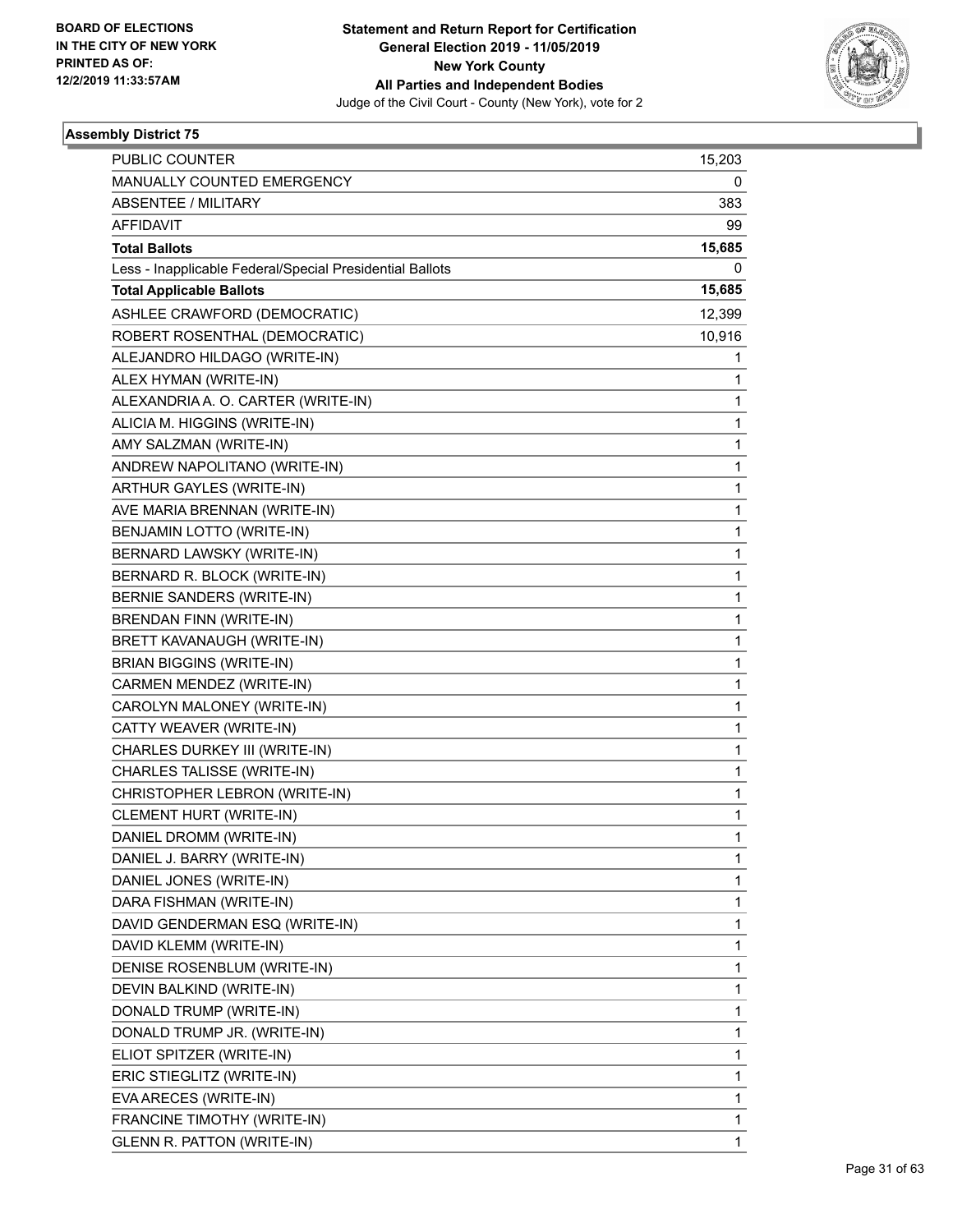

| HAEWON HAU (WRITE-IN)                | 1            |
|--------------------------------------|--------------|
| HAL PHILLIPS (WRITE-IN)              | $\mathbf{1}$ |
| HOWARD MAY (WRITE-IN)                | 1            |
| ISAIAH VALLEJO-JUSTE ESQ. (WRITE-IN) | $\mathbf{1}$ |
| JACOB M. FISCH (WRITE-IN)            | 1            |
| JAMES H. SOMERS (WRITE-IN)           | 1            |
| JAMES W. BOYAN III (WRITE-IN)        | $\mathbf{1}$ |
| JAMIE PECK (WRITE-IN)                | 1            |
| JANE SCHRIEBER (WRITE-IN)            | 1            |
| JD MARTINEZ (WRITE-IN)               | $\mathbf{1}$ |
| JEANINE PIRRO (WRITE-IN)             | 1            |
| JEFF KAUFMAN (WRITE-IN)              | 1            |
| JEFF PARKER (WRITE-IN)               | $\mathbf{1}$ |
| JEFFREY LANER (WRITE-IN)             | 1            |
| JEREMY DEJESUS (WRITE-IN)            | 1            |
| JOEL MAXMAN (WRITE-IN)               | $\mathbf{1}$ |
| JOEY DLUZAK (WRITE-IN)               | 1            |
| JOHN OLIVER (WRITE-IN)               | 1            |
| JOHN WILLIAMS (WRITE-IN)             | $\mathbf{1}$ |
| JON FINE (WRITE-IN)                  | 1            |
| JOSEPH C. BORELLI (WRITE-IN)         | 2            |
| JOSEPH CARACCIO (WRITE-IN)           | $\mathbf{1}$ |
| JOSEPH CARDIERI (WRITE-IN)           | 1            |
| JOSHUA KAUFMAN (WRITE-IN)            | 1            |
| JOSHUA TEITLER (WRITE-IN)            | $\mathbf{1}$ |
| JUDD NELSON (WRITE-IN)               | 1            |
| JUDY SHEINDLIN (WRITE-IN)            | 3            |
| KERSUZE MORANCY (WRITE-IN)           | $\mathbf{1}$ |
| KEVIN SHEEKEY (WRITE-IN)             | 1            |
| LAURA INGRAHAM (WRITE-IN)            | 1            |
| LAWRENCE FINKELSTEIN (WRITE-IN)      | $\mathbf{1}$ |
| LISA TANKOOS (WRITE-IN)              | 1            |
| LUCY MORTY (WRITE-IN)                | 1            |
| MARC EPSTEIN (WRITE-IN)              | $\mathbf{1}$ |
| MARK AGUIAR (WRITE-IN)               | $\mathbf{1}$ |
| MICHAEL BLOOMBERG (WRITE-IN)         | 1            |
| MOOKIE BETTS (WRITE-IN)              | $\mathbf{1}$ |
| NORMAN A. ELLIS (WRITE-IN)           | 1            |
| NORMAN SIEGEL (WRITE-IN)             | 1            |
| OLIVIA CUSIMANA (WRITE-IN)           | $\mathbf{1}$ |
| PATRICK PAYTON (WRITE-IN)            | $\mathbf{1}$ |
| PETE BUITEGIEG (WRITE-IN)            | 1            |
| PETER SHERIDAN (WRITE-IN)            | $\mathbf{1}$ |
| PHILLIP W. WEISS (WRITE-IN)          | 1            |
| PHYLLIS JOHN (WRITE-IN)              | 1            |
| RENATE MOSCATT (WRITE-IN)            | 1            |
|                                      |              |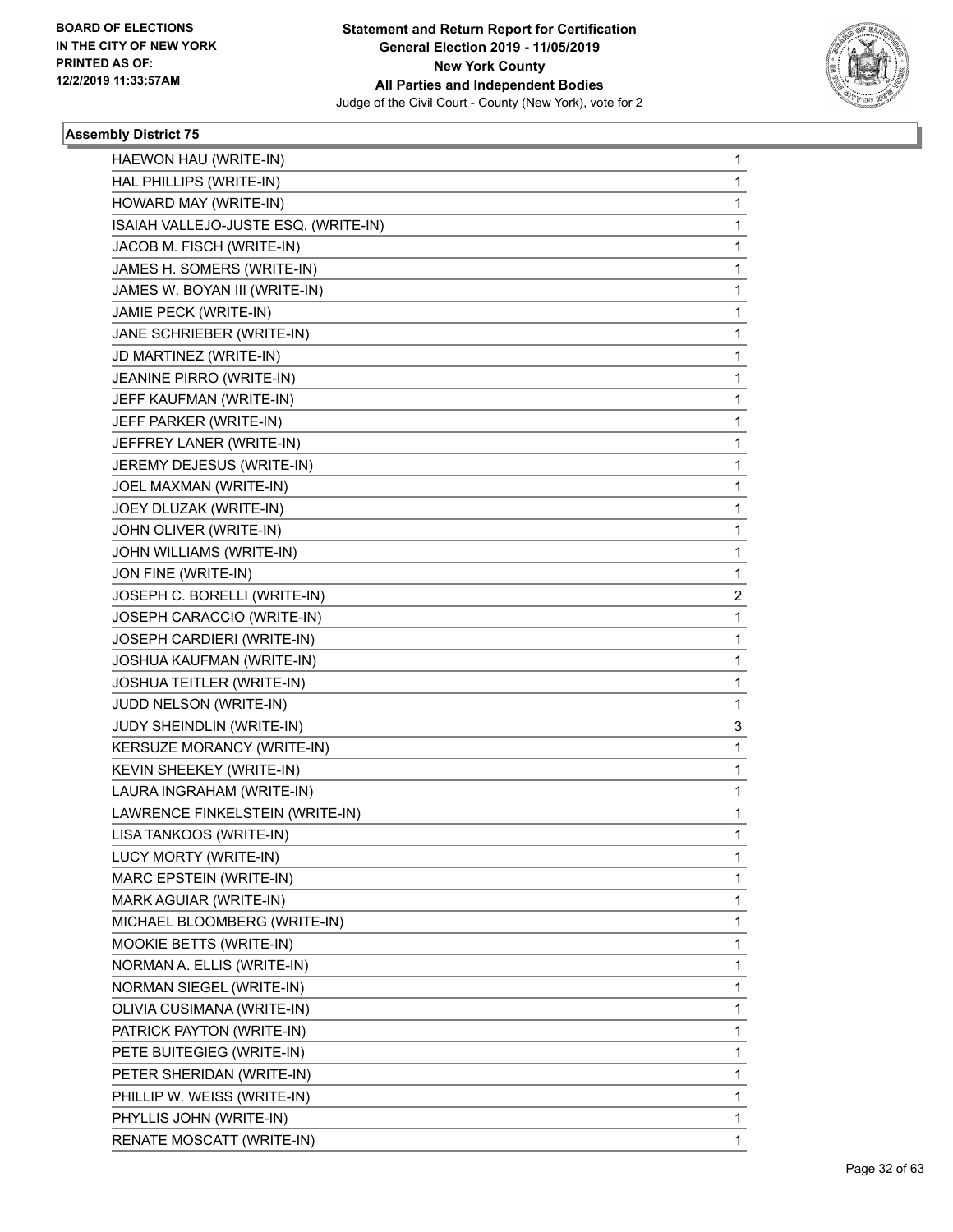

| RICHARD E. STONE (WRITE-IN)               | 1              |
|-------------------------------------------|----------------|
| RICHARD GELB (WRITE-IN)                   | 1              |
| RITA PALMA (WRITE-IN)                     | 1              |
| ROBERT MARKOFF (WRITE-IN)                 | 1              |
| ROMAN TROJ (WRITE-IN)                     | 1              |
| RON MIRO (WRITE-IN)                       | 1              |
| ROSEMARY MOSCATT (WRITE-IN)               | 1              |
| RUDOLPH GIULIANI (WRITE-IN)               | $\overline{c}$ |
| SEAN HANNITY (WRITE-IN)                   | 1              |
| SETH KAPLAN (WRITE-IN)                    | 1              |
| SHERIFF CLARK (WRITE-IN)                  | 1              |
| SHERRIFF ARPAYO (WRITE-IN)                | 1              |
| SOPHIA KOFSKY (WRITE-IN)                  | 1              |
| STEPHEN DANN HAUSER (WRITE-IN)            | 1              |
| STEPHEN MACDONALD (WRITE-IN)              | 1              |
| TIFFANY CABAN (WRITE-IN)                  | 1              |
| TOM BRADY (WRITE-IN)                      | 1              |
| UNATTRIBUTABLE WRITE-IN (WRITE-IN)        | 74             |
| UNCOUNTED WRITE-IN PER STATUTE (WRITE-IN) | $\overline{2}$ |
| VINCENT F. MARTUSCIELLO (WRITE-IN)        | 1              |
| WILL BRAUNSCH-WEIGER (WRITE-IN)           | 1              |
| ZAZU PITTS (WRITE-IN)                     | 1              |
| <b>Total Votes</b>                        | 23,498         |
| Unrecorded                                | 7.872          |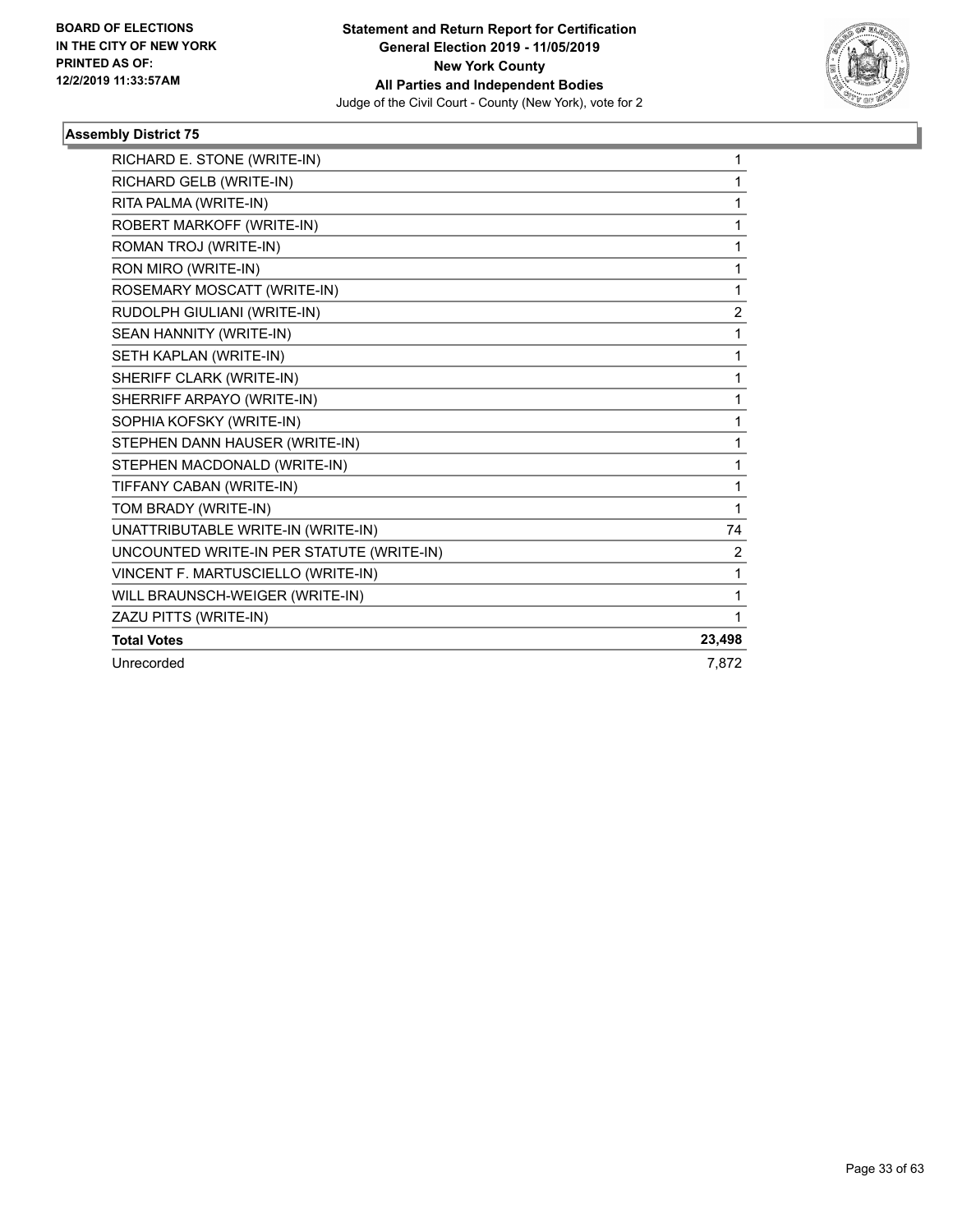

| PUBLIC COUNTER                                           | 15,634       |
|----------------------------------------------------------|--------------|
| MANUALLY COUNTED EMERGENCY                               | 0            |
| <b>ABSENTEE / MILITARY</b>                               | 413          |
| <b>AFFIDAVIT</b>                                         | 123          |
| <b>Total Ballots</b>                                     | 16,170       |
| Less - Inapplicable Federal/Special Presidential Ballots | 0            |
| <b>Total Applicable Ballots</b>                          | 16,170       |
| ASHLEE CRAWFORD (DEMOCRATIC)                             | 12,317       |
| ROBERT ROSENTHAL (DEMOCRATIC)                            | 11,164       |
| ALAN NOUCH (WRITE-IN)                                    | 1            |
| ALEC GOLD (WRITE-IN)                                     | 1            |
| ALEX KASPAR (WRITE-IN)                                   | 1            |
| ALEX ZIMMER (WRITE-IN)                                   | 1            |
| ALEXANDER COLLINS (WRITE-IN)                             | $\mathbf{1}$ |
| ALEXANDER ELIAS (WRITE-IN)                               | $\mathbf{1}$ |
| ALICE KOETH (WRITE-IN)                                   | 1            |
| ANASTASIA VON ROSON (WRITE-IN)                           | 1            |
| ANTONIN SCALIA (WRITE-IN)                                | $\mathbf{1}$ |
| BARACK OBAMA (WRITE-IN)                                  | 2            |
| BARBARA LEE (WRITE-IN)                                   | $\mathbf{1}$ |
| <b>BEN KALLOS (WRITE-IN)</b>                             | $\mathbf{1}$ |
| BETTY LUGO (WRITE-IN)                                    | 1            |
| <b>BLACKE MONTIETH (WRITE-IN)</b>                        | $\mathbf{1}$ |
| <b>BO DIETEL (WRITE-IN)</b>                              | $\mathbf{1}$ |
| <b>BONAFUCE RAMSEY (WRITE-IN)</b>                        | 1            |
| BRYAN WDYASKI (WRITE-IN)                                 | $\mathbf{1}$ |
| CAROLYN MANN (WRITE-IN)                                  | $\mathbf{1}$ |
| CARRIE MARSTCK (WRITE-IN)                                | 1            |
| CHARLENE BRYANT (WRITE-IN)                               | $\mathbf{1}$ |
| CHRISTINA WELTZ (WRITE-IN)                               | 1            |
| CHRISTOPHER COX (WRITE-IN)                               | 1            |
| CHRISTOPHER REGAN (WRITE-IN)                             | $\mathbf{1}$ |
| CINDY LAUPER (WRITE-IN)                                  | 1            |
| CLAUDIO DIGANGI (WRITE-IN)                               | 1            |
| COURTNEY CHRISTENSEN (WRITE-IN)                          | $\mathbf{1}$ |
| CURTIS SLIWA (WRITE-IN)                                  | 1            |
| DANA KOOS (WRITE-IN)                                     | 1            |
| DANIEL HAIER (WRITE-IN)                                  | 1            |
| DANIEL JONES (WRITE-IN)                                  | 1            |
| DAPHNE PARKER (WRITE-IN)                                 | 1            |
| DAVID R. FEEN (WRITE-IN)                                 | $\mathbf{1}$ |
| DEAN SCHROTH (WRITE-IN)                                  | 1            |
| DEBRA KAMERMAN (WRITE-IN)                                | 1            |
| DIANE KEATON (WRITE-IN)                                  | 1            |
| DOLLY LEVI VANDERGELDER (WRITE-IN)                       | 1            |
| DONALD TRUMP (WRITE-IN)                                  | 6            |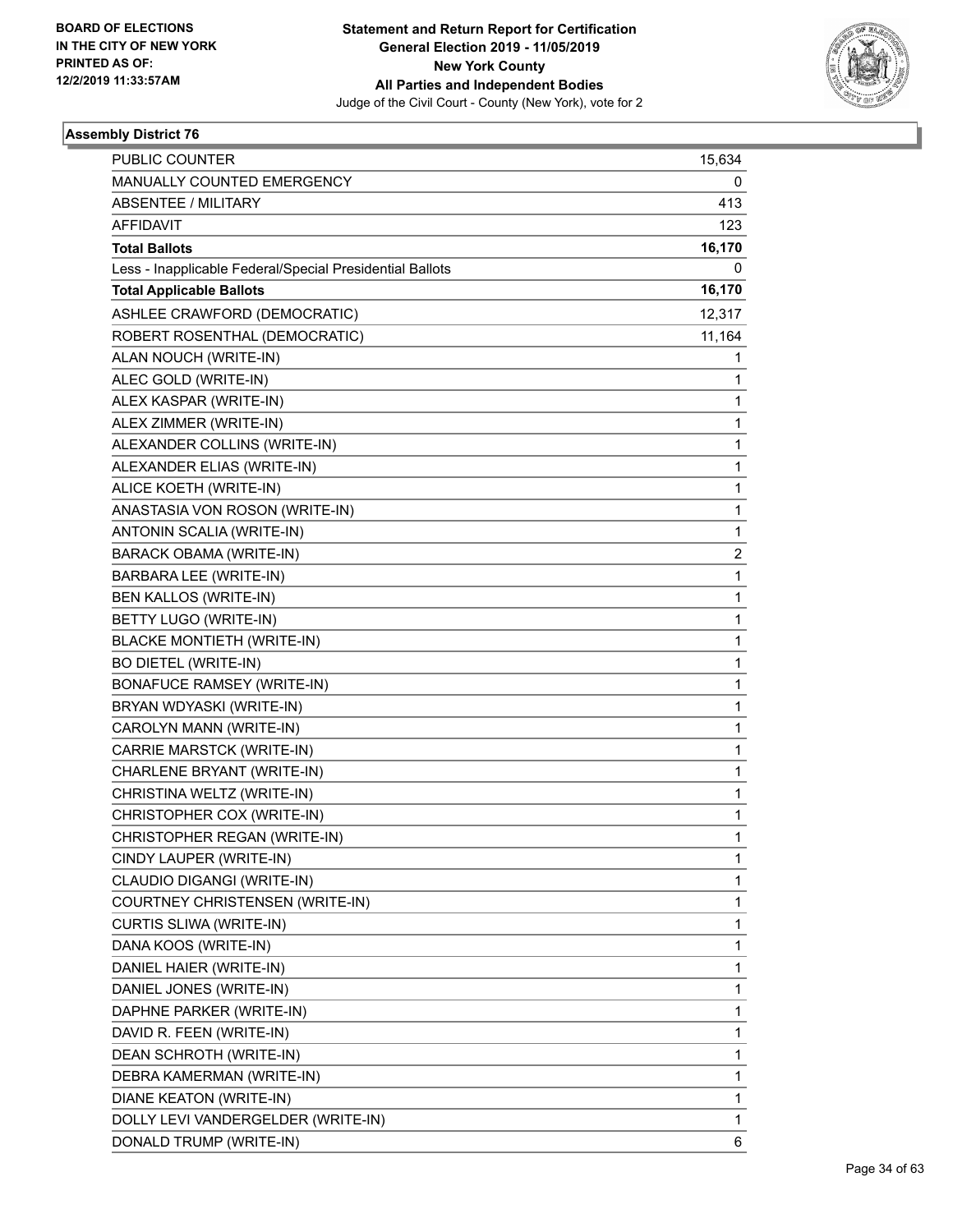

| DONNA FUREY (WRITE-IN)            | 1              |
|-----------------------------------|----------------|
| DWIGHT D. EISENHOWER (WRITE-IN)   | 1              |
| ED MECHMANN (WRITE-IN)            | 1              |
| EDWARD POTTER (WRITE-IN)          | 1              |
| ELLEN SAKANY (WRITE-IN)           | 1              |
| ENRIQUE PARUDA (WRITE-IN)         | 1              |
| ERIC LANTER (WRITE-IN)            | 1              |
| ERIC PIESCO (WRITE-IN)            | 1              |
| EVAN KOIASHA (WRITE-IN)           | 1              |
| FOREST WHITAKER (WRITE-IN)        | 1              |
| <b>GARY GUNTHER (WRITE-IN)</b>    | 1              |
| <b>GLENN GUCCIARDO (WRITE-IN)</b> | 1              |
| <b>GRACIE PANOTT (WRITE-IN)</b>   | 1              |
| <b>GREGORY MILLS (WRITE-IN)</b>   | 1              |
| <b>GREGORY SOUMAS (WRITE-IN)</b>  | 1              |
| HALLAH SALEH (WRITE-IN)           | 1              |
| HANNAH WEISS (WRITE-IN)           | 1              |
| HENRY DENT (WRITE-IN)             | 1              |
| HERBERT CHAVES (WRITE-IN)         | $\overline{2}$ |
| HILLARY CLINTON (WRITE-IN)        | 1              |
| HOWARD KRULEWITZ (WRITE-IN)       | 1              |
| JACK STERNE (WRITE-IN)            | 1              |
| JACOB MILLER (WRITE-IN)           | 1              |
| JAMES F. SMITH (WRITE-IN)         | 1              |
| JAMES MILLER (WRITE-IN)           | 1              |
| JAMES O'CONNER (WRITE-IN)         | 1              |
| JAMES REGAN (WRITE-IN)            | 1              |
| JASON TRAGER (WRITE-IN)           | 2              |
| JEANINE PIRRO (WRITE-IN)          | 1              |
| JEFF ASHERMAN (WRITE-IN)          | 1              |
| JEFFREY CORDTZ (WRITE-IN)         | 1              |
| JEFFREY FISHER (WRITE-IN)         | 1              |
| JILLIAN GERBER (WRITE-IN)         | 1              |
| JOE CRATER (WRITE-IN)             | 1              |
| JOE DRAPE (WRITE-IN)              | 1              |
| JOLENE APPELMAN (WRITE-IN)        | 1              |
| JOSE W. FERNANDEZ (WRITE-IN)      | 1              |
| JOSEPH C. BORELLI (WRITE-IN)      | 6              |
| JOSEPH FORCECRATER (WRITE-IN)     | 1              |
| JOSEPH O'DONNELL (WRITE-IN)       | 1              |
| JOSHUA GITLITZ (WRITE-IN)         | 1              |
| JOSHUA KRAVITZ (WRITE-IN)         | 2              |
| JUDGE RHEINHOLD (WRITE-IN)        | 1              |
| JUDY SHEINDLIN (WRITE-IN)         | 3              |
| KEITH SCHAITSEN (WRITE-IN)        | 1              |
| KENT AUTHUR (WRITE-IN)            | 1              |
|                                   |                |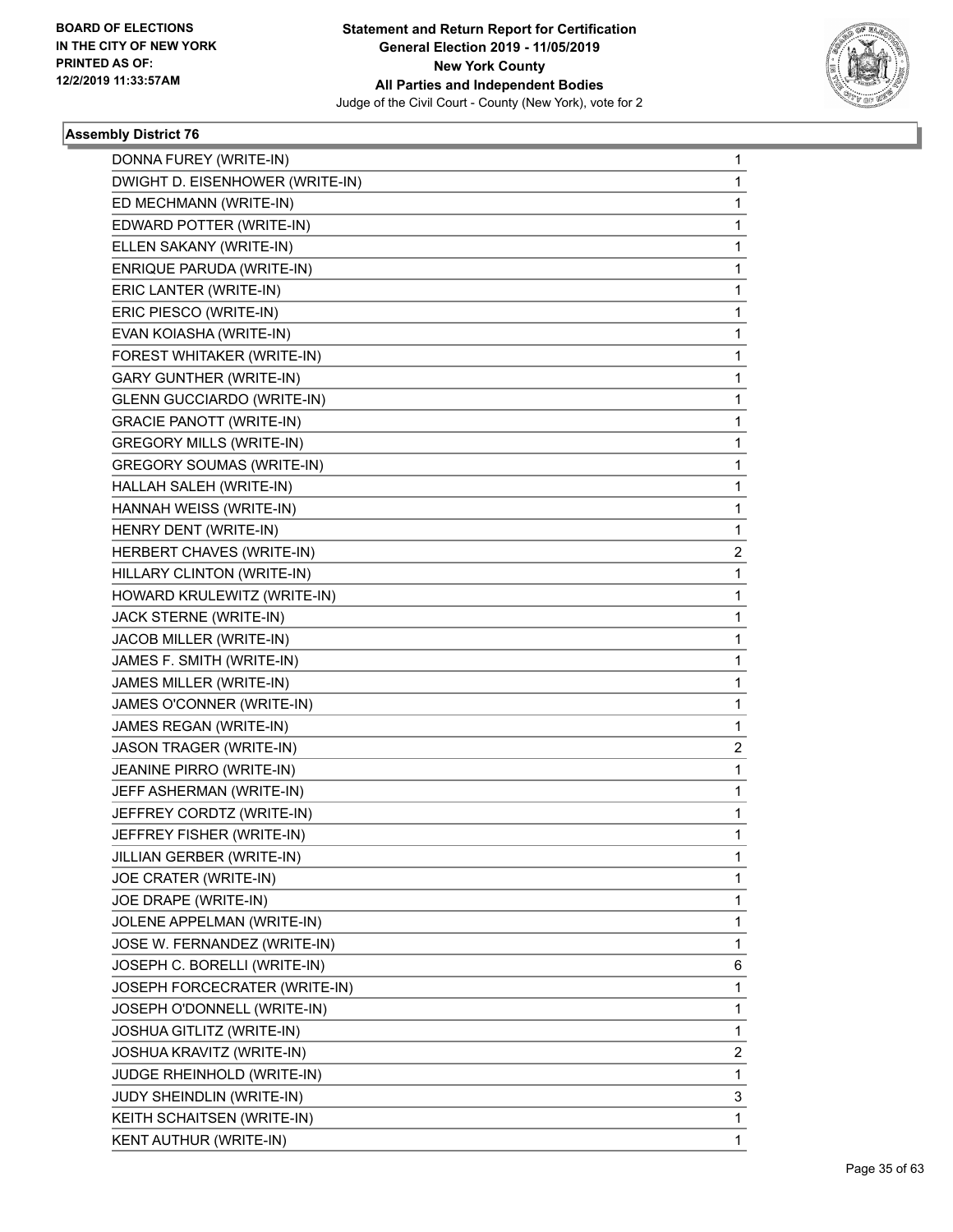

| KIERON MCCORMACK (WRITE-IN)        | $\mathbf{1}$ |
|------------------------------------|--------------|
| KIM PARKER (WRITE-IN)              | $\mathbf{1}$ |
| KOFI SANSCULOTTO (WRITE-IN)        | $\mathbf{1}$ |
| KRISTA REED (WRITE-IN)             | 1            |
| LARRY BYRNE (WRITE-IN)             | 1            |
| LAWRENCE KAMERMAN (WRITE-IN)       | 1            |
| LEE GOLDBERG (WRITE-IN)            | 1            |
| LESLIE CORANGER (WRITE-IN)         | $\mathbf{1}$ |
| MARIANNE BARCELLONA (WRITE-IN)     | 1            |
| MARK M. RUBIN (WRITE-IN)           | 1            |
| MATHEW CELETTY (WRITE-IN)          | 1            |
| MATT PHILLIPS (WRITE-IN)           | 1            |
| MATTHEW KAPFER (WRITE-IN)          | 1            |
| MAUREEN BRADY (WRITE-IN)           | $\mathbf{1}$ |
| MAX STONE (WRITE-IN)               | 1            |
| MAXIM SCOTT (WRITE-IN)             | 1            |
| MEHRDAD JALILI KHIABANI (WRITE-IN) | 1            |
| MICHAEL A. PETRAILO (WRITE-IN)     | $\mathbf{1}$ |
| MICHAEL BLOOMBERG (WRITE-IN)       | 2            |
| MICHAEL POSPIS (WRITE-IN)          | $\mathbf{1}$ |
| MICHAEL RYAN (WRITE-IN)            | 1            |
| MIKE GILLIGAN (WRITE-IN)           | 1            |
| MINA MALER (WRITE-IN)              | 1            |
| NATHANIEL WOOD (WRITE-IN)          | 1            |
| NICOLE GERBER (WRITE-IN)           | 1            |
| NOAH SYNDERGANRD (WRITE-IN)        | $\mathbf{1}$ |
| NORRIS CHAPPELL (WRITE-IN)         | 1            |
| PAGE BONDER (WRITE-IN)             | 1            |
| PETER GLEASON (WRITE-IN)           | 1            |
| PETER GUINNERS (WRITE-IN)          | 1            |
| PETER NEDDO (WRITE-IN)             | 1            |
| PHILIP PASCHAL (WRITE-IN)          | $\mathbf{1}$ |
| RAPHAEL SAVINO (WRITE-IN)          | 1            |
| RAYMOND VALERIO (WRITE-IN)         | 1            |
| RICHARD AREOL (WRITE-IN)           | $\mathbf{1}$ |
| RICHARD GALLO (WRITE-IN)           | 2            |
| RICHARD MONTARA (WRITE-IN)         | 1            |
| RICK LEVINSON (WRITE-IN)           | $\mathbf 1$  |
| ROBERT APPLEBY (WRITE-IN)          | 1            |
| ROBERT BUNT (WRITE-IN)             | 1            |
| ROBERT L. MORGAN SR. (WRITE-IN)    | $\mathbf 1$  |
| ROD STEWART (WRITE-IN)             | 1            |
| ROSE HALLEN (WRITE-IN)             | 1            |
| RUDOLPH GIULIANI (WRITE-IN)        | 8            |
| SAMUEL GUNTHER (WRITE-IN)          | $\mathbf{1}$ |
| SAQUAN BARKLEY (WRITE-IN)          | 1            |
|                                    |              |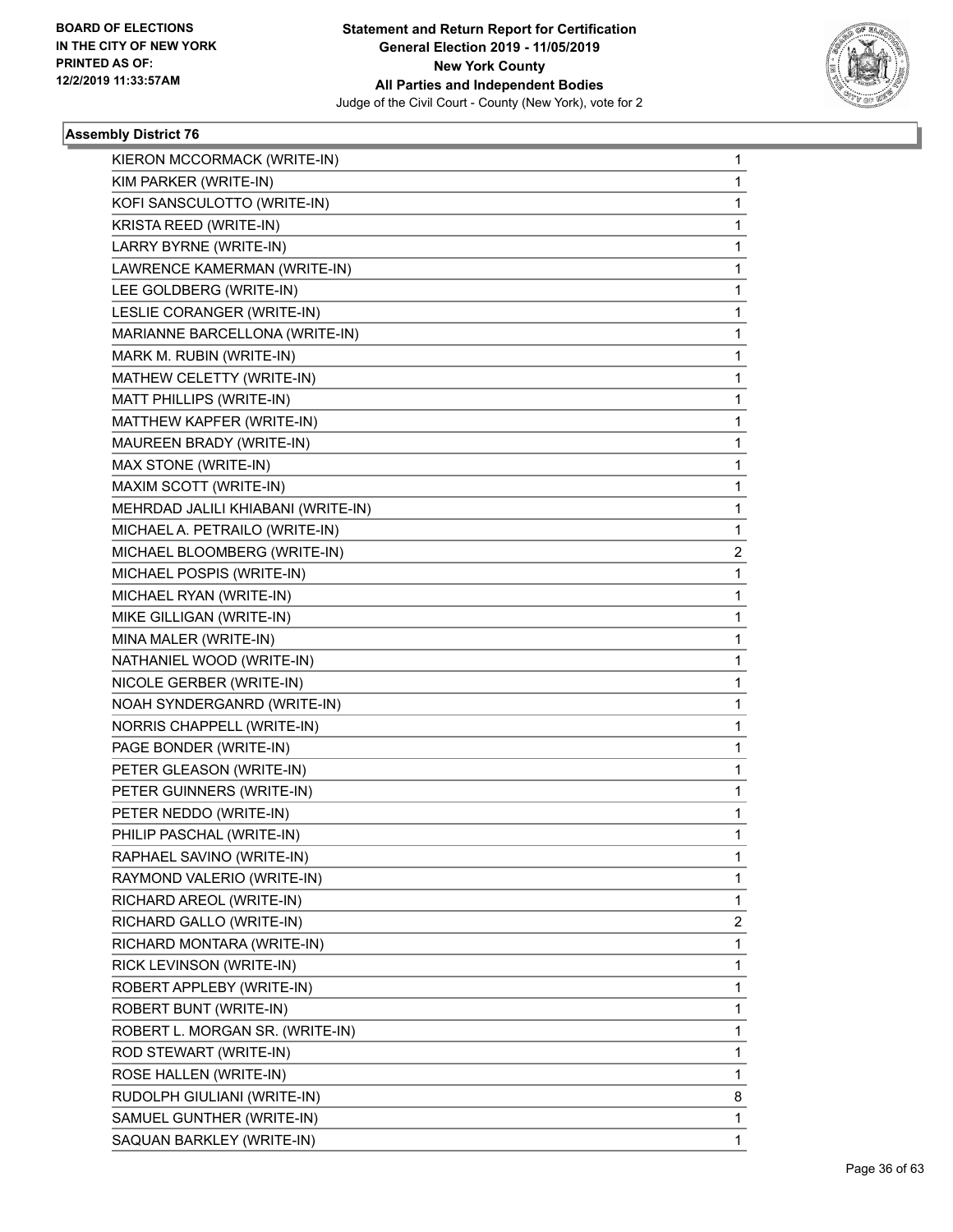

| SARAH L. SHORE (WRITE-IN)                 | 1      |
|-------------------------------------------|--------|
| SCOTT WARNILA (WRITE-IN)                  | 1      |
| SEAN HANNITY (WRITE-IN)                   | 1      |
| SHAUN KRUPA (WRITE-IN)                    | 1      |
| SHEILA GUNTHER (WRITE-IN)                 | 1      |
| SONIA SOTOMAYOR (WRITE-IN)                | 1      |
| STAN LEE (WRITE-IN)                       | 1      |
| STEPHEN C. DEMARIA (WRITE-IN)             | 1      |
| STEPHEN PIECHL (WRITE-IN)                 | 1      |
| STEVEN COHEN (WRITE-IN)                   | 1      |
| SYED KAZIM RIZVI ESQ (WRITE-IN)           | 1      |
| TALI MARTINEZ-RUSSELL (WRITE-IN)          | 1      |
| TAMMY DAVIES (WRITE-IN)                   | 1      |
| TAN MERRILL (WRITE-IN)                    | 1      |
| THOMAS BELL (WRITE-IN)                    | 1      |
| THOMAS JAMES (WRITE-IN)                   | 1      |
| TODD DAVISON (WRITE-IN)                   | 1      |
| TONY BENNETT (WRITE-IN)                   | 1      |
| TONY STARK (WRITE-IN)                     | 1      |
| TRACEY LOTT (WRITE-IN)                    | 1      |
| TZIPORA SLONIM (WRITE-IN)                 | 1      |
| UNATTRIBUTABLE WRITE-IN (WRITE-IN)        | 111    |
| UNCOUNTED WRITE-IN PER STATUTE (WRITE-IN) | 4      |
| VALERIE WESTCOTT (WRITE-IN)               | 1      |
| WILLIAM BARR (WRITE-IN)                   | 1      |
| WILLIAM J. CLINTON (WRITE-IN)             | 1      |
| WILLIAM R. PLUMHOFF (WRITE-IN)            | 1      |
| WILLIAM ROSPARS (WRITE-IN)                | 1      |
| WINSTON SYLVESTER (WRITE-IN)              | 1      |
| <b>Total Votes</b>                        | 23,777 |
| Unrecorded                                | 8,563  |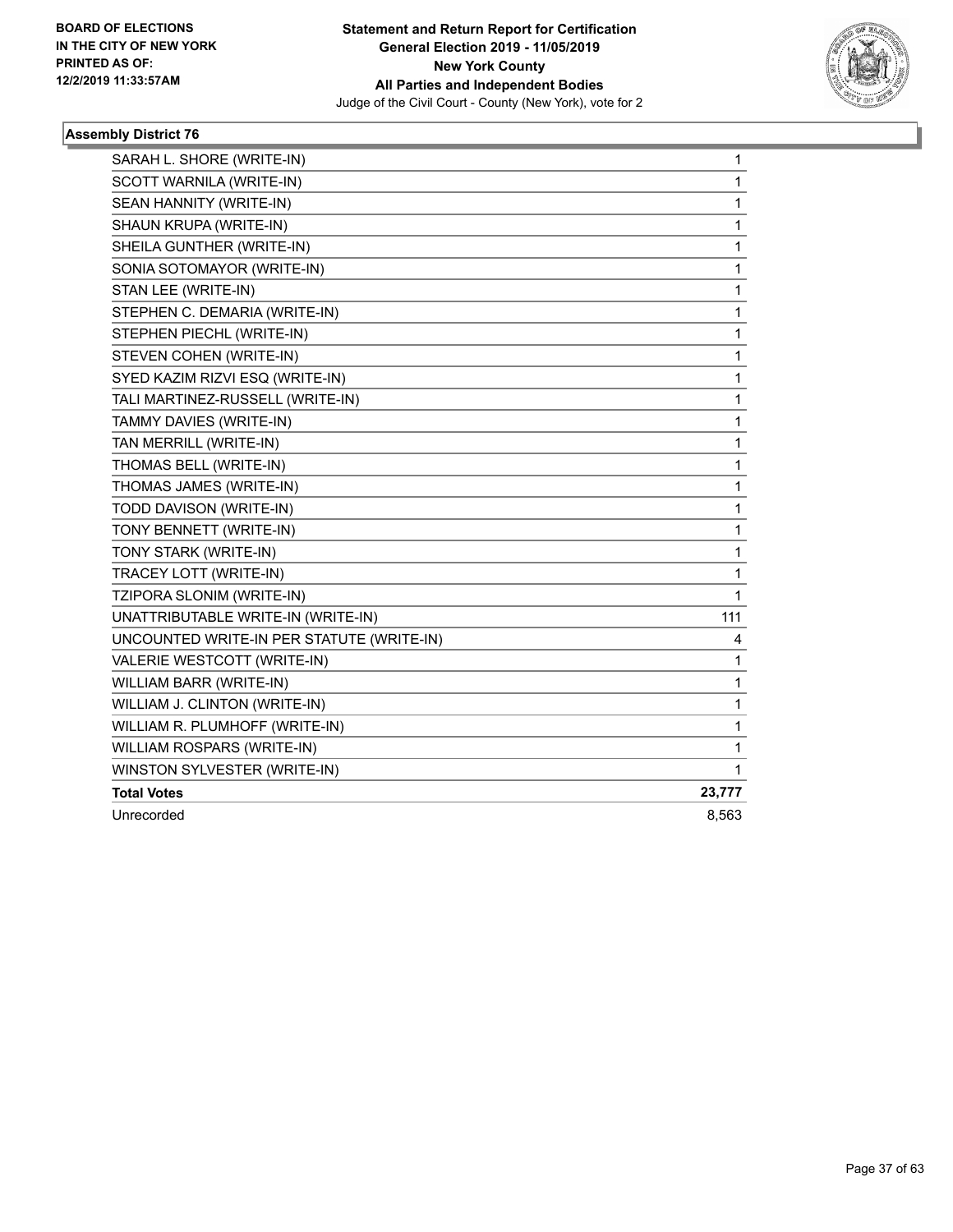

| PUBLIC COUNTER                                           | 187,048     |
|----------------------------------------------------------|-------------|
| MANUALLY COUNTED EMERGENCY                               | 22          |
| <b>ABSENTEE / MILITARY</b>                               | 4,777       |
| <b>AFFIDAVIT</b>                                         | 1,666       |
| <b>Total Ballots</b>                                     | 193,513     |
| Less - Inapplicable Federal/Special Presidential Ballots | 0           |
| <b>Total Applicable Ballots</b>                          | 193,513     |
| ASHLEE CRAWFORD (DEMOCRATIC)                             | 150,416     |
| ROBERT ROSENTHAL (DEMOCRATIC)                            | 127,269     |
| AARON H. HAUPTMAN (WRITE-IN)                             | 1           |
| AARON JUDGE (WRITE-IN)                                   | 3           |
| AARON KETCHELL (WRITE-IN)                                | 1           |
| ADAM AISEN (WRITE-IN)                                    | 1           |
| ADAM DISILVESTRO (WRITE-IN)                              | 1           |
| ADAM GELFAND (WRITE-IN)                                  | $\mathbf 1$ |
| ADAM HAMILTON (WRITE-IN)                                 | 1           |
| ADAM OFFENHARTZ (WRITE-IN)                               | 1           |
| ADAM VELAZQUEZ (WRITE-IN)                                | 1           |
| ADRIAN STRATTON (WRITE-IN)                               | 1           |
| AKEEM BROWDER (WRITE-IN)                                 | 1           |
| AKIVA SITZER (WRITE-IN)                                  | $\mathbf 1$ |
| ALAN FLACKS (WRITE-IN)                                   | 1           |
| ALAN HALPERIN (WRITE-IN)                                 | 1           |
| ALAN NOUCH (WRITE-IN)                                    | 1           |
| ALAN ROSKOF (WRITE-IN)                                   | 1           |
| ALEC GOLD (WRITE-IN)                                     | 1           |
| ALEJANDRO HILDAGO (WRITE-IN)                             | $\mathbf 1$ |
| ALEX HYMAN (WRITE-IN)                                    | 1           |
| ALEX KASPAR (WRITE-IN)                                   | 1           |
| ALEX PELLITTEN (WRITE-IN)                                | 1           |
| ALEX ZIMMER (WRITE-IN)                                   | 1           |
| ALEXANDER B. KOHEN (WRITE-IN)                            | 1           |
| ALEXANDER COLLINS (WRITE-IN)                             | 1           |
| ALEXANDER ELIAS (WRITE-IN)                               | 1           |
| ALEXANDER FIRESTONE (WRITE-IN)                           | 1           |
| ALEXANDRA KOLLOUTRI (WRITE-IN)                           | 1           |
| ALEXANDRA SHEA (WRITE-IN)                                | 1           |
| ALEXANDRIA A. O. CARTER (WRITE-IN)                       | 1           |
| ALEXANDRIA CARESTIA (WRITE-IN)                           | 1           |
| ALEXANDRIA WEINGARTEN (WRITE-IN)                         | 1           |
| ALEXIS ASCHER (WRITE-IN)                                 | 1           |
| ALICE D. WEINER (WRITE-IN)                               | 1           |
| ALICE KOETH (WRITE-IN)                                   | 1           |
| ALICE PIFER (WRITE-IN)                                   | 1           |
| ALICIA M. HIGGINS (WRITE-IN)                             | 1           |
| ALLISON L. FIELDS (WRITE-IN)                             | 1           |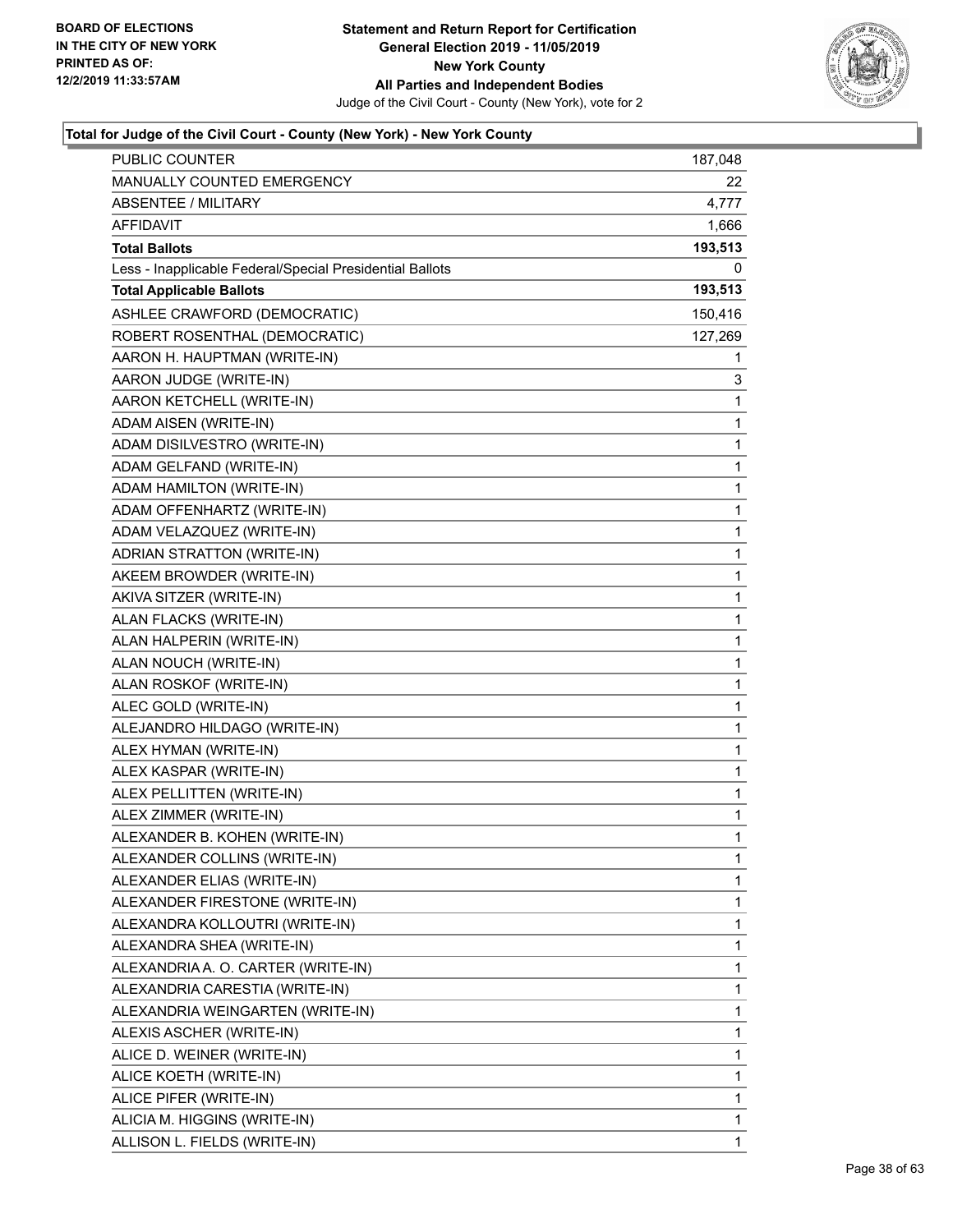

| ALTON H. MADDOX JR. (WRITE-IN) | $\overline{2}$ |
|--------------------------------|----------------|
| ALVIN BRAGG (WRITE-IN)         | 1              |
| ALVIN NICTER (WRITE-IN)        | 1              |
| AMANDA DAVID (WRITE-IN)        | $\overline{c}$ |
| AMBER A'LEE FROST (WRITE-IN)   | 1              |
| AMELIA EARHART (WRITE-IN)      | 1              |
| AMIKA SMILEY (WRITE-IN)        | $\mathbf{1}$   |
| AMY GOODMAN (WRITE-IN)         | $\mathbf{1}$   |
| AMY LITWIN (WRITE-IN)          | 1              |
| AMY SALZMAN (WRITE-IN)         | 1              |
| ANASTASIA VON ROSON (WRITE-IN) | 1              |
| ANDERSON NAPOLITARA (WRITE-IN) | 1              |
| ANDREA CATSIMATIDIS (WRITE-IN) | $\mathbf{1}$   |
| ANDREA KORNBLUTH (WRITE-IN)    | 1              |
| ANDREW DARCEY (WRITE-IN)       | 1              |
| ANDREW JACKSON (WRITE-IN)      | 1              |
| ANDREW NAPOLITANO (WRITE-IN)   | 3              |
| ANDREW WANNER (WRITE-IN)       | 1              |
| ANDREW YANG (WRITE-IN)         | $\mathbf{1}$   |
| ANDREWS SPITZER (WRITE-IN)     | 1              |
| ANGELA LIPSMAN (WRITE-IN)      | 1              |
| ANISH CHOKSI (WRITE-IN)        | 1              |
| ANITA CAMPBELL (WRITE-IN)      | 1              |
| ANITA GUPTA (WRITE-IN)         | 1              |
| ANITA SUKHU (WRITE-IN)         | 1              |
| ANN COULTER (WRITE-IN)         | 1              |
| ANN PRUNTY (WRITE-IN)          | 1              |
| ANNA GABAY (WRITE-IN)          | 1              |
| ANNA KASPANAN (WRITE-IN)       | 1              |
| ANNA LEWIS (WRITE-IN)          | 1              |
| ANNALISE PERNIEONE (WRITE-IN)  | $\mathbf{1}$   |
| ANNE W. MURPHY (WRITE-IN)      | 1              |
| ANNY CAMPBELL-YANG (WRITE-IN)  | 1              |
| ANSON SMALL (WRITE-IN)         | 1              |
| ANTHONY C. GENTILE (WRITE-IN)  | 1              |
| ANTHONY WHITE (WRITE-IN)       | 1              |
| ANTIONETTE COSTANZO (WRITE-IN) | 1              |
| ANTONIN SCALIA (WRITE-IN)      | 1              |
| ARI SHKOLNIC (WRITE-IN)        | 1              |
| ARTHUR GAYLES (WRITE-IN)       | 1              |
| ARTHUR MILLER (WRITE-IN)       | 1              |
| ASHER SITZER (WRITE-IN)        | 1              |
| AVE MARIA BRENNAN (WRITE-IN)   | 1              |
| AVRAHAM PEARL (WRITE-IN)       | 1              |
| AYISHA OGILVEY (WRITE-IN)      | 1              |
| BARACK OBAMA (WRITE-IN)        | 7              |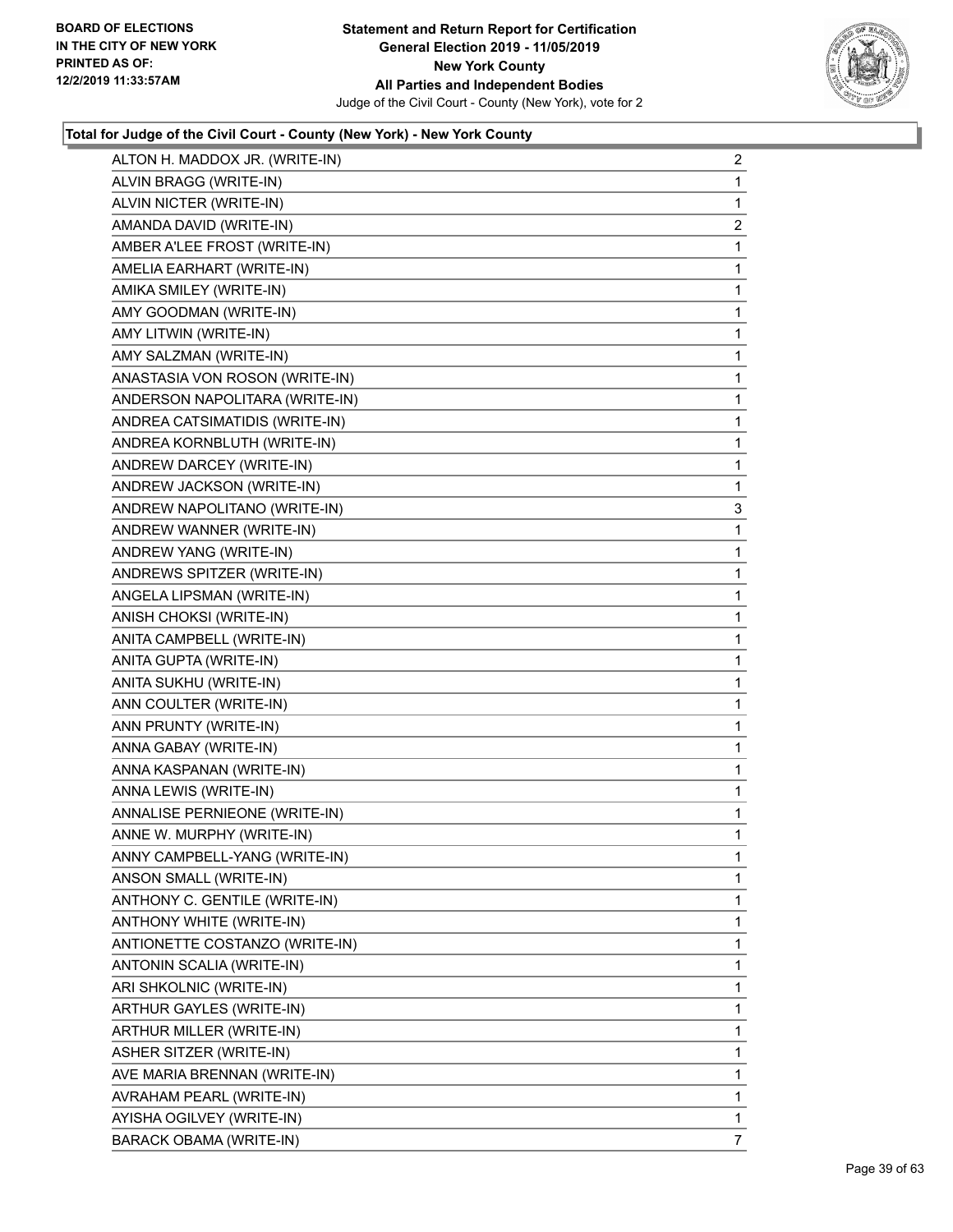

| BARBARA LEE (WRITE-IN)            | 1              |
|-----------------------------------|----------------|
| BARRY ELIAS (WRITE-IN)            | 1              |
| BARUEU MARGOLIS (WRITE-IN)        | 1              |
| BASHA GE-HARDS (WRITE-IN)         | 1              |
| BEAR WILNER (WRITE-IN)            | $\mathbf{1}$   |
| BEN KALLOS (WRITE-IN)             | 1              |
| <b>BEN MASON (WRITE-IN)</b>       | 1              |
| BEN SHAPIRO (WRITE-IN)            | $\mathbf{1}$   |
| BENITO MUSSILINI (WRITE-IN)       | 1              |
| BENJAMIN HONAN (WRITE-IN)         | 1              |
| BENJAMIN KALLAS (WRITE-IN)        | $\mathbf{1}$   |
| BENJAMIN LOTTO (WRITE-IN)         | 1              |
| BENJAMIN WISNER (WRITE-IN)        | 1              |
| BENJAMINE SEKOLY (WRITE-IN)       | $\mathbf{1}$   |
| BERNARD LAWSKY (WRITE-IN)         | $\mathbf{1}$   |
| BERNARD R. BLOCK (WRITE-IN)       | 1              |
| BERNARD SCHWARTZ (WRITE-IN)       | 1              |
| BERNIE SANDERS (WRITE-IN)         | 6              |
| BETH GARVEY (WRITE-IN)            | 1              |
| BETTY CASHMAN (WRITE-IN)          | $\mathbf{1}$   |
| BETTY LUGO (WRITE-IN)             | 1              |
| BIANCA ISAIAS (WRITE-IN)          | 1              |
| BILL CASSANINI (WRITE-IN)         | $\mathbf{1}$   |
| BILL CLINTON (WRITE-IN)           | $\mathbf{1}$   |
| BILL DE BLASIO (WRITE-IN)         | $\overline{2}$ |
| BILL HEINZEN (WRITE-IN)           | $\mathbf{1}$   |
| BILL MCCARTER (WRITE-IN)          | 1              |
| BILL SUNKEL (WRITE-IN)            | 1              |
| <b>BIMAL GUEUNG (WRITE-IN)</b>    | 1              |
| <b>BLACKE MONTIETH (WRITE-IN)</b> | 1              |
| <b>BLAKE FINTZ (WRITE-IN)</b>     | 1              |
| <b>BO DIETEL (WRITE-IN)</b>       | 1              |
| <b>BOB HELDOCK (WRITE-IN)</b>     | 1              |
| <b>BOB PETIT (WRITE-IN)</b>       | 1              |
| <b>BOBBY KOLIN (WRITE-IN)</b>     | 1              |
| <b>BONAFUCE RAMSEY (WRITE-IN)</b> | 1              |
| BRANDON E. CONLEY (WRITE-IN)      | 1              |
| <b>BRANDON EBEL (WRITE-IN)</b>    | 1              |
| BRENDAN FINN (WRITE-IN)           | 1              |
| BRETT KAVANAUGH (WRITE-IN)        | 3              |
| <b>BRIAN BIGGINS (WRITE-IN)</b>   | 1              |
| BRIAN HECTEH (WRITE-IN)           | 1              |
| BRIAN KAVANAUGH (WRITE-IN)        | 1              |
| BRIAN KRIST (WRITE-IN)            | 1              |
| BRIAN MCCAFFREY (WRITE-IN)        | 1              |
| BRIAN P. FORM (WRITE-IN)          | 1              |
|                                   |                |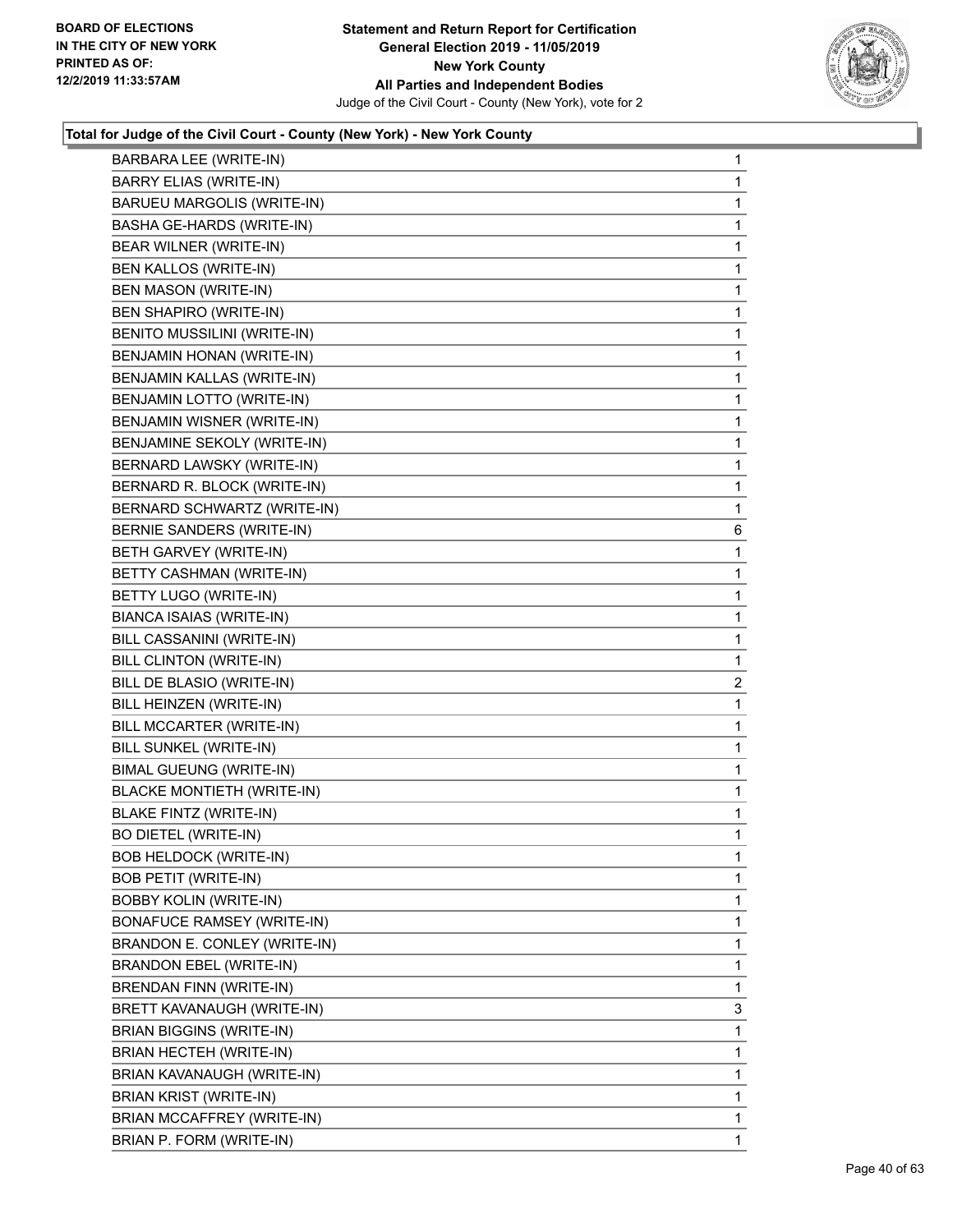

| BRIAN PITZ (WRITE-IN)           | $\overline{a}$ |
|---------------------------------|----------------|
| <b>BRIAN PREMO (WRITE-IN)</b>   | 1              |
| BRIAN QUILTER (WRITE-IN)        | 1              |
| <b>BRIAN TRAINOR (WRITE-IN)</b> | 1              |
| BRITTNEY CAMBRELEN (WRITE-IN)   | 1              |
| BRITTNEY GULKHEN (WRITE-IN)     | 1              |
| <b>BRUCE CARMEL (WRITE-IN)</b>  | 1              |
| <b>BRUCE DICICCO (WRITE-IN)</b> | 1              |
| BRUCE GOLDBERGER (WRITE-IN)     | 1              |
| <b>BRUCE WAYNE (WRITE-IN)</b>   | 1              |
| BRYAN BERGE (WRITE-IN)          | 1              |
| BRYAN WDYASKI (WRITE-IN)        | 1              |
| BRYANT PINEDA (WRITE-IN)        | $\overline{a}$ |
| <b>BUD ABBOTT (WRITE-IN)</b>    | 1              |
| <b>BUG GOLDBERG (WRITE-IN)</b>  | 1              |
| CALLUM HAZELTON (WRITE-IN)      | 1              |
| CALUDIA AGUIRRE (WRITE-IN)      | 1              |
| CAM RATHBORNE (WRITE-IN)        | 1              |
| CANDACE OWENS (WRITE-IN)        | 1              |
| CARL KISSIN (WRITE-IN)          | 1              |
| CARL PETER KLAPPER (WRITE-IN)   | 1              |
| CARL SKUTSCH (WRITE-IN)         | 1              |
| CARL WILLIAMS (WRITE-IN)        | 1              |
| CARLA JOHNSON (WRITE-IN)        | 1              |
| CARLA VARRIME (WRITE-IN)        | 1              |
| CARLOS GONZALEZ (WRITE-IN)      | 1              |
| CARMEN MENDEZ (WRITE-IN)        | 1              |
| CAROL SHARPE (WRITE-IN)         | 1              |
| CAROLINE LANDAU (WRITE-IN)      | $\mathbf{1}$   |
| CAROLYN CONABOY (WRITE-IN)      | 1              |
| CAROLYN MALONEY (WRITE-IN)      | 1              |
| CAROLYN MANN (WRITE-IN)         | 1              |
| CARRIE MARSTCK (WRITE-IN)       | 1              |
| CARTER BOOTH (WRITE-IN)         | 1              |
| CATALINA FORD (WRITE-IN)        | 1              |
| CATHERINE JANEWAY (WRITE-IN)    | 1              |
| CATTY WEAVER (WRITE-IN)         | 1              |
| CHARLENE BRYANT (WRITE-IN)      | 1              |
| CHARLES BRONES (WRITE-IN)       | $\overline{2}$ |
| CHARLES DURKEY III (WRITE-IN)   | 1              |
| CHARLES KACHORSKI (WRITE-IN)    | 1              |
| CHARLES TALISSE (WRITE-IN)      | 1              |
| CHARLIE BROWN (WRITE-IN)        | 1              |
| CHARLIE ROSENTHAL (WRITE-IN)    | 1              |
|                                 | 1              |
| CHARM SITZER (WRITE-IN)         |                |
| CHASE ANSOK (WRITE-IN)          | 1              |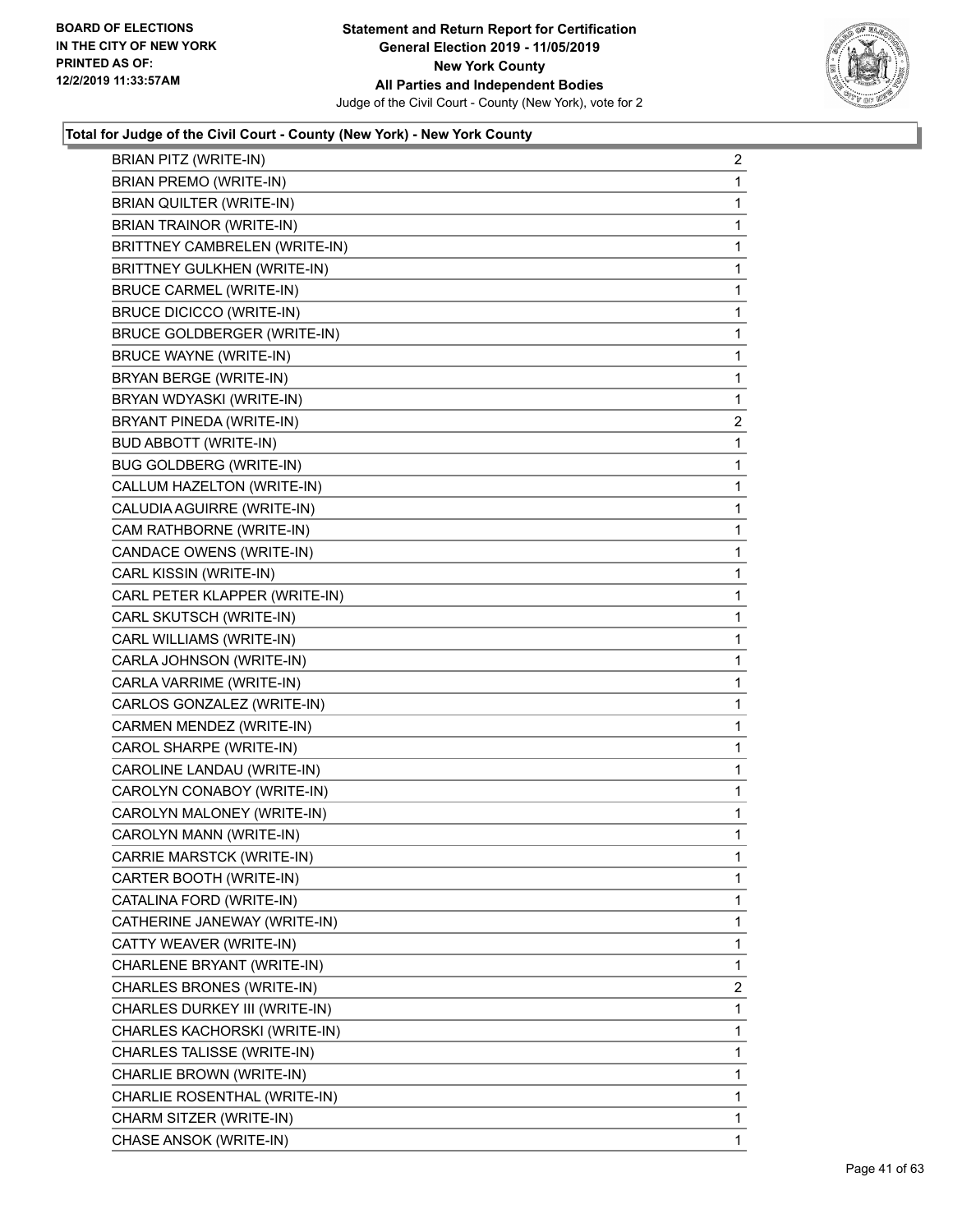

| CHELSEA VOLPE (WRITE-IN)             | 1              |
|--------------------------------------|----------------|
| CHRIS CANADA (WRITE-IN)              | 1              |
| CHRIS FRISELLA (WRITE-IN)            | 1              |
| CHRIS MARTIN (WRITE-IN)              | 1              |
| CHRISTINA WELTZ (WRITE-IN)           | 1              |
| CHRISTINE HARRINGTON (WRITE-IN)      | 1              |
| CHRISTINE QUINN (WRITE-IN)           | 1              |
| CHRISTOPHER BARLOW (WRITE-IN)        | 1              |
| CHRISTOPHER COX (WRITE-IN)           | 1              |
| CHRISTOPHER DAVIS (WRITE-IN)         | 1              |
| CHRISTOPHER EDEL (WRITE-IN)          | 1              |
| CHRISTOPHER LEBRON (WRITE-IN)        | 1              |
| CHRISTOPHER PRATT (WRITE-IN)         | 1              |
| CHRISTOPHER REGAN (WRITE-IN)         | 1              |
| CHRISTOPHER RITCHIE GUIDA (WRITE-IN) | 1              |
| CHUCK SCHUMER (WRITE-IN)             | $\overline{a}$ |
| CIATIA Z. BAYSAH (WRITE-IN)          | 1              |
| CINDY CRAWFORD (WRITE-IN)            | 1              |
| CINDY LAUPER (WRITE-IN)              | 1              |
| CLAIRE COLIN-STONE (WRITE-IN)        | 1              |
| CLARK KENT (WRITE-IN)                | 1              |
| CLAUDIO DIGANGI (WRITE-IN)           | 1              |
| CLEMENT HURT (WRITE-IN)              | 1              |
| CLIFF CORSO (WRITE-IN)               | 1              |
| CONAN O'BRIEN (WRITE-IN)             | 1              |
| CONOR GRADY (WRITE-IN)               | 1              |
| CONOR SULLIVAN (WRITE-IN)            | 1              |
| COREY BOOKER (WRITE-IN)              | 1              |
| COREY DUNNE (WRITE-IN)               | $\mathbf{1}$   |
| COURTNEY CHRISTENSEN (WRITE-IN)      | 1              |
| CRAIG ALBERT (WRITE-IN)              | 1              |
| CRISTIANO RONALDO (WRITE-IN)         | 1              |
| CURTIS SLIWA (WRITE-IN)              | 3              |
| CYNTHIA NIXON (WRITE-IN)             | 1              |
| CYRUS JOUBIN (WRITE-IN)              | 1              |
| CYRUS N. JOHNSON (WRITE-IN)          | 1              |
| DAH LEVY (WRITE-IN)                  | 1              |
| DAINA DE SICA (WRITE-IN)             | 1              |
| DAN JENOR (WRITE-IN)                 | 1              |
| DAN LEE (WRITE-IN)                   | 1              |
| DAN LIPSMAN (WRITE-IN)               | 1              |
| DAN ROSENBERG (WRITE-IN)             | 1              |
| DANA KOOS (WRITE-IN)                 | 1              |
| DANESHA WALL (WRITE-IN)              | 1              |
| DANIEL BAYLES (WRITE-IN)             | 1              |
| DANIEL CHEN (WRITE-IN)               | 1              |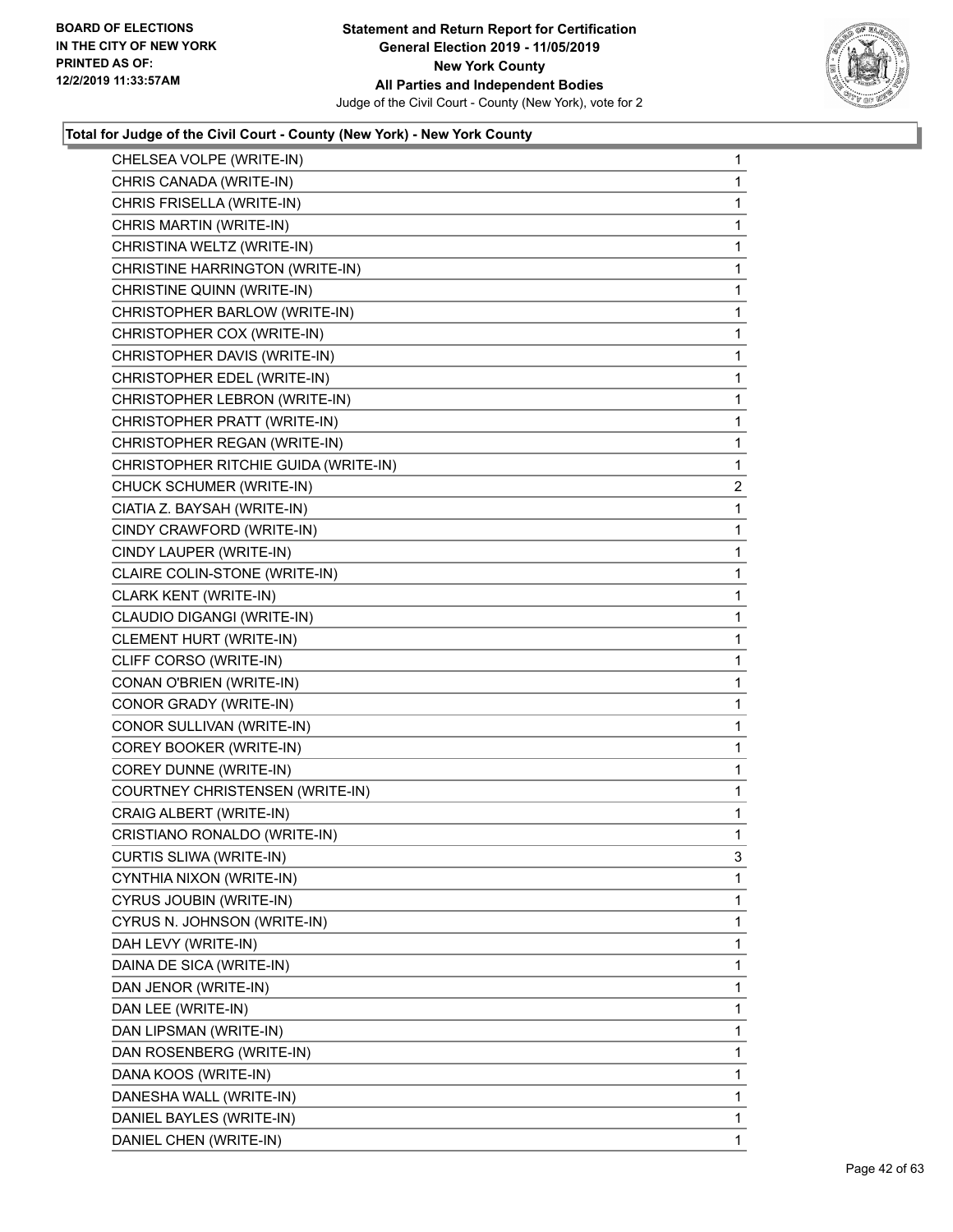

| DANIEL D. BROWNELL (WRITE-IN)  | 1              |
|--------------------------------|----------------|
| DANIEL DROMM (WRITE-IN)        | 1              |
| DANIEL G. COET (WRITE-IN)      | 1              |
| DANIEL GARODNICK (WRITE-IN)    | 1              |
| DANIEL GIMREL (WRITE-IN)       | 1              |
| DANIEL H. ETZIONI (WRITE-IN)   | 1              |
| DANIEL HAIER (WRITE-IN)        | 1              |
| DANIEL HURT (WRITE-IN)         | 1              |
| DANIEL J. BARRY (WRITE-IN)     | 1              |
| DANIEL JONES (WRITE-IN)        | $\overline{2}$ |
| DANIEL M. COLGAN (WRITE-IN)    | 1              |
| DANIEL PANTELEO (WRITE-IN)     | 1              |
| DANIEL R. BRIGHT (WRITE-IN)    | 1              |
| DANIEL SMALL (WRITE-IN)        | 1              |
| DANIEL WOLKOWITZ (WRITE-IN)    | 1              |
| DANTE DEBLASIO (WRITE-IN)      | 1              |
| DAPHNE PARKER (WRITE-IN)       | 1              |
| DARA FISHMAN (WRITE-IN)        | 1              |
| DARA HARRIS (WRITE-IN)         | 1              |
| DARREN GOLDENBERG (WRITE-IN)   | 1              |
| DAVID BLAXILL (WRITE-IN)       | 1              |
| DAVID BRODEIS (WRITE-IN)       | 1              |
| DAVID CARLISLE (WRITE-IN)      | 1              |
| DAVID CARROLL (WRITE-IN)       | 1              |
| DAVID COFFIN (WRITE-IN)        | 1              |
| DAVID FARBER (WRITE-IN)        | 1              |
| DAVID FEIGE (WRITE-IN)         | 1              |
| DAVID FRANKEL (WRITE-IN)       | 1              |
| DAVID FRIEDMAN (WRITE-IN)      | 1              |
| DAVID GENDERMAN ESQ (WRITE-IN) | 1              |
| DAVID J. MOLTON (WRITE-IN)     | 1              |
| DAVID JORASKAWITZ (WRITE-IN)   | 1              |
| DAVID KLEMM (WRITE-IN)         | 1              |
| DAVID LABELLE (WRITE-IN)       | 1              |
| DAVID LIPSMAN (WRITE-IN)       | 1              |
| DAVID LOCHNER (WRITE-IN)       | 1              |
| DAVID NIDUS (WRITE-IN)         | 1              |
| DAVID R. FEEN (WRITE-IN)       | 1              |
| DAVID RIGNEY (WRITE-IN)        | 1              |
| DAVID SHIFEEN (WRITE-IN)       | 1              |
| DAVID W. BUNNING (WRITE-IN)    | 1              |
| DAVID WEPRIN (WRITE-IN)        | 1              |
| DAVID ZINSTEIN (WRITE-IN)      | 1              |
| DEAN SCHROTH (WRITE-IN)        | 1              |
| DEANNA BARLOW (WRITE-IN)       | 1              |
| DEBORAH ASCHEIM (WRITE-IN)     | 1              |
|                                |                |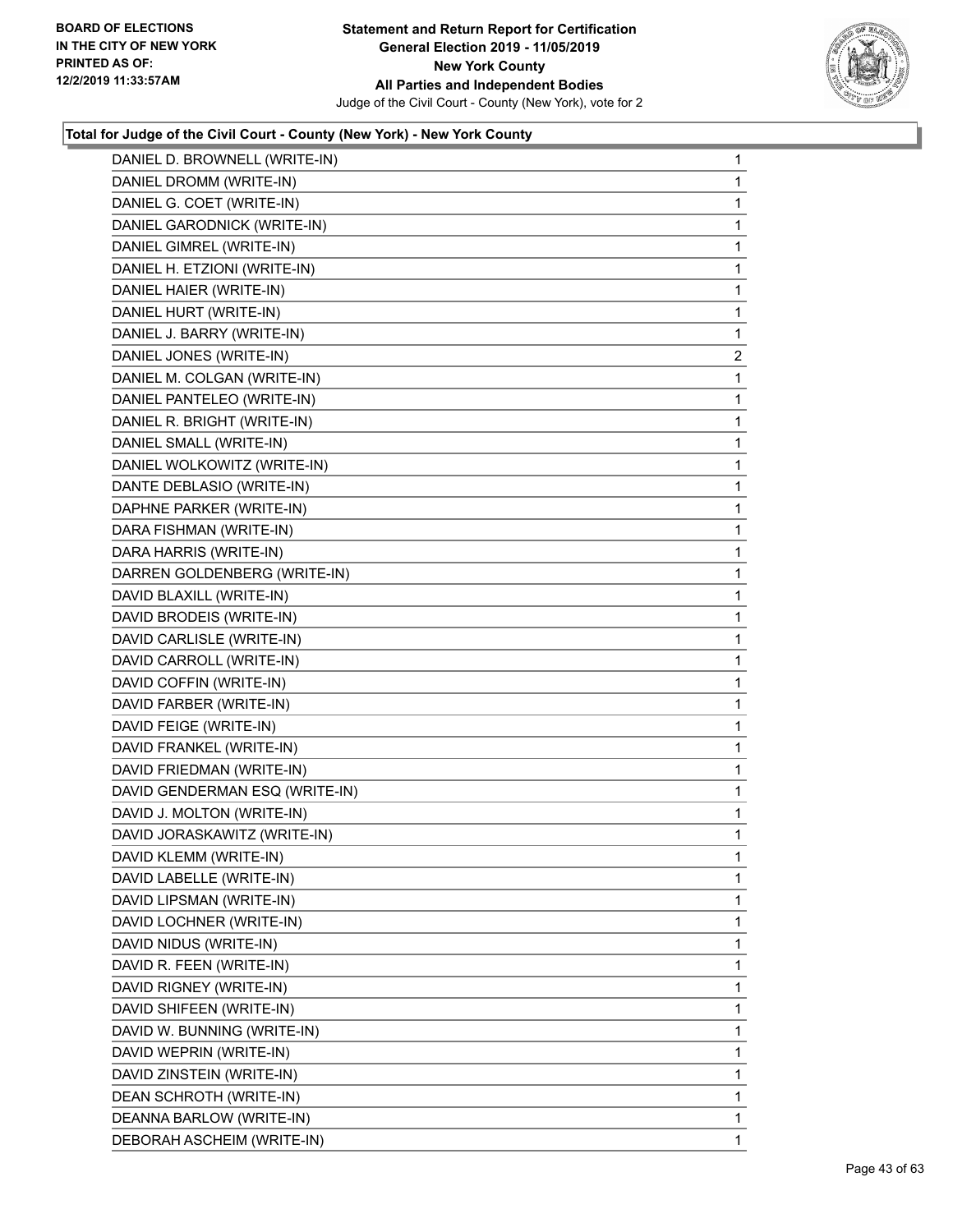

| DEBORAH BEHT MEDOWS (WRITE-IN)     | $\mathbf{1}$   |
|------------------------------------|----------------|
| DEBORAH L. EVANGELAKES (WRITE-IN)  | 1              |
| DEBRA KAMERMAN (WRITE-IN)          | 1              |
| DEBRA SAPIR SRULOWITZ (WRITE-IN)   | 1              |
| DECLAN D'ALEO (WRITE-IN)           | 1              |
| DENISE ROSENBLUM (WRITE-IN)        | 1              |
| DENNIS SHELTON (WRITE-IN)          | 1              |
| DENZEL CURRY (WRITE-IN)            | 1              |
| DEREK JETER (WRITE-IN)             | 1              |
| DEVIN BALKIND (WRITE-IN)           | 7              |
| DEVIN HARAN (WRITE-IN)             | 1              |
| DEVON BALKIND (WRITE-IN)           | 1              |
| DIANA BOYER (WRITE-IN)             | 1              |
| DIANA MOHYI (WRITE-IN)             | 1              |
| DIANE KEATON (WRITE-IN)            | 1              |
| DICK CHENEY (WRITE-IN)             | 1              |
| DOJACK BIEDERMAN (WRITE-IN)        | 1              |
| DOLLY LEVI VANDERGELDER (WRITE-IN) | 1              |
| DOMENICO MINERVA (WRITE-IN)        | 1              |
| DOMINIC CANALIE (WRITE-IN)         | 1              |
| DON JOHNSON (WRITE-IN)             | 1              |
| DON KING (WRITE-IN)                | 1              |
| DONALD PARTLAND (WRITE-IN)         | 1              |
| DONALD TRUMP (WRITE-IN)            | 34             |
| DONALD TRUMP JR. (WRITE-IN)        | 4              |
| DONNA FUREY (WRITE-IN)             | 1              |
| DONNA LIEBERMAN (WRITE-IN)         | 1              |
| DONNIE CARTER (WRITE-IN)           | 1              |
| DUSAN TOGNER (WRITE-IN)            | 1              |
| DWIGHT A. HEALY (WRITE-IN)         | 1              |
| DWIGHT D. EISENHOWER (WRITE-IN)    | 1              |
| DYLAN STEVENSON (WRITE-IN)         | 1              |
| DYLAN WEEKS (WRITE-IN)             | 1              |
| ED MECHMANN (WRITE-IN)             | 1              |
| EDITH GAW (WRITE-IN)               | 1              |
| EDITH PRENTEE (WRITE-IN)           | 1              |
| EDMOND FOLEY (WRITE-IN)            | 1              |
| EDWARD L. POWERS ESQ. (WRITE-IN)   | $\overline{2}$ |
| EDWARD POTTER (WRITE-IN)           | 1              |
| EDWIN MARTIN (WRITE-IN)            | 1              |
| EGALE PANIC (WRITE-IN)             | 1              |
| EILEEN BUDD (WRITE-IN)             | 1              |
| ELEANOR PATTON (WRITE-IN)          | 1              |
| ELIAD SHAPIRO (WRITE-IN)           | 1              |
| ELIJAH CUMMINGS (WRITE-IN)         | 1              |
| ELIOT SPITZER (WRITE-IN)           | 1              |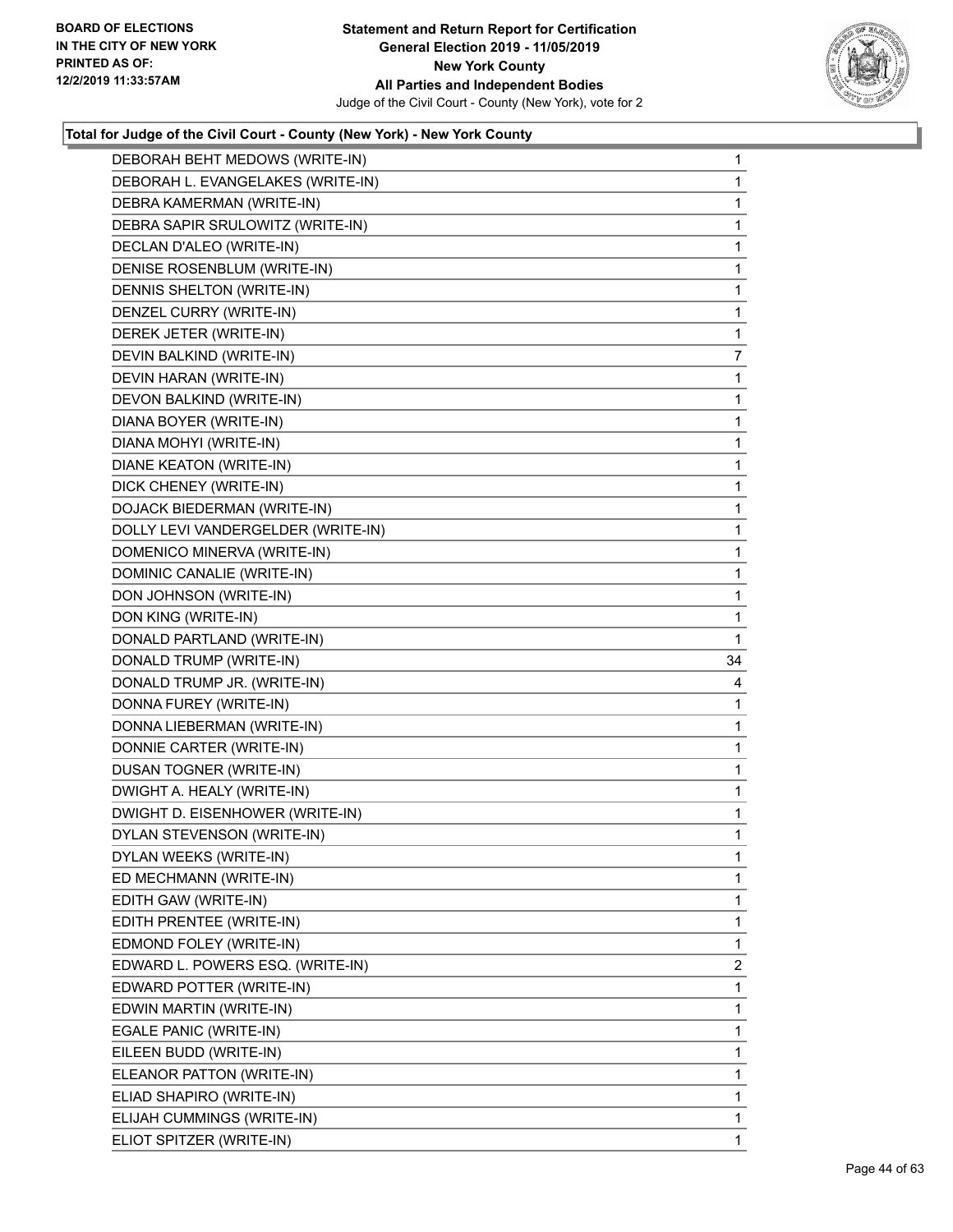

| ELIZABETH A. REINGOLD (WRITE-IN)  | $\mathbf{1}$   |
|-----------------------------------|----------------|
| ELIZABETH BARNETT (WRITE-IN)      | 1              |
| ELIZABETH CARR (WRITE-IN)         | 1              |
| ELIZABETH DAINEL (WRITE-IN)       | 1              |
| ELIZABETH OVEA (WRITE-IN)         | 1              |
| ELIZABETH WARREN (WRITE-IN)       | 1              |
| ELIZABETH WOOD (WRITE-IN)         | 1              |
| ELLEN SAKANY (WRITE-IN)           | 1              |
| ELLIOTT BRILL (WRITE-IN)          | 1              |
| ELVAN KAYRAL-MORRIS (WRITE-IN)    | 1              |
| EMANUEL J. CHOSAK (WRITE-IN)      | 1              |
| EMILIO ESTELA (WRITE-IN)          | 1              |
| EMILY KITAY (WRITE-IN)            | 1              |
| EMILY MILES (WRITE-IN)            | 1              |
| EMMA GOLDMEN (WRITE-IN)           | 1              |
| EMMY OMOTO (WRITE-IN)             | 1              |
| ENRIQUE PARUDA (WRITE-IN)         | 1              |
| ERIC ADAM (WRITE-IN)              | 1              |
| ERIC ALEXANDER (WRITE-IN)         | 1              |
| ERIC B. JOHNSON (WRITE-IN)        | 1              |
| ERIC BERNSTEIN (WRITE-IN)         | 1              |
| ERIC D. PARSONS (WRITE-IN)        | 1              |
| ERIC GRAY (WRITE-IN)              | 1              |
| ERIC LANTER (WRITE-IN)            | 1              |
| ERIC PIESCO (WRITE-IN)            | 1              |
| ERIC SANDERS (WRITE-IN)           | 1              |
| ERIC STIEGLITZ (WRITE-IN)         | $\overline{2}$ |
| ERIC TRUMP (WRITE-IN)             | 6              |
| ERIC ULRICH (WRITE-IN)            | 1              |
| ERIC WOOLEY (WRITE-IN)            | 1              |
| ETHAN V. FINNERAN ESQ. (WRITE-IN) | $\overline{a}$ |
| ETHEL COOPWOOD (WRITE-IN)         | 1              |
| EUGENE BOWEN (WRITE-IN)           | 1              |
| EUGENE DEBS (WRITE-IN)            | 1              |
| EVA ARECES (WRITE-IN)             | 1              |
| EVAN KOIASHA (WRITE-IN)           | 1              |
| EVAN SHAPIRO (WRITE-IN)           | 1              |
| EZLIABETH LEVY (WRITE-IN)         | 1              |
| FIORELLO LA GUARDIA (WRITE-IN)    | 1              |
| FLORINA VEZRU (WRITE-IN)          | 1              |
| FOREST WHITAKER (WRITE-IN)        | 1              |
| FRANCINE TIMOTHY (WRITE-IN)       | 1              |
| FRANK BEANE (WRITE-IN)            | 1              |
| FRANK OCEAN (WRITE-IN)            | 1              |
| FRANKLIN ARMSTRONG (WRITE-IN)     | 1              |
|                                   |                |
| FRED CANAS-NGO (WRITE-IN)         | 1              |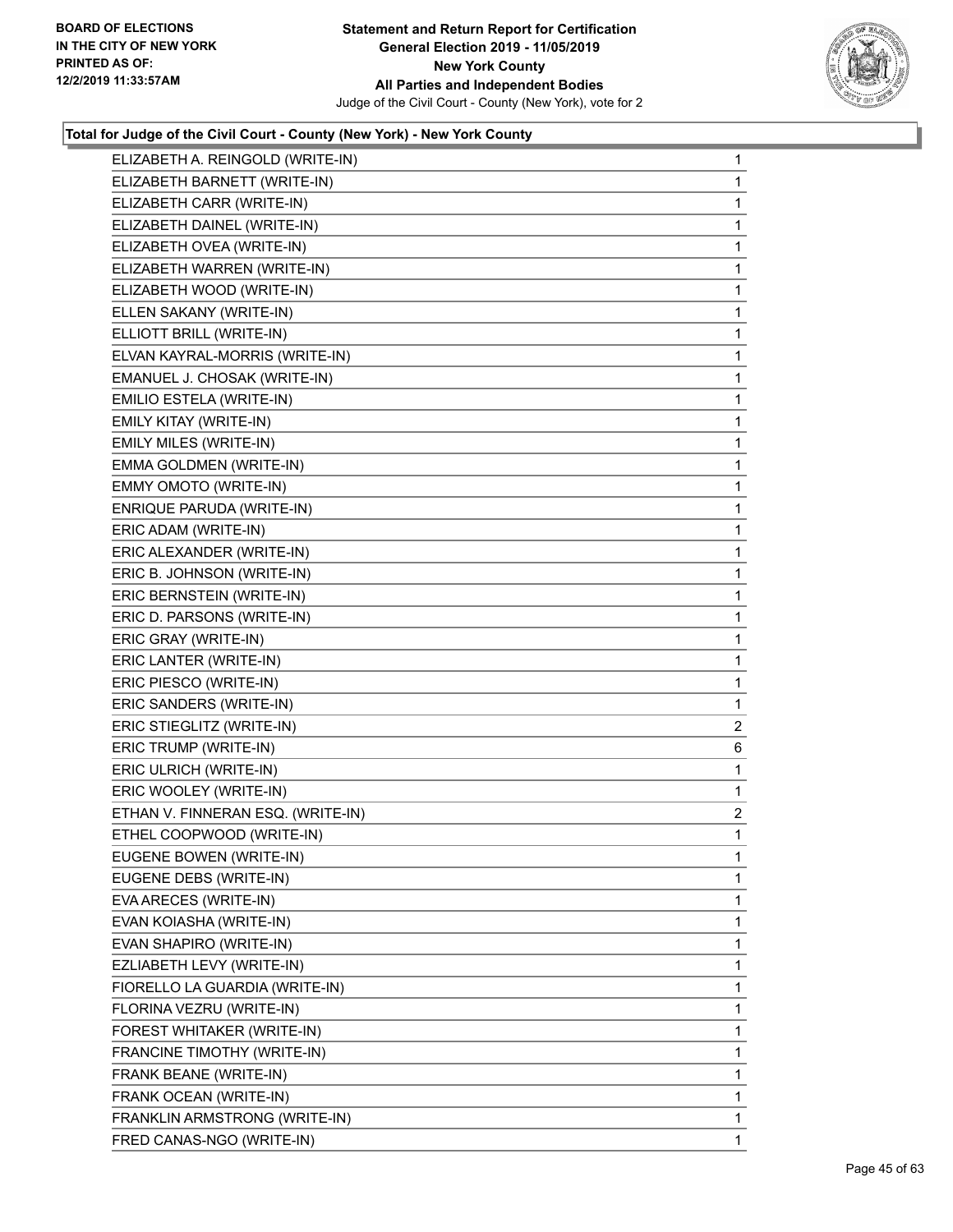

| FREDERIC M. UMANE (WRITE-IN)      | 1              |
|-----------------------------------|----------------|
| FRRANK REYNOLDS (WRITE-IN)        | 1              |
| GABRIEL PARCEDES (WRITE-IN)       | 1              |
| <b>GAIL BREWER (WRITE-IN)</b>     | $\overline{2}$ |
| <b>GAIL CARENCE (WRITE-IN)</b>    | 1              |
| GALIMAH D. BAYSAH, SR (WRITE-IN)  | 1              |
| <b>GARY CATER (WRITE-IN)</b>      | 1              |
| <b>GARY FERTMAN (WRITE-IN)</b>    | 1              |
| <b>GARY GUNTHER (WRITE-IN)</b>    | 1              |
| GAVIN WAX (WRITE-IN)              | $\overline{2}$ |
| <b>GEORGE BOYD (WRITE-IN)</b>     | 1              |
| <b>GEORGE BUSH (WRITE-IN)</b>     | 3              |
| <b>GEORGE PALAKI (WRITE-IN)</b>   | 1              |
| <b>GEORGE PATALEI (WRITE-IN)</b>  | 1              |
| GEORGE W. BUSH (WRITE-IN)         | 1              |
| <b>GEORGE WILL (WRITE-IN)</b>     | 1              |
| <b>GERMAN SOTTILE (WRITE-IN)</b>  | 1              |
| GINA TINTINWEISS (WRITE-IN)       | 1              |
| <b>GLENN GUCCIARDO (WRITE-IN)</b> | $\overline{2}$ |
| <b>GLENN MASS (WRITE-IN)</b>      | 1              |
| <b>GLENN R. PATTON (WRITE-IN)</b> | 1              |
| GOTO DENGO (WRITE-IN)             | 1              |
| GOW MOSBY (WRITE-IN)              | 1              |
| <b>GRACE VEE (WRITE-IN)</b>       | 1              |
| <b>GRACIE PANOTT (WRITE-IN)</b>   | 1              |
| <b>GRAHAM JOHAN (WRITE-IN)</b>    | 1              |
| <b>GREG KELLY (WRITE-IN)</b>      | 1              |
| <b>GREGG ROTH (WRITE-IN)</b>      | 1              |
| <b>GREGORY MILLS (WRITE-IN)</b>   | 1              |
| <b>GREGORY SOUMAS (WRITE-IN)</b>  | 1              |
| HAEWON HAU (WRITE-IN)             | 1              |
| HAL ISAK (WRITE-IN)               | 1              |
| HAL PHILLIPS (WRITE-IN)           | 1              |
| HALLAH SALEH (WRITE-IN)           | 1.             |
| HANNAH ELKA MEYERS (WRITE-IN)     | 1              |
| HANNAH ROSENTHAL (WRITE-IN)       | 1              |
| HANNAH WEISS (WRITE-IN)           | 1              |
| HAROLD E. ADANS (WRITE-IN)        | 1              |
| HARRY BELACORRE (WRITE-IN)        | 1              |
| HARRY POWELL (WRITE-IN)           | 1              |
| HEATH BUZIN (WRITE-IN)            | 1              |
| HELEN LUCIEVICS (WRITE-IN)        | 1              |
| HELEN ONG HAI (WRITE-IN)          | 1              |
| HELENE JNANE (WRITE-IN)           | 1              |
| HENRY DENT (WRITE-IN)             | $\mathbf{1}$   |
| HERBERT CHAVES (WRITE-IN)         | 2              |
|                                   |                |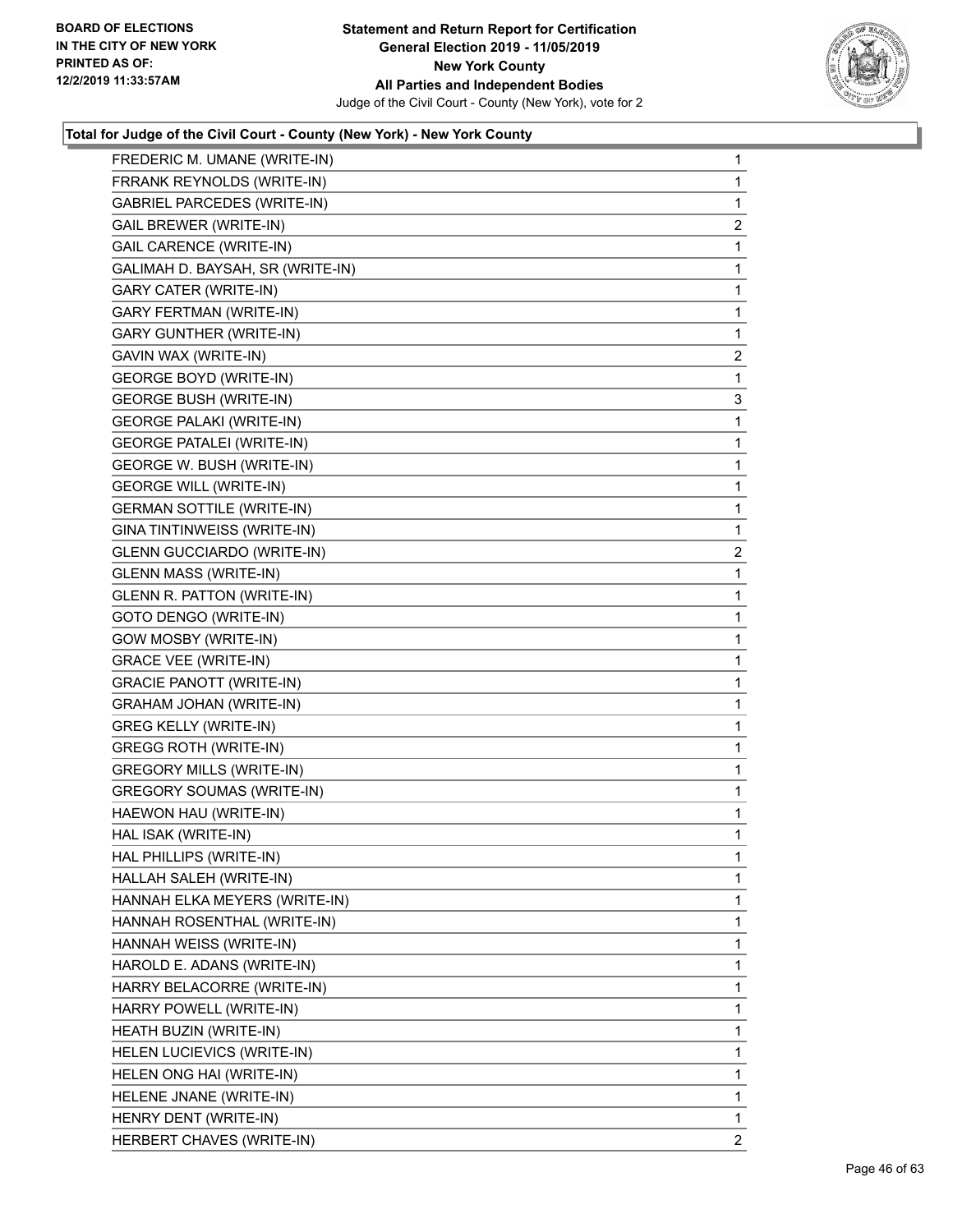

|                                      | 1            |
|--------------------------------------|--------------|
| HERSHEL REICHMAN (WRITE-IN)          | 1            |
| HERSHEL SCHACHTER (WRITE-IN)         | 1            |
| HIDEO KOJIMA (WRITE-IN)              | 1            |
| HILLARY CLINTON (WRITE-IN)           | 4            |
| HOWARD KRULEWITZ (WRITE-IN)          | 1            |
| HOWARD MAY (WRITE-IN)                | 1            |
| HOWARD STERN (WRITE-IN)              | 1            |
| HUGH GRUNDY (WRITE-IN)               | 1            |
| IAN CUNNINGHAM (WRITE-IN)            | 1            |
| IAN WALSHGREILLY (WRITE-IN)          | 1            |
| IDA PERNESS (WRITE-IN)               | $\mathbf{1}$ |
| ILIANA WHITE (WRITE-IN)              | 1            |
| IRIS KORMAN (WRITE-IN)               | $\mathbf{1}$ |
| ISAIAH VALLEJO-JUSTE ESQ. (WRITE-IN) | 1            |
| ISWE J. WILLIAMS (WRITE-IN)          | 1            |
| IVANKA TRUMP (WRITE-IN)              | 7            |
| JACK STERNE (WRITE-IN)               | 1            |
| JACOB AYALON (WRITE-IN)              | 1            |
| JACOB GUTWILLIG (WRITE-IN)           | $\mathbf{1}$ |
| JACOB M. FISCH (WRITE-IN)            | 1            |
| JACOB MILLER (WRITE-IN)              | 1            |
| JACOB PERLIN (WRITE-IN)              | 1            |
| JACOB SHER (WRITE-IN)                | 4            |
| JAIME JUNCO JR. (WRITE-IN)           | 1            |
| JAMES AKINJO (WRITE-IN)              | 1            |
| JAMES C. MOSLEY (WRITE-IN)           | 1            |
|                                      | 1            |
| JAMES DABNEY (WRITE-IN)              |              |
| JAMES F. SMITH (WRITE-IN)            | 1            |
| JAMES FLANAGAN (WRITE-IN)            | $\mathbf{1}$ |
| JAMES H. SOMERS (WRITE-IN)           | 1            |
| JAMES INIGUEZ (WRITE-IN)             | 1            |
| JAMES LALINO (WRITE-IN)              | 1            |
| JAMES MILLER (WRITE-IN)              | 1            |
| JAMES MOSELY (WRITE-IN)              | 1            |
| JAMES O'CONNER (WRITE-IN)            | 1            |
| JAMES REGAN (WRITE-IN)               | 1            |
| JAMES SCATERY (WRITE-IN)             | 1            |
| JAMES TEMME (WRITE-IN)               | 1            |
| JAMES W. BOYAN III (WRITE-IN)        | 1            |
| JAMES WERUND (WRITE-IN)              | 1            |
| JAMIE MILLER (WRITE-IN)              | 1            |
| JAMIE PECK (WRITE-IN)                | 1            |
| JAN STYLEE (WRITE-IN)                | 1            |
| JANE KANTOR (WRITE-IN)               | 1            |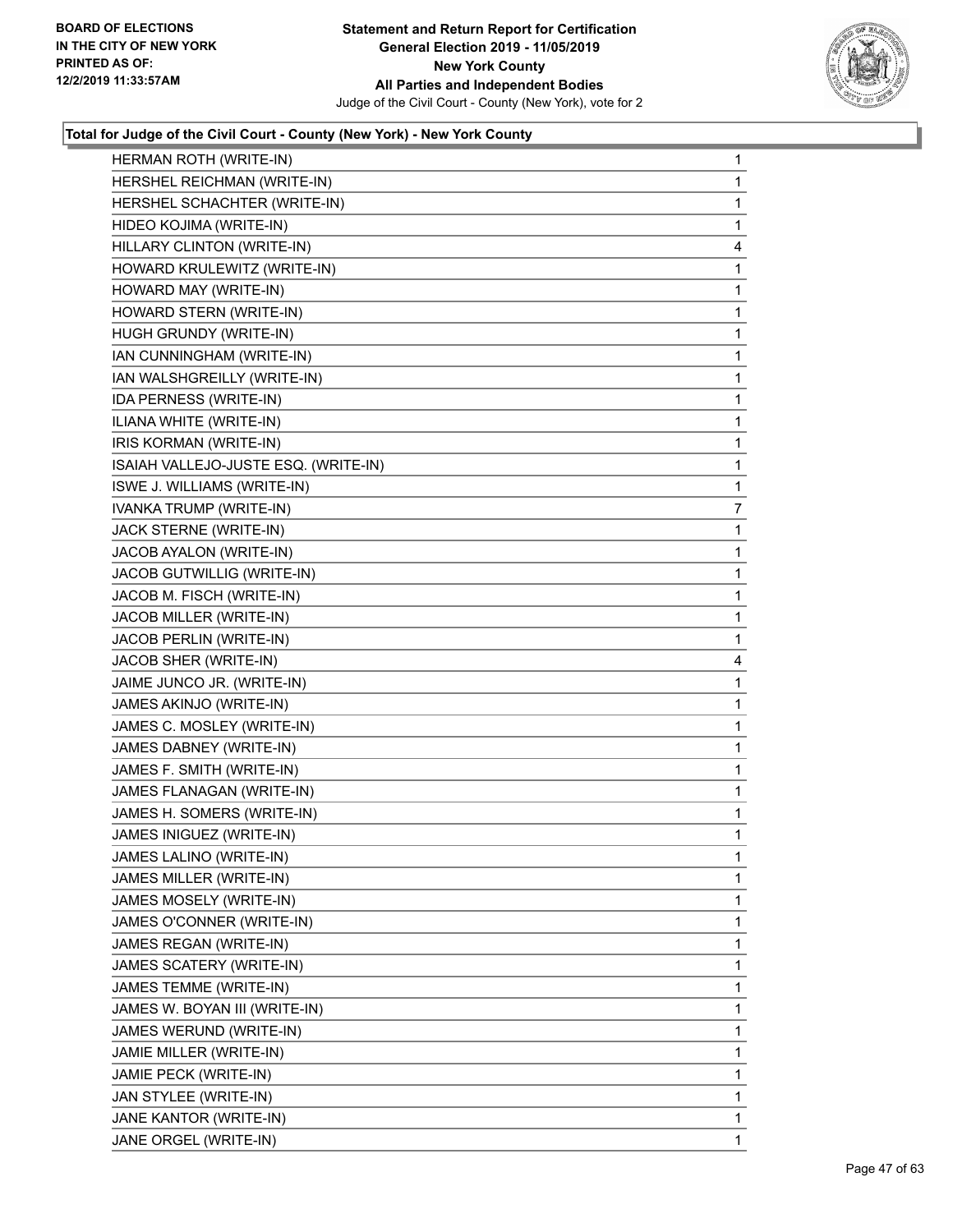

| JANE SCHRIEBER (WRITE-IN)      | $\mathbf{1}$            |
|--------------------------------|-------------------------|
| JANET STEINMAN (WRITE-IN)      | 1                       |
| JANOS MARTON (WRITE-IN)        | 1                       |
| JARIEL G. ESTRELLA (WRITE-IN)  | $\mathbf{1}$            |
| JASINTA DELACRUZ (WRITE-IN)    | 1                       |
| JASON CELENTE (WRITE-IN)       | 1                       |
| JASON CHARLES (WRITE-IN)       | 1                       |
| JASON SHELLY (WRITE-IN)        | 1                       |
| JASON TRAGER (WRITE-IN)        | 2                       |
| JAYNE KIM (WRITE-IN)           | $\mathbf{1}$            |
| JAYSON DEMBY (WRITE-IN)        | 1                       |
| JD MARTINEZ (WRITE-IN)         | 1                       |
| JEAN SCHREIDER (WRITE-IN)      | $\mathbf{1}$            |
| JEANINE PIRRO (WRITE-IN)       | 10                      |
| JEANNE LEVIN (WRITE-IN)        | 1                       |
| JEFF ASHERMAN (WRITE-IN)       | 1                       |
| JEFF KAUFMAN (WRITE-IN)        | 1                       |
| JEFF PARKER (WRITE-IN)         | 1                       |
| JEFFREY CORDTZ (WRITE-IN)      | 1                       |
| JEFFREY EPSTEIN (WRITE-IN)     | 1                       |
| JEFFREY FISHER (WRITE-IN)      | 1                       |
| JEFFREY GOLDBERG (WRITE-IN)    | $\mathbf{1}$            |
| JEFFREY LANER (WRITE-IN)       | 1                       |
| JEFFREY W. PADILLA (WRITE-IN)  | 2                       |
| JENNIFER BLISKA (WRITE-IN)     | $\mathbf{1}$            |
| JENNIFER BURTT ESQ. (WRITE-IN) | 1                       |
| JENNIFER COLYER (WRITE-IN)     | 1                       |
| JENNIFER MEYERS (WRITE-IN)     | $\mathbf{1}$            |
| JEREMIE PACHUNAN (WRITE-IN)    | 1                       |
| JEREMY DEJESUS (WRITE-IN)      | 1                       |
| JEREMY RICHARDSON (WRITE-IN)   | $\mathbf{1}$            |
| JEREMY SCHIFFRES (WRITE-IN)    | $\overline{2}$          |
| JESSE J. SLIGH (WRITE-IN)      | 1                       |
| JILL GRECO (WRITE-IN)          | 1                       |
| JILL STEIN (WRITE-IN)          | 1                       |
| JILL SUNG (WRITE-IN)           | 1                       |
| JILLIAN GERBER (WRITE-IN)      | 1                       |
| JIM REIDY (WRITE-IN)           | 1                       |
| JIMMY CARTER (WRITE-IN)        | 1                       |
| JIMMY CLEO (WRITE-IN)          | 1                       |
| JIMMY MCMILLAN (WRITE-IN)      | 1                       |
| JO-ANN H. WHITEHORN (WRITE-IN) | 1                       |
| JOANNA TIGER (WRITE-IN)        | 1                       |
| JOE BIDEN (WRITE-IN)           | $\overline{\mathbf{c}}$ |
| JOE BORELLI (WRITE-IN)         | 1                       |
| JOE BROWN (WRITE-IN)           | 1                       |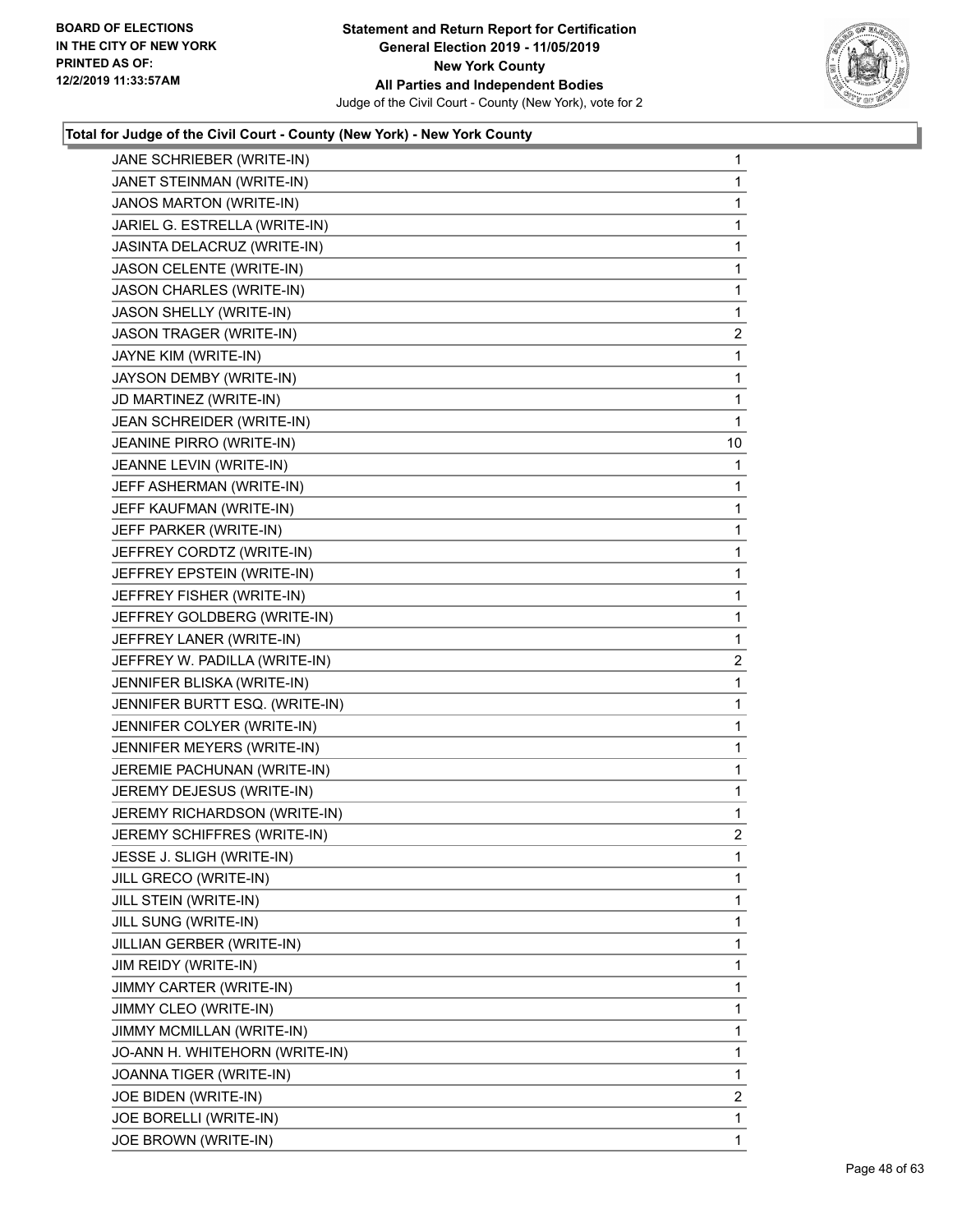

| JOE CRATER (WRITE-IN)          | 1              |
|--------------------------------|----------------|
| JOE DRAPE (WRITE-IN)           | 1              |
| JOEL BLUMENFELD (WRITE-IN)     | 1              |
| JOEL KLEIN (WRITE-IN)          | 1              |
| JOEL MAXMAN (WRITE-IN)         | 3              |
| JOEY DLUZAK (WRITE-IN)         | 1              |
| JOHN ALTHOUSE COHEN (WRITE-IN) | $\overline{a}$ |
| JOHN CARRARA (WRITE-IN)        | 1              |
| JOHN CONNER (WRITE-IN)         | 1              |
| JOHN DERON (WRITE-IN)          | 1              |
| JOHN F. FREEMAN (WRITE-IN)     | 1              |
| JOHN GROSS (WRITE-IN)          | 1              |
| JOHN HIGGINS (WRITE-IN)        | 1              |
| JOHN HOGROGIAN ESQ. (WRITE-IN) | 1              |
| <b>JOHN LHOTA (WRITE-IN)</b>   | 1              |
| JOHN MARSHALL (WRITE-IN)       | 1              |
| JOHN MCCOY (WRITE-IN)          | 1              |
| JOHN NICHOLS (WRITE-IN)        | 1              |
| JOHN OLIVER (WRITE-IN)         | 1              |
| JOHN P. HASTINGS (WRITE-IN)    | 1              |
| JOHN REID (WRITE-IN)           | 1              |
| JOHN SMITH (WRITE-IN)          | 1              |
| JOHN STURGES (WRITE-IN)        | 1              |
| JOHN W. MATTHEWS (WRITE-IN)    | 1              |
| JOHN WILLIAMS (WRITE-IN)       | 1              |
| JOHNNIE MCDONALD (WRITE-IN)    | 1              |
| JOHNNIE WILDER PHD. (WRITE-IN) | 1              |
| JOHNNY FLORES (WRITE-IN)       | 1              |
| JOHNNY SINS (WRITE-IN)         | 1              |
| JOLENE APPELMAN (WRITE-IN)     | 1              |
| JON FINE (WRITE-IN)            | 1              |
| JON HUNTSMAN (WRITE-IN)        | 1              |
| JONATHAN ABADY (WRITE-IN)      | 1              |
| JONATHAN GOLDIN (WRITE-IN)     | 1              |
| JORDAN GOLARI (WRITE-IN)       | 1              |
| JORDAN M. SCHIVEK (WRITE-IN)   | 1              |
| JORDAN RURGE (WRITE-IN)        | 1              |
| JORDAN SPRECKMAN (WRITE-IN)    | 1              |
| JORGE L. LOPEZ (WRITE-IN)      | 1              |
| JOSE A. GUEVARA (WRITE-IN)     | 1              |
| JOSE SIMMS (WRITE-IN)          | 1              |
| JOSE W. FERNANDEZ (WRITE-IN)   | 1              |
| JOSEPH ABRAMS (WRITE-IN)       | 1              |
| JOSEPH AKIMA JM (WRITE-IN)     | 1              |
| JOSEPH BOGA (WRITE-IN)         | 1              |
| JOSEPH C. BORELLI (WRITE-IN)   | 27             |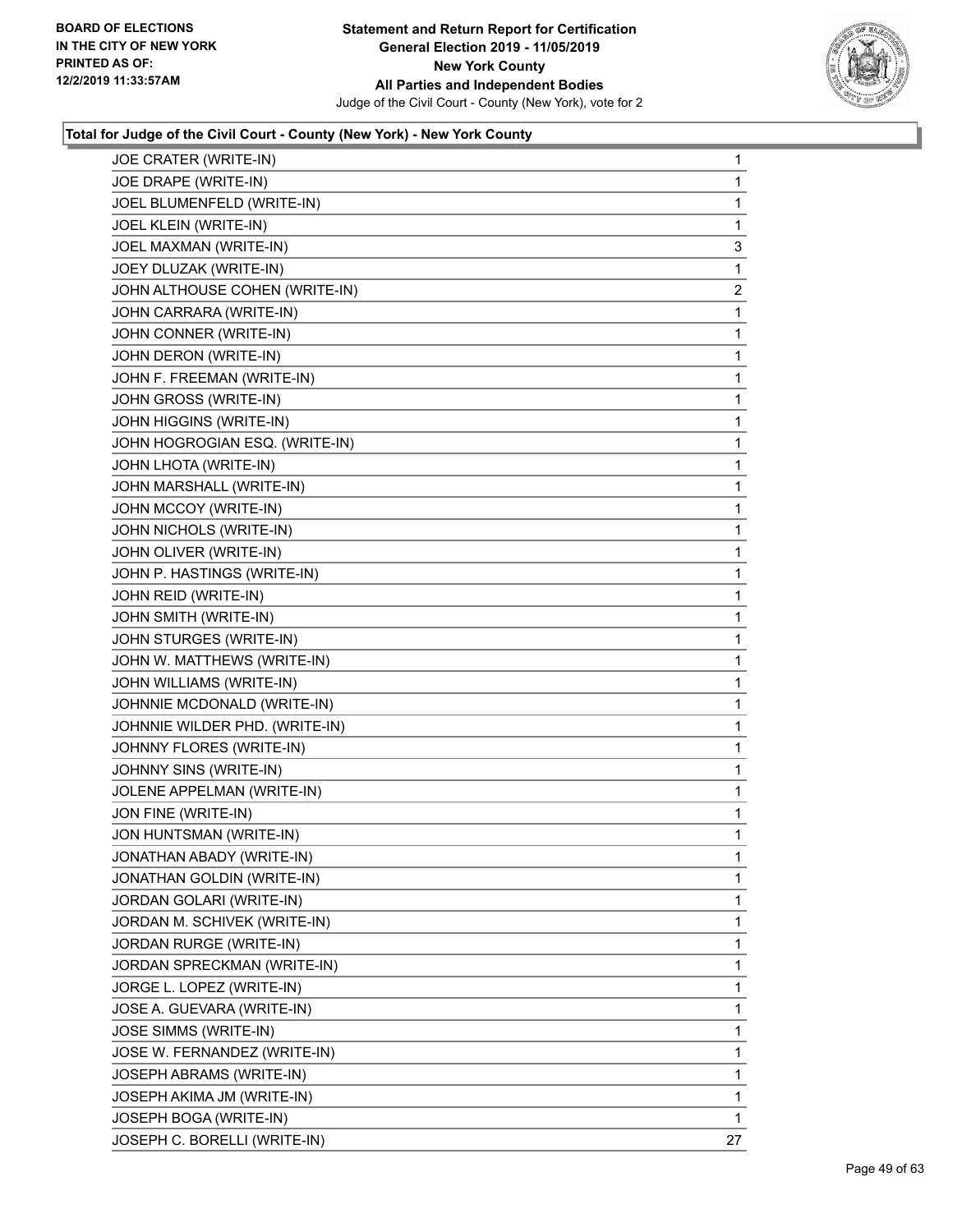

| JOSEPH CARACCIO (WRITE-IN)<br>JOSEPH CARDIERI (WRITE-IN)<br>JOSEPH FORCECRATER (WRITE-IN)<br>JOSEPH HODEL (WRITE-IN)<br>JOSEPH M. HARARY (WRITE-IN)<br>JOSEPH O'DONNELL (WRITE-IN)<br>JOSEPH R. COROZZO (WRITE-IN)<br>JOSEPH SALAMONE (WRITE-IN)<br>JOSEPH ZEMICIWSKI (WRITE-IN)<br>JOSEPHINE MESSING (WRITE-IN)<br>JOSHUA COLON (WRITE-IN)<br>JOSHUA EISENBERG (WRITE-IN)<br>JOSHUA GITLITZ (WRITE-IN)<br>JOSHUA KAUFMAN (WRITE-IN)<br>JOSHUA KRAVITZ (WRITE-IN)<br>JOSHUA MOLISES (WRITE-IN)<br>JOSHUA TEITLER (WRITE-IN)<br>JOY WEEDEN (WRITE-IN)<br>JUDD NELSON (WRITE-IN)<br>JUDGE RHEINHOLD (WRITE-IN)<br>JUDY JHO (WRITE-IN)<br>JUDY SHEINDLIN (WRITE-IN)<br>JULIA BERNIER (WRITE-IN)<br>JULIA SALAZAR (WRITE-IN)<br>JULIA URBELIS (WRITE-IN)<br>JULIE STARKE J.D. ESQ. (WRITE-IN)<br>JUSTIN DISILVESTRO (WRITE-IN)<br>JUSTIN MODEL (WRITE-IN)<br>JUSTIN MUSCHUNG (WRITE-IN)<br><b>JUSTIN ROACH (WRITE-IN)</b><br>KAI L. MCKECHNIE (WRITE-IN)<br>KAJA NIEWIAROWSKY (WRITE-IN)<br>KAMILA HARRIS (WRITE-IN)<br>KANYE WEST (WRITE-IN)<br>KARA DUNN (WRITE-IN)<br>KAREN LH COLLIER (WRITE-IN)<br>KAREN TENZER (WRITE-IN)<br>KATE HARRISON (WRITE-IN)<br>KATE MOSS (WRITE-IN)<br>KATHY HAVEN (WRITE-IN)<br>KATIE WOZENCROFT (WRITE-IN)<br>KEITH HERNANDEZ (WRITE-IN)<br>KEITH RICHARDS (WRITE-IN) | JOSEPH C. MENDOLA (WRITE-IN) | 1                       |
|-----------------------------------------------------------------------------------------------------------------------------------------------------------------------------------------------------------------------------------------------------------------------------------------------------------------------------------------------------------------------------------------------------------------------------------------------------------------------------------------------------------------------------------------------------------------------------------------------------------------------------------------------------------------------------------------------------------------------------------------------------------------------------------------------------------------------------------------------------------------------------------------------------------------------------------------------------------------------------------------------------------------------------------------------------------------------------------------------------------------------------------------------------------------------------------------------------------------------------------------------------------------------------------------------------|------------------------------|-------------------------|
|                                                                                                                                                                                                                                                                                                                                                                                                                                                                                                                                                                                                                                                                                                                                                                                                                                                                                                                                                                                                                                                                                                                                                                                                                                                                                                     |                              | 1                       |
|                                                                                                                                                                                                                                                                                                                                                                                                                                                                                                                                                                                                                                                                                                                                                                                                                                                                                                                                                                                                                                                                                                                                                                                                                                                                                                     |                              | 1                       |
|                                                                                                                                                                                                                                                                                                                                                                                                                                                                                                                                                                                                                                                                                                                                                                                                                                                                                                                                                                                                                                                                                                                                                                                                                                                                                                     |                              | 1                       |
|                                                                                                                                                                                                                                                                                                                                                                                                                                                                                                                                                                                                                                                                                                                                                                                                                                                                                                                                                                                                                                                                                                                                                                                                                                                                                                     |                              | 1                       |
|                                                                                                                                                                                                                                                                                                                                                                                                                                                                                                                                                                                                                                                                                                                                                                                                                                                                                                                                                                                                                                                                                                                                                                                                                                                                                                     |                              | 3                       |
|                                                                                                                                                                                                                                                                                                                                                                                                                                                                                                                                                                                                                                                                                                                                                                                                                                                                                                                                                                                                                                                                                                                                                                                                                                                                                                     |                              | 1                       |
|                                                                                                                                                                                                                                                                                                                                                                                                                                                                                                                                                                                                                                                                                                                                                                                                                                                                                                                                                                                                                                                                                                                                                                                                                                                                                                     |                              | 1                       |
|                                                                                                                                                                                                                                                                                                                                                                                                                                                                                                                                                                                                                                                                                                                                                                                                                                                                                                                                                                                                                                                                                                                                                                                                                                                                                                     |                              | 1                       |
|                                                                                                                                                                                                                                                                                                                                                                                                                                                                                                                                                                                                                                                                                                                                                                                                                                                                                                                                                                                                                                                                                                                                                                                                                                                                                                     |                              | 1                       |
|                                                                                                                                                                                                                                                                                                                                                                                                                                                                                                                                                                                                                                                                                                                                                                                                                                                                                                                                                                                                                                                                                                                                                                                                                                                                                                     |                              | 1                       |
|                                                                                                                                                                                                                                                                                                                                                                                                                                                                                                                                                                                                                                                                                                                                                                                                                                                                                                                                                                                                                                                                                                                                                                                                                                                                                                     |                              | 1                       |
|                                                                                                                                                                                                                                                                                                                                                                                                                                                                                                                                                                                                                                                                                                                                                                                                                                                                                                                                                                                                                                                                                                                                                                                                                                                                                                     |                              | 1                       |
|                                                                                                                                                                                                                                                                                                                                                                                                                                                                                                                                                                                                                                                                                                                                                                                                                                                                                                                                                                                                                                                                                                                                                                                                                                                                                                     |                              | 1                       |
|                                                                                                                                                                                                                                                                                                                                                                                                                                                                                                                                                                                                                                                                                                                                                                                                                                                                                                                                                                                                                                                                                                                                                                                                                                                                                                     |                              | 1                       |
|                                                                                                                                                                                                                                                                                                                                                                                                                                                                                                                                                                                                                                                                                                                                                                                                                                                                                                                                                                                                                                                                                                                                                                                                                                                                                                     |                              | $\overline{\mathbf{c}}$ |
|                                                                                                                                                                                                                                                                                                                                                                                                                                                                                                                                                                                                                                                                                                                                                                                                                                                                                                                                                                                                                                                                                                                                                                                                                                                                                                     |                              | 1                       |
|                                                                                                                                                                                                                                                                                                                                                                                                                                                                                                                                                                                                                                                                                                                                                                                                                                                                                                                                                                                                                                                                                                                                                                                                                                                                                                     |                              | 1                       |
|                                                                                                                                                                                                                                                                                                                                                                                                                                                                                                                                                                                                                                                                                                                                                                                                                                                                                                                                                                                                                                                                                                                                                                                                                                                                                                     |                              | 1                       |
|                                                                                                                                                                                                                                                                                                                                                                                                                                                                                                                                                                                                                                                                                                                                                                                                                                                                                                                                                                                                                                                                                                                                                                                                                                                                                                     |                              | 1                       |
|                                                                                                                                                                                                                                                                                                                                                                                                                                                                                                                                                                                                                                                                                                                                                                                                                                                                                                                                                                                                                                                                                                                                                                                                                                                                                                     |                              | 1                       |
|                                                                                                                                                                                                                                                                                                                                                                                                                                                                                                                                                                                                                                                                                                                                                                                                                                                                                                                                                                                                                                                                                                                                                                                                                                                                                                     |                              | 1                       |
|                                                                                                                                                                                                                                                                                                                                                                                                                                                                                                                                                                                                                                                                                                                                                                                                                                                                                                                                                                                                                                                                                                                                                                                                                                                                                                     |                              | 11                      |
|                                                                                                                                                                                                                                                                                                                                                                                                                                                                                                                                                                                                                                                                                                                                                                                                                                                                                                                                                                                                                                                                                                                                                                                                                                                                                                     |                              | 1                       |
|                                                                                                                                                                                                                                                                                                                                                                                                                                                                                                                                                                                                                                                                                                                                                                                                                                                                                                                                                                                                                                                                                                                                                                                                                                                                                                     |                              | 1                       |
|                                                                                                                                                                                                                                                                                                                                                                                                                                                                                                                                                                                                                                                                                                                                                                                                                                                                                                                                                                                                                                                                                                                                                                                                                                                                                                     |                              | 1                       |
|                                                                                                                                                                                                                                                                                                                                                                                                                                                                                                                                                                                                                                                                                                                                                                                                                                                                                                                                                                                                                                                                                                                                                                                                                                                                                                     |                              | 1                       |
|                                                                                                                                                                                                                                                                                                                                                                                                                                                                                                                                                                                                                                                                                                                                                                                                                                                                                                                                                                                                                                                                                                                                                                                                                                                                                                     |                              | 1                       |
|                                                                                                                                                                                                                                                                                                                                                                                                                                                                                                                                                                                                                                                                                                                                                                                                                                                                                                                                                                                                                                                                                                                                                                                                                                                                                                     |                              | $\mathbf{1}$            |
|                                                                                                                                                                                                                                                                                                                                                                                                                                                                                                                                                                                                                                                                                                                                                                                                                                                                                                                                                                                                                                                                                                                                                                                                                                                                                                     |                              | 1                       |
|                                                                                                                                                                                                                                                                                                                                                                                                                                                                                                                                                                                                                                                                                                                                                                                                                                                                                                                                                                                                                                                                                                                                                                                                                                                                                                     |                              | 1                       |
|                                                                                                                                                                                                                                                                                                                                                                                                                                                                                                                                                                                                                                                                                                                                                                                                                                                                                                                                                                                                                                                                                                                                                                                                                                                                                                     |                              | 1                       |
|                                                                                                                                                                                                                                                                                                                                                                                                                                                                                                                                                                                                                                                                                                                                                                                                                                                                                                                                                                                                                                                                                                                                                                                                                                                                                                     |                              | 1                       |
|                                                                                                                                                                                                                                                                                                                                                                                                                                                                                                                                                                                                                                                                                                                                                                                                                                                                                                                                                                                                                                                                                                                                                                                                                                                                                                     |                              | 1                       |
|                                                                                                                                                                                                                                                                                                                                                                                                                                                                                                                                                                                                                                                                                                                                                                                                                                                                                                                                                                                                                                                                                                                                                                                                                                                                                                     |                              | 1                       |
|                                                                                                                                                                                                                                                                                                                                                                                                                                                                                                                                                                                                                                                                                                                                                                                                                                                                                                                                                                                                                                                                                                                                                                                                                                                                                                     |                              | 1                       |
|                                                                                                                                                                                                                                                                                                                                                                                                                                                                                                                                                                                                                                                                                                                                                                                                                                                                                                                                                                                                                                                                                                                                                                                                                                                                                                     |                              | 1                       |
|                                                                                                                                                                                                                                                                                                                                                                                                                                                                                                                                                                                                                                                                                                                                                                                                                                                                                                                                                                                                                                                                                                                                                                                                                                                                                                     |                              | 1                       |
|                                                                                                                                                                                                                                                                                                                                                                                                                                                                                                                                                                                                                                                                                                                                                                                                                                                                                                                                                                                                                                                                                                                                                                                                                                                                                                     |                              | 1                       |
|                                                                                                                                                                                                                                                                                                                                                                                                                                                                                                                                                                                                                                                                                                                                                                                                                                                                                                                                                                                                                                                                                                                                                                                                                                                                                                     |                              | 1                       |
|                                                                                                                                                                                                                                                                                                                                                                                                                                                                                                                                                                                                                                                                                                                                                                                                                                                                                                                                                                                                                                                                                                                                                                                                                                                                                                     |                              | 1                       |
|                                                                                                                                                                                                                                                                                                                                                                                                                                                                                                                                                                                                                                                                                                                                                                                                                                                                                                                                                                                                                                                                                                                                                                                                                                                                                                     |                              | 1                       |
|                                                                                                                                                                                                                                                                                                                                                                                                                                                                                                                                                                                                                                                                                                                                                                                                                                                                                                                                                                                                                                                                                                                                                                                                                                                                                                     |                              |                         |
|                                                                                                                                                                                                                                                                                                                                                                                                                                                                                                                                                                                                                                                                                                                                                                                                                                                                                                                                                                                                                                                                                                                                                                                                                                                                                                     |                              | 1                       |
|                                                                                                                                                                                                                                                                                                                                                                                                                                                                                                                                                                                                                                                                                                                                                                                                                                                                                                                                                                                                                                                                                                                                                                                                                                                                                                     |                              | 1                       |
| KEITH WRIGHT (WRITE-IN)                                                                                                                                                                                                                                                                                                                                                                                                                                                                                                                                                                                                                                                                                                                                                                                                                                                                                                                                                                                                                                                                                                                                                                                                                                                                             | KEITH SCHAITSEN (WRITE-IN)   | 1                       |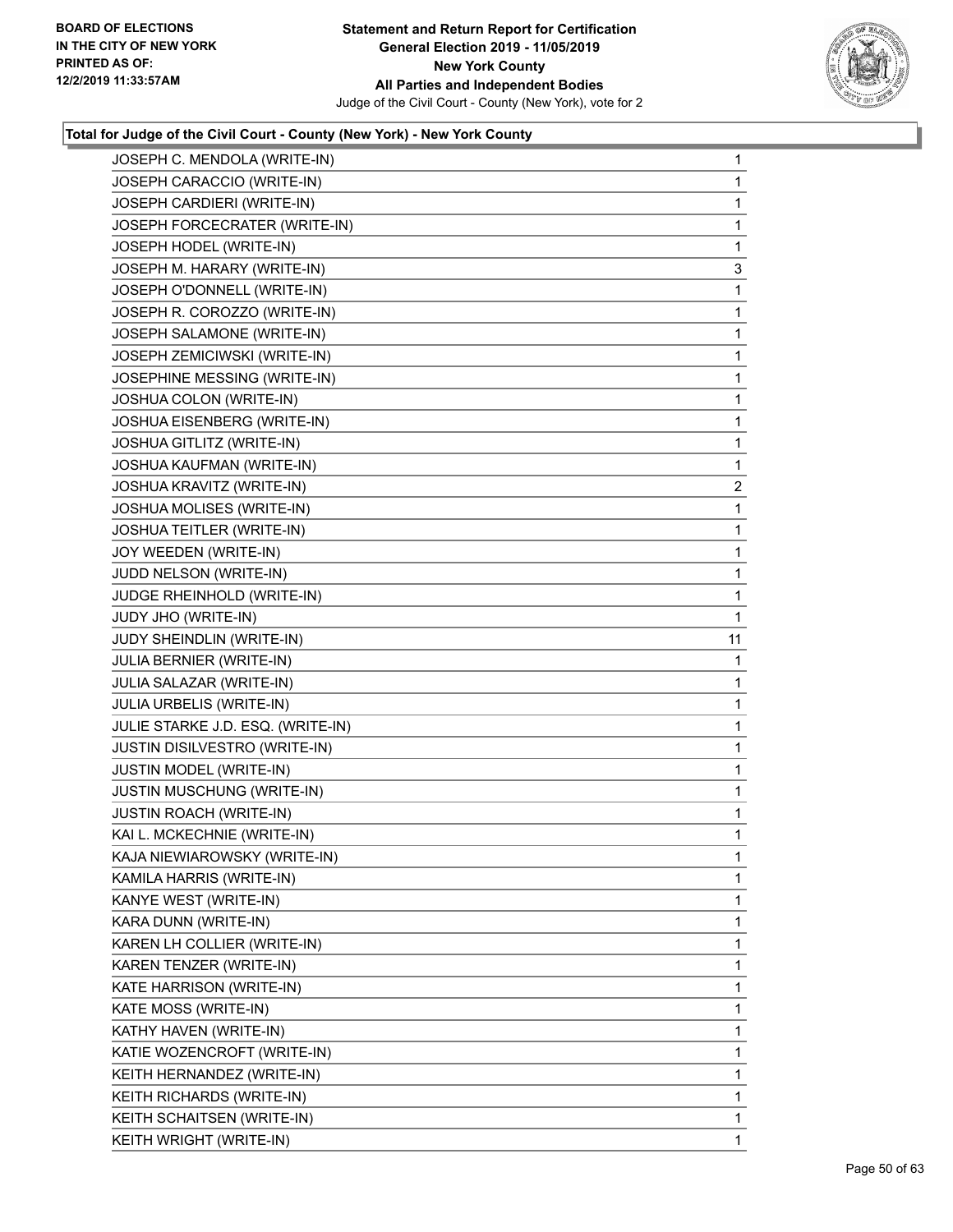

| KELLY MCADAMS (WRITE-IN)           | 1              |
|------------------------------------|----------------|
| KELLY MORAN (WRITE-IN)             | 1              |
| KEM SOLOMAN (WRITE-IN)             | 1              |
| <b>KEN HICKS (WRITE-IN)</b>        | 1              |
| KEN KRAMER (WRITE-IN)              | 1              |
| KENNETH C. HOLDER (WRITE-IN)       | 1              |
| KENNETH FISHEL (WRITE-IN)          | 1              |
| KENNETH PICACHE (WRITE-IN)         | 1              |
| KENT AUTHUR (WRITE-IN)             | 1              |
| KERSUZE MORANCY (WRITE-IN)         | 1              |
| KETCHELL AARON (WRITE-IN)          | 1              |
| KEVIN A. KLEPPER (WRITE-IN)        | 1              |
| KEVIN HANSUTTY (WRITE-IN)          | 1              |
| KEVIN MALLEN (WRITE-IN)            | 1              |
| KEVIN MCGRATH JR. (WRITE-IN)       | 1              |
| KEVIN RUTLEDGER (WRITE-IN)         | 1              |
| KEVIN SEAN BACKOFF (WRITE-IN)      | 1              |
| KEVIN SHEEKEY (WRITE-IN)           | 1              |
| KIERAN FENICHEL (WRITE-IN)         | 1              |
| KIERON MCCORMACK (WRITE-IN)        | 1              |
| KIM JUNG IL (WRITE-IN)             | 1              |
| KIM PARKER (WRITE-IN)              | 1              |
| KIM PREISER (WRITE-IN)             | 1              |
| KIM SMITH (WRITE-IN)               | 1              |
| KIMBERLY FOGAL (WRITE-IN)          | 1              |
| KIMBERLY MCBRYAN (WRITE-IN)        | 1              |
| KIRSTEN SPOONER (WRITE-IN)         | 1              |
| KIRSTY TRIESTE (WRITE-IN)          | 1              |
| KOFI SANSCULOTTO (WRITE-IN)        | 1              |
| KRISTA REED (WRITE-IN)             | 1              |
| KRISTEN SCHMIDT EDWARDS (WRITE-IN) | 1              |
| LANA DEL RAY (WRITE-IN)            | 1              |
| LANA LENAR (WRITE-IN)              | 1              |
| LANA SYDNEY (WRITE-IN)             | 1              |
| LARRY BYRNE (WRITE-IN)             | 1              |
| LARRY SHARPE (WRITE-IN)            | $\overline{2}$ |
| LARRY SHIRE (WRITE-IN)             | 1              |
| LAURA AMELIO (WRITE-IN)            | 1              |
| LAURA INGRAHAM (WRITE-IN)          | 2              |
| LAURA KASAKOFF (WRITE-IN)          | 1              |
| LAUREN JONES (WRITE-IN)            | 1              |
| LAUREN PICKET (WRITE-IN)           | 1              |
| LAUREN SCHORR (WRITE-IN)           | 1              |
| LAVERNE C. DECKER (WRITE-IN)       | 2              |
| LAWRENCE AVILA (WRITE-IN)          | 1              |
| LAWRENCE CAPICI (WRITE-IN)         | 1              |
|                                    |                |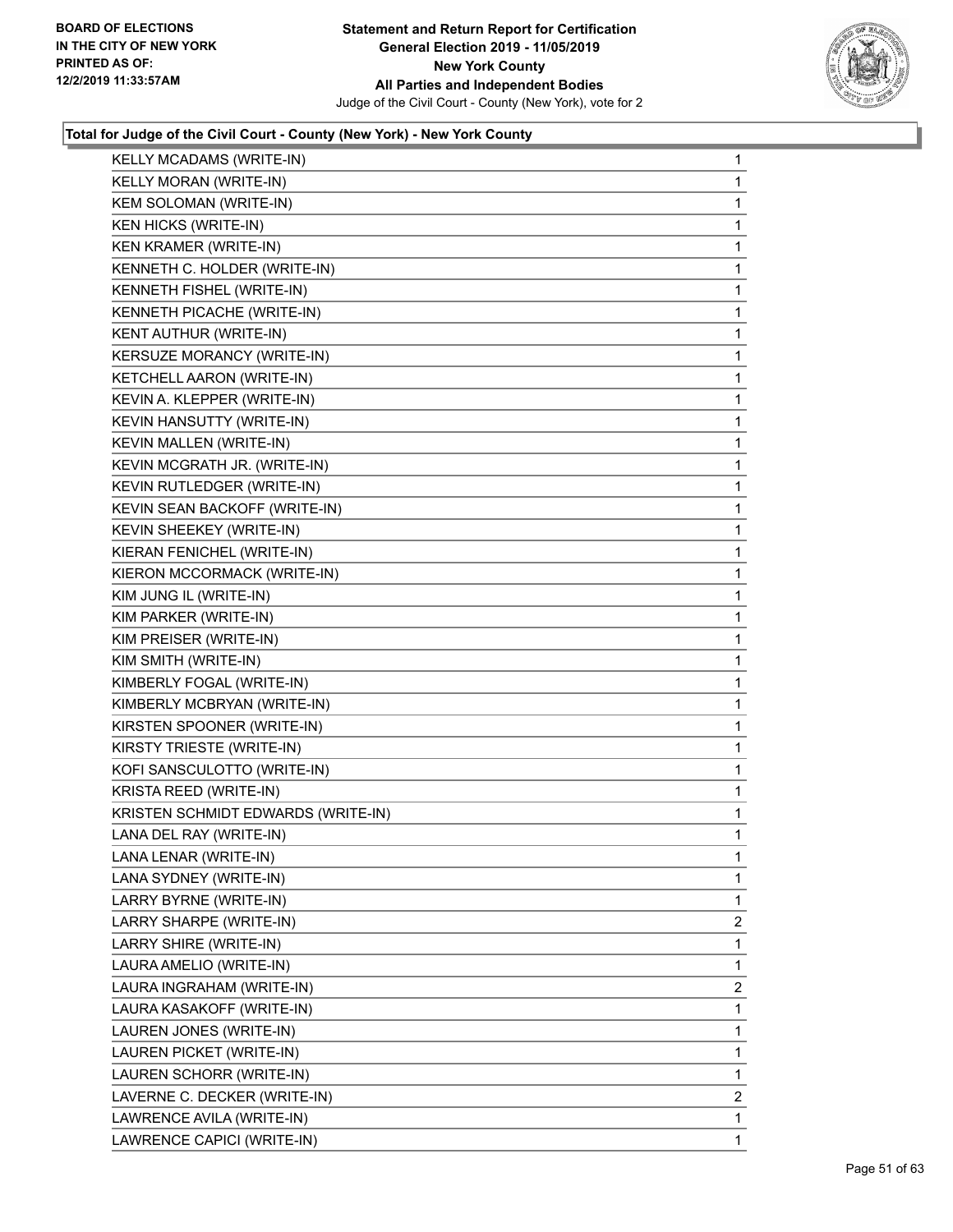

| LAWRENCE FABIAN (WRITE-IN)              | $\mathbf{1}$   |
|-----------------------------------------|----------------|
| LAWRENCE FINKELSTEIN (WRITE-IN)         | 1              |
| LAWRENCE KAMERMAN (WRITE-IN)            | 1              |
| LAWRENCE PRICHARD WATERHOUSE (WRITE-IN) | 1              |
| LEE BERMAN (WRITE-IN)                   | 1              |
| LEE GOLDBERG (WRITE-IN)                 | 1              |
| LEN KAMDANG (WRITE-IN)                  | 1              |
| LENNON KORDESTUNCER (WRITE-IN)          | 1              |
| LENNY DAUBER (WRITE-IN)                 | 1              |
| LEONARD MCCOY (WRITE-IN)                | 1              |
| LEONARD PELTIER (WRITE-IN)              | 1              |
| LESLIE CORANGER (WRITE-IN)              | 1              |
| LESLIE HANWECK (WRITE-IN)               | 1              |
| LETITIA JAMES (WRITE-IN)                | 1              |
| LEWIS TAISHOFF (WRITE-IN)               | 1              |
| LINDA MAYER (WRITE-IN)                  | 1              |
| LINDA ROSENTHAL (WRITE-IN)              | $\overline{c}$ |
| LINDA SELIG (WRITE-IN)                  | 1              |
| LISA M. MIELKE (WRITE-IN)               | 1              |
| LISA PERLMOTTER (WRITE-IN)              | 1              |
| LISA RIVERA (WRITE-IN)                  | 1              |
| LISA TANKOOS (WRITE-IN)                 | 1              |
| LIZ BAKER (WRITE-IN)                    | 1              |
| LIZ MAC AVERY (WRITE-IN)                | 1              |
| LORRAINE EGAN (WRITE-IN)                | 1              |
| LOU COSTELLO (WRITE-IN)                 | 1              |
| LOUIE VEGA (WRITE-IN)                   | 1              |
| LOUISE SCHUCMANN (WRITE-IN)             | 1              |
| LUCAS LARSON (WRITE-IN)                 | 1              |
| LUCY MORTY (WRITE-IN)                   | 1              |
| LUCY STONE (WRITE-IN)                   | 1              |
| LUIS BAEZ (WRITE-IN)                    | 1              |
| LUIS J. GOMEZ (WRITE-IN)                | 1              |
| LUIS ROMAN (WRITE-IN)                   | 1              |
| LUKE PINN (WRITE-IN)                    | 1              |
| LYNNE BRAIN (WRITE-IN)                  | 1              |
| MABEL ASTOR PAIGE (WRITE-IN)            | 1              |
| MAC MCCLUNG (WRITE-IN)                  | 1              |
| MACK SCHLEFER (WRITE-IN)                | 1              |
| MADELINE ALBRIGHT (WRITE-IN)            | 1              |
| MALIKA LATMORE (WRITE-IN)               | 1              |
| MARC EPSTEIN (WRITE-IN)                 | 1              |
| MARC KROPNICK (WRITE-IN)                | 1              |
| MARCO HERNANDEZ (WRITE-IN)              | 1              |
| MARIA BRONES (WRITE-IN)                 | 1              |
| MARIA KARPOV (WRITE-IN)                 | 1.             |
|                                         |                |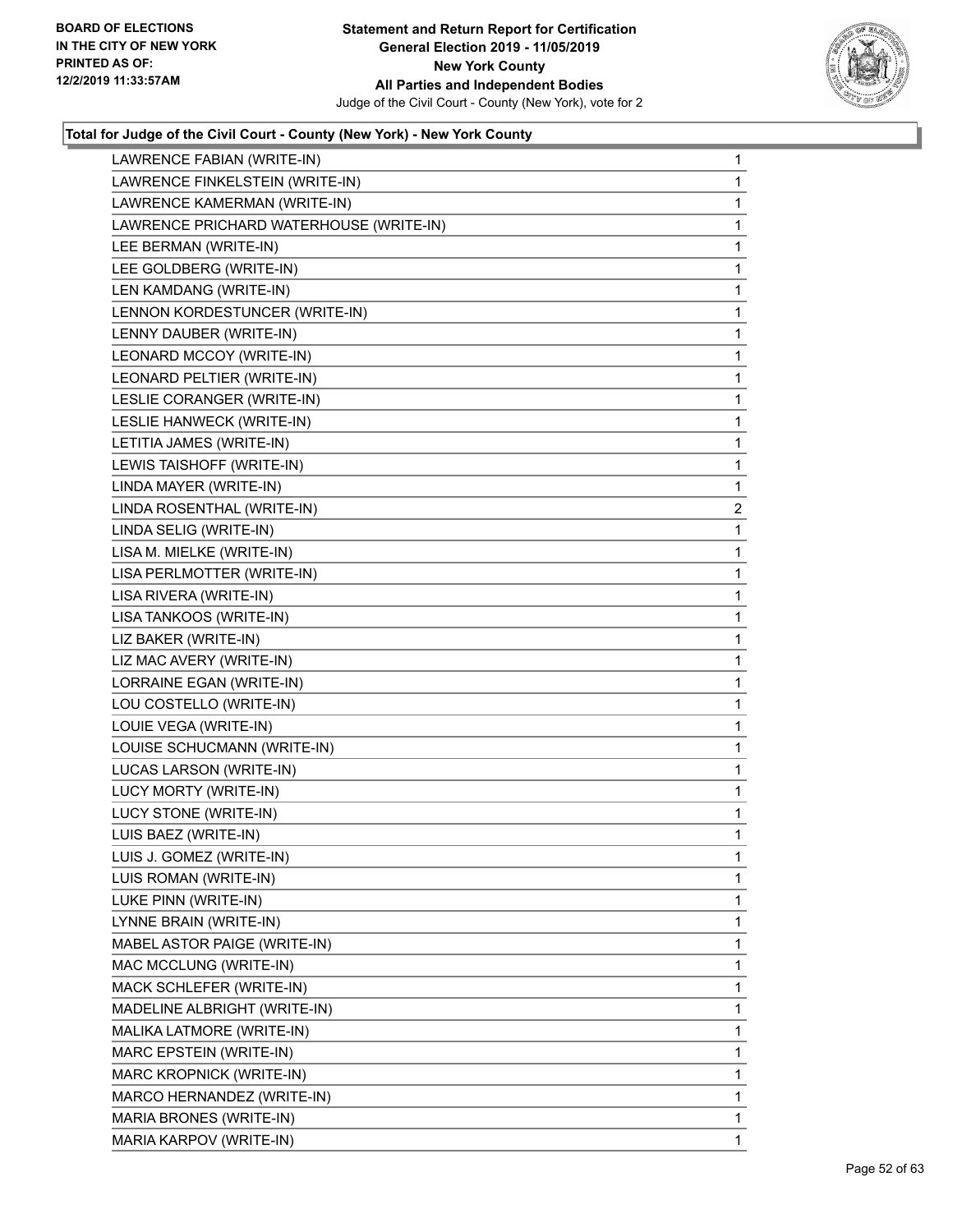

| MARIA RODRIGUEZ (WRITE-IN)         | 1              |
|------------------------------------|----------------|
| MARIA SHULMAN (WRITE-IN)           | 1              |
| MARIANNE BARCELLONA (WRITE-IN)     | 1              |
| MARICEL GALING (WRITE-IN)          | 1              |
| MARIDITH MILLER (WRITE-IN)         | 1              |
| MARILYN MCCOO (WRITE-IN)           | 1              |
| MARILYN MONROE (WRITE-IN)          | 1              |
| MARIO BRUSCHI (WRITE-IN)           | 1              |
| MARIOSL CLERWINSKI (WRITE-IN)      | 1              |
| MARISA FITCH (WRITE-IN)            | 1              |
| MARK ABUDEELY (WRITE-IN)           | 1              |
| MARK AGUIAR (WRITE-IN)             | 1              |
| MARK BUTLER (WRITE-IN)             | 1              |
| MARK CONRAD (WRITE-IN)             | 1              |
| MARK DELLAQUILA (WRITE-IN)         | $\overline{2}$ |
| MARK DEROCO (WRITE-IN)             | 1              |
| MARK LANDIS (WRITE-IN)             | 1              |
| MARK M. RUBIN (WRITE-IN)           | 1              |
| <b>MARK MESSIER (WRITE-IN)</b>     | 1              |
| MARK MILLER (WRITE-IN)             | 1              |
| MARK O'KANE (WRITE-IN)             | 1              |
| MARK PATRICK (WRITE-IN)            | 1              |
| MARK PICARD (WRITE-IN)             | 1              |
| MARK PINN (WRITE-IN)               | 1              |
| MARSHALL COLEMAN (WRITE-IN)        | 1              |
| MARTIN DOUGLASS (WRITE-IN)         | 1              |
| MARTIN SCORCESE (WRITE-IN)         | 1              |
| MARTIN STOLAR (WRITE-IN)           | 1              |
| MARTIN TESSLER (WRITE-IN)          | 1              |
| MARY NIR (WRITE-IN)                | 1              |
| MAT LAUER (WRITE-IN)               | 1              |
| MATHEW CELETTY (WRITE-IN)          | 1              |
| MATT HALDERSON (WRITE-IN)          | 1              |
| MATT KINLEY (WRITE-IN)             | 1              |
| MATT KNEDNT (WRITE-IN)             | 1              |
| MATT PHILLIPS (WRITE-IN)           | 1              |
| MATT PRUITT (WRITE-IN)             | 1              |
| MATTHEW BEATY (WRITE-IN)           | 1              |
| MATTHEW BRIEF (WRITE-IN)           | 1              |
| MATTHEW KAPFER (WRITE-IN)          | $\mathbf{1}$   |
| MATTHEW LEVY (WRITE-IN)            | 1              |
| MATTHEW NIESKI (WRITE-IN)          | 1              |
| MATTHEW PHILLIP TRIESTE (WRITE-IN) | 1              |
| MATTHEW R. PENDLETON (WRITE-IN)    | 1              |
| MATTHEW ROCKWOOD (WRITE-IN)        | 2              |
| MAUR BUCHATTER (WRITE-IN)          | 1              |
|                                    |                |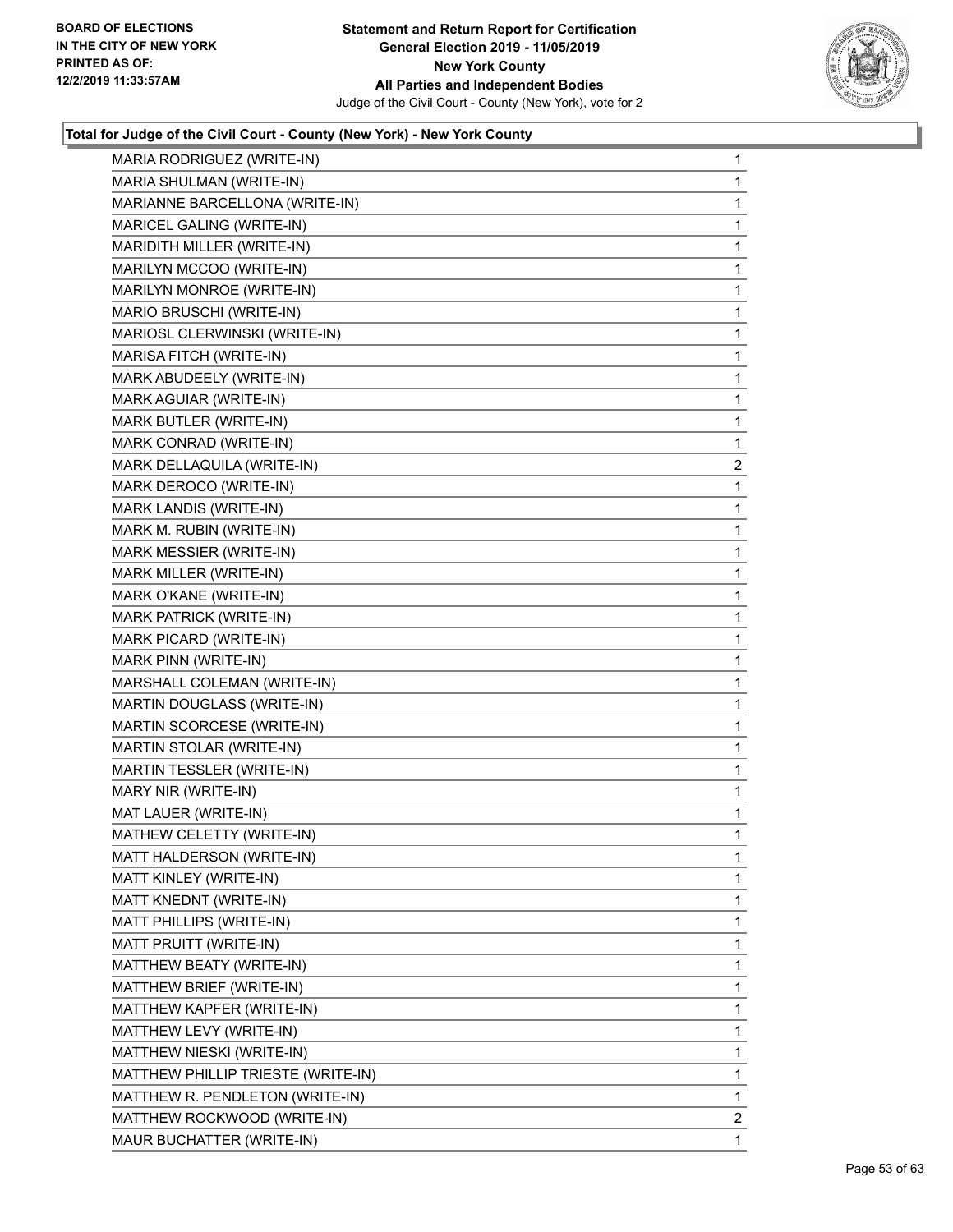

| MAUREEN BRADY (WRITE-IN)            | 1              |
|-------------------------------------|----------------|
| MAUREEN MCCOY (WRITE-IN)            | 1              |
| MAX ARAD (WRITE-IN)                 | 1              |
| MAX RUFUS SARINSKY (WRITE-IN)       | 1              |
| MAX STONE (WRITE-IN)                | 1              |
| MAXIM SCOTT (WRITE-IN)              | 1              |
| MAXINE HUTCHINSON (WRITE-IN)        | 1              |
| MAY WONG LEE (WRITE-IN)             | 1              |
| MAYA WILEY (WRITE-IN)               | 1              |
| MEAGHAN FITZGERALD (WRITE-IN)       | 1              |
| <b>MEGAN MCCAIN (WRITE-IN)</b>      | 1              |
| MEGHAN MAC AVERY (WRITE-IN)         | 1              |
| MEHRDAD JALILI KHIABANI (WRITE-IN)  | 1              |
| MEL SCHWEITZER (WRITE-IN)           | 1              |
| MELANIE HART (WRITE-IN)             | 1              |
| MELISSA MARK-VIVERITO (WRITE-IN)    | 1              |
| MELISSA R. MORGENECK (WRITE-IN)     | 1              |
| MELISSA TRENT (WRITE-IN)            | 1              |
| MIA EISNER-GRYNBERG (WRITE-IN)      | 1              |
| MIAO HANG QIU (WRITE-IN)            | 1              |
| MICAH ARBISSER (WRITE-IN)           | 1              |
| MICHAEL A. PETRAILO (WRITE-IN)      | 1              |
| MICHAEL ANTHONY TERSIGNI (WRITE-IN) | 1              |
| MICHAEL ARTHUS (WRITE-IN)           | 1              |
| MICHAEL BERNSTEIN (WRITE-IN)        | $\overline{2}$ |
| MICHAEL BLOOMBERG (WRITE-IN)        | 11             |
| MICHAEL HUGHES (WRITE-IN)           | 1              |
| MICHAEL JOSEPH (WRITE-IN)           | 1              |
| MICHAEL KATZ (WRITE-IN)             | 1              |
| MICHAEL KITSIS (WRITE-IN)           | 1              |
| MICHAEL M. ROPER (WRITE-IN)         | 1              |
| MICHAEL MALIELLO (WRITE-IN)         | $\overline{2}$ |
| MICHAEL MUKASEY (WRITE-IN)          | 1              |
| MICHAEL NICHOLAS BAZIGOS (WRITE-IN) | 1              |
| MICHAEL O'BRIAN (WRITE-IN)          | 1              |
| MICHAEL P. PIROVICH (WRITE-IN)      | 1              |
| MICHAEL PASTOR (WRITE-IN)           | 1              |
| MICHAEL POSPIS (WRITE-IN)           | 1              |
| MICHAEL ROSE (WRITE-IN)             | 1              |
|                                     |                |
| MICHAEL RYAN (WRITE-IN)             | 1              |
| MICHAEL SCHRIBER (WRITE-IN)         | 1              |
| MICHAEL WEINSTEIN (WRITE-IN)        | 1              |
| MICHELLE OBAMA (WRITE-IN)           | 1              |
| MICHELLE SCHREIDER (WRITE-IN)       | 1              |
| MIKE DANG (WRITE-IN)                | 1              |
| MIKE FLYNN (WRITE-IN)               | 1              |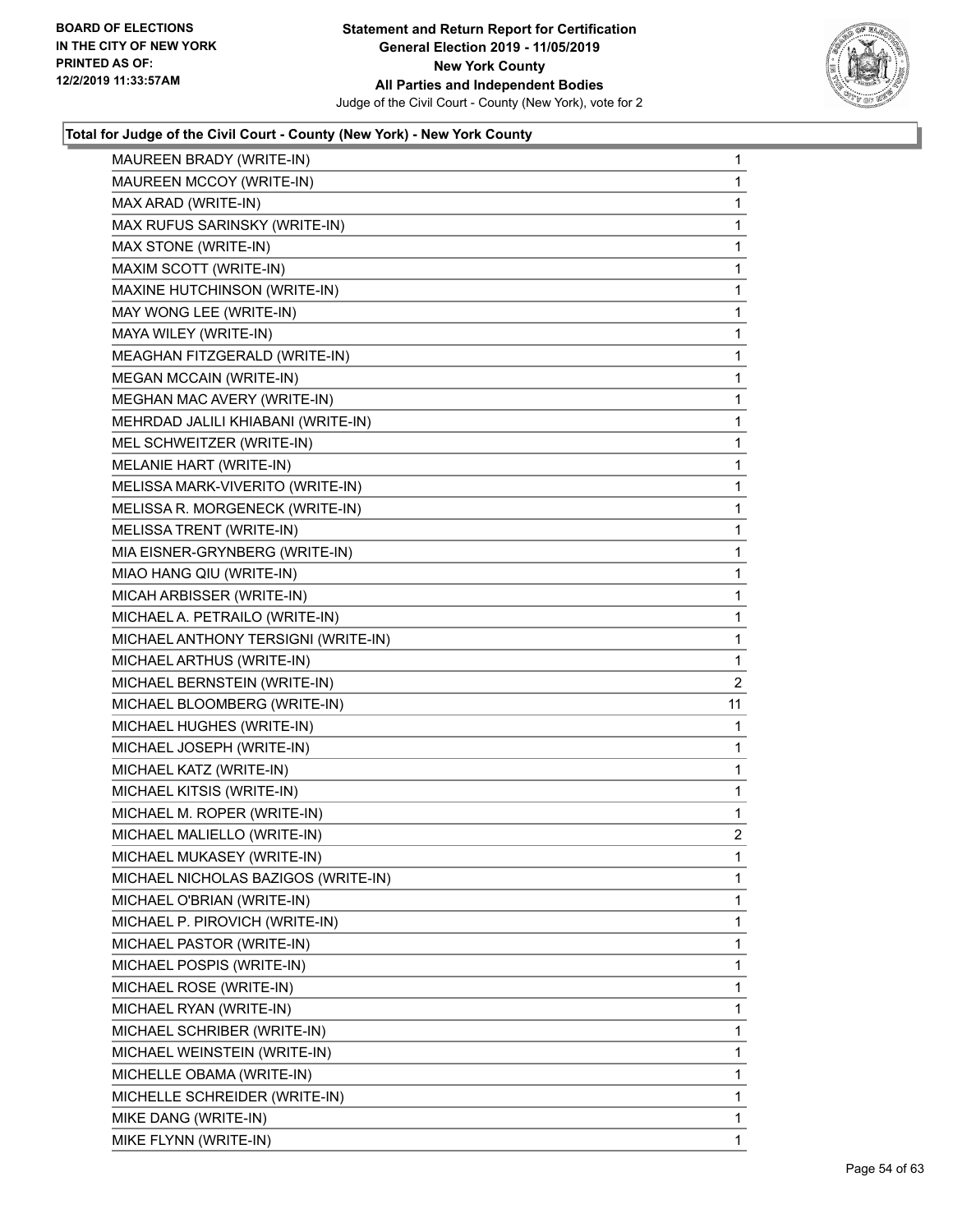

| MIKE GILLIGAN (WRITE-IN)     | 1              |
|------------------------------|----------------|
| MIKE POMPEO (WRITE-IN)       | 1              |
| MIKE ROWE (WRITE-IN)         | 1              |
| MIKE TYSON (WRITE-IN)        | 1              |
| MILEY CYRUS (WRITE-IN)       | 1              |
| MILTON ALLIMADI (WRITE-IN)   | 1              |
| MINA MALER (WRITE-IN)        | 1              |
| MING MAN (WRITE-IN)          | 1              |
| MIRIAM CALLAHAN (WRITE-IN)   | 1              |
| MIRIAM SACH (WRITE-IN)       | 1              |
| MIRIAM SACK (WRITE-IN)       | 1              |
| MITT RUNNER (WRITE-IN)       | 1              |
| MOLLY QUER QURNEY (WRITE-IN) | 1              |
| MONICA CROWLEY (WRITE-IN)    | 1              |
| MOOKIE BETTS (WRITE-IN)      | 1              |
| MORDECHAS LAUB (WRITE-IN)    | 1              |
| MORRY C. DAVIS (WRITE-IN)    | 1              |
| MURRAY CLEMMENGE (WRITE-IN)  | 1              |
| MYRAN VELEZ (WRITE-IN)       | 1              |
| NANCY KESENBAUM (WRITE-IN)   | 1              |
| NANCY L. BRENNER (WRITE-IN)  | 1              |
| NANCY PELOSI (WRITE-IN)      | 1              |
| NANCY SIEGEL (WRITE-IN)      | 1              |
| NANCY SMITH (WRITE-IN)       | 1              |
| NASSIM TALEB (WRITE-IN)      | 1              |
| NATASHA GURAL (WRITE-IN)     | 1              |
| NATHANIEL WOOD (WRITE-IN)    | 1              |
| NAYANTASA BHUSHAN (WRITE-IN) | 1              |
| NDIGO WASHINGTON (WRITE-IN)  | $\mathbf{1}$   |
| NEAL ROSENSTEIN (WRITE-IN)   | 1              |
| NEELESH SHAH (WRITE-IN)      | 1              |
| NEIL CASEY (WRITE-IN)        | 1              |
| NEIL RISS (WRITE-IN)         | 1              |
| NELSON A. GARCIA (WRITE-IN)  | 1              |
| NETTIE TROMMER (WRITE-IN)    | 1              |
| NEWMAN HOFFMAN (WRITE-IN)    | 1              |
| NGOCK MING LEE (WRITE-IN)    | 1              |
| NICHOLAS BADER (WRITE-IN)    | 1              |
| NICHOLAS PALM (WRITE-IN)     | 1              |
| NICHOLAS PIEZZO (WRITE-IN)   | 1              |
| NICHOLAS VARONE (WRITE-IN)   | 1              |
| NICHOLE HOWDEN (WRITE-IN)    | 1              |
| NICK DOMINO (WRITE-IN)       | 1              |
| NICK FUENTES (WRITE-IN)      | 1              |
| NICK MULLEN (WRITE-IN)       | $\overline{2}$ |
| NICK SANTALUCIA (WRITE-IN)   | 1              |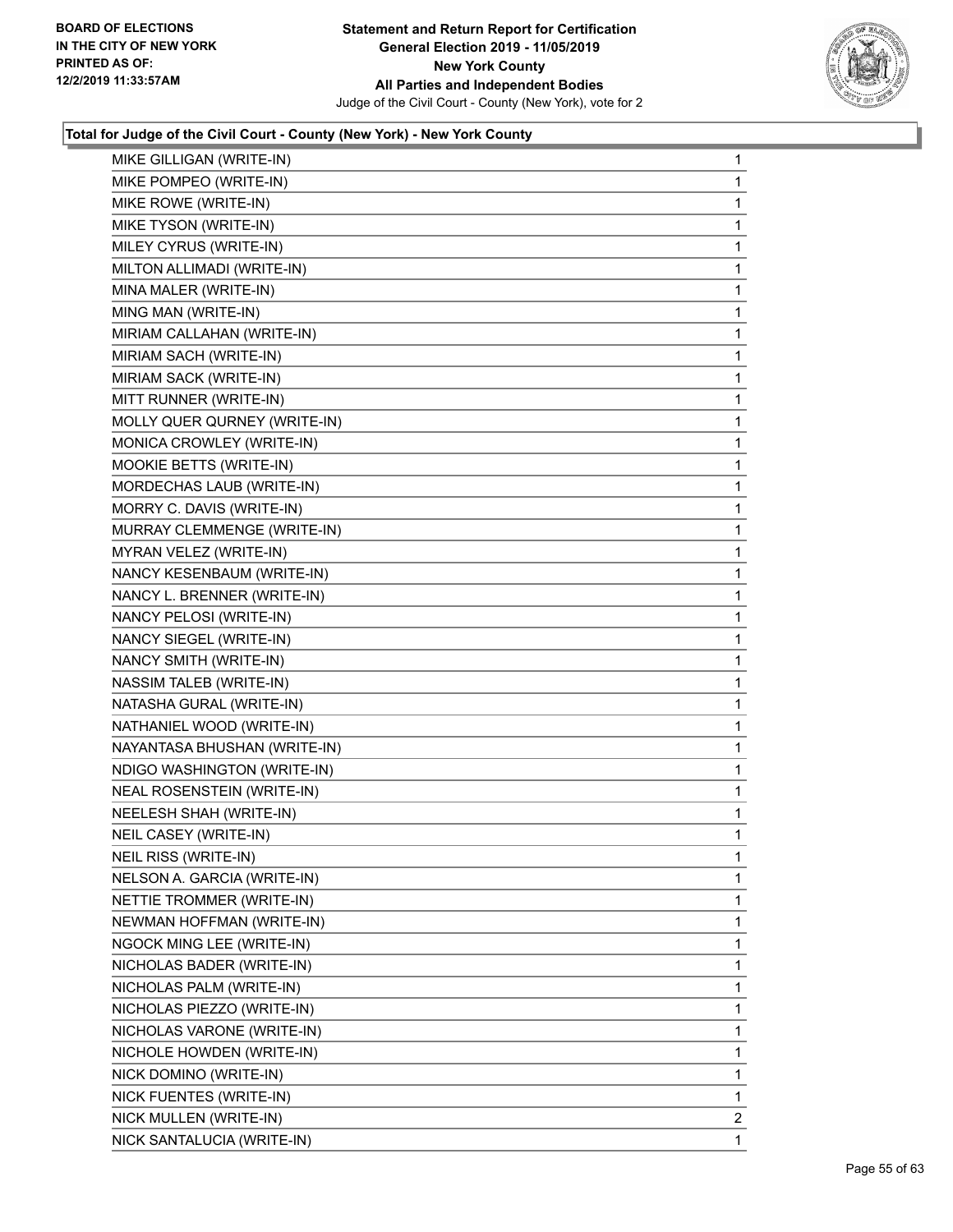

|                                   | $\mathbf{1}$   |
|-----------------------------------|----------------|
| NICOLE GERBER (WRITE-IN)          | 1              |
| NICOLE MALIOTAKIS (WRITE-IN)      | 1              |
| NICOLE NOONAN (WRITE-IN)          | $\mathbf 1$    |
| NICOLE WEINGARTNER (WRITE-IN)     | 1              |
| NIKA L. MCKECHNIE (WRITE-IN)      | 1              |
| NIKKI HALEY (WRITE-IN)            | $\mathbf{1}$   |
| NINA SIMONA (WRITE-IN)            | 1              |
| NNENNE OKOROFOR (WRITE-IN)        | 1              |
| NOAH BAUMBACH (WRITE-IN)          | 1              |
| NOAH SYNDERGANRD (WRITE-IN)       | 1              |
| NOEL RODRIGUEZ (WRITE-IN)         | 1              |
| NORIKO SENGOKU (WRITE-IN)         | $\mathbf{1}$   |
| NORMA E. ORTIZ ESQ. (WRITE-IN)    | 1              |
| NORMAN A. ELLIS (WRITE-IN)        | 1              |
| NORMAN SIEGEL (WRITE-IN)          | 1              |
| NORRIS CHAPPELL (WRITE-IN)        | 1              |
| NOVA KOPELMAN (WRITE-IN)          | 1              |
| <b>OBRIEN MURRAY (WRITE-IN)</b>   | $\mathbf{1}$   |
| ODYSSEUS HOFFMAN (WRITE-IN)       | 1              |
| OLIVIA CUSIMANA (WRITE-IN)        | 1              |
| OLIVIA HUGILL (WRITE-IN)          | 1              |
| OLSA MCEVOY (WRITE-IN)            | 1              |
| ORENTHAL JAMES SIMPSON (WRITE-IN) | 1              |
| ORLEE GOLDFELD (WRITE-IN)         | $\mathbf{1}$   |
| OWEN BENJAMIN (WRITE-IN)          | 1              |
| OZZY OSBOURNE (WRITE-IN)          | $\overline{2}$ |
|                                   |                |
| PAGE BONDER (WRITE-IN)            | 1              |
| PAMELA R. KAPLAN (WRITE-IN)       | 1              |
| PATRICIA STENSRUD (WRITE-IN)      | 1              |
| PATRICK KIWALA (WRITE-IN)         | $\mathbf{1}$   |
| PATRICK PAYTON (WRITE-IN)         | 1              |
| PATTI SMITH (WRITE-IN)            | 1              |
| PAUL AMELIO (WRITE-IN)            | 1              |
| PAUL ATKINSON (WRITE-IN)          | 1              |
| PAUL CONOZAL (WRITE-IN)           | 1              |
| PAUL E. NEEDHAM (WRITE-IN)        | 1              |
| PAUL GROMAN (WRITE-IN)            | 1              |
| PAUL JESELSOHN (WRITE-IN)         | 1              |
| PAUL MANAFORT (WRITE-IN)          | 1              |
| PAUL MASSEY (WRITE-IN)            | 1              |
| PAUL T. WARDWELL (WRITE-IN)       | 1              |
| PEANUT KIM (WRITE-IN)             | 1              |
| PEDRO ESGISLA JR. (WRITE-IN)      | 1              |
| PERCY JACKSON (WRITE-IN)          | 1              |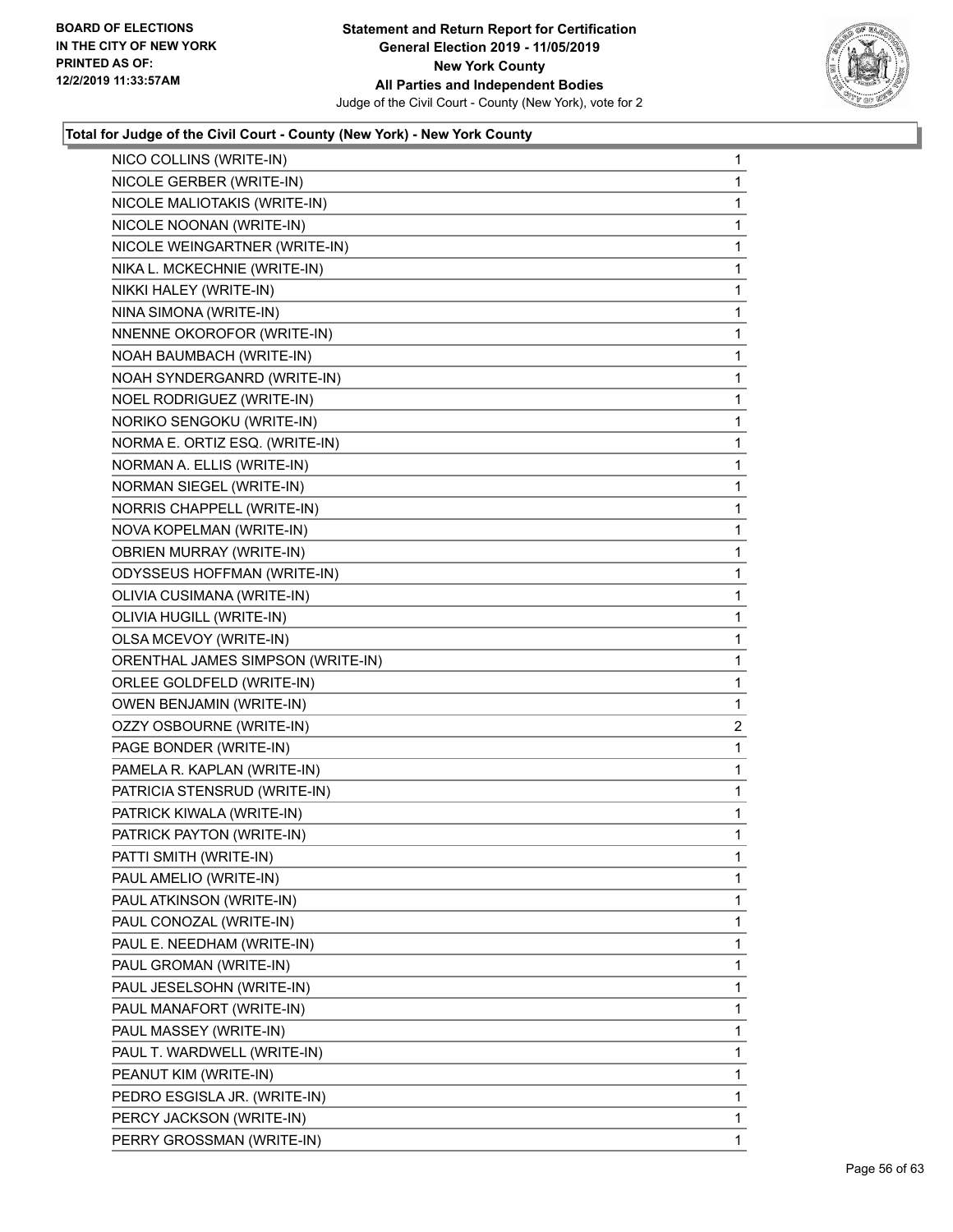

| PETE BUITEGIEG (WRITE-IN)         | $\mathbf{1}$ |
|-----------------------------------|--------------|
| PETER ALANSO (WRITE-IN)           | 1            |
| PETER FOX (WRITE-IN)              | 1            |
| PETER GLEASON (WRITE-IN)          | 1            |
| PETER GUINNERS (WRITE-IN)         | 1            |
| PETER JORDAN (WRITE-IN)           | 1            |
| PETER KENNEDY (WRITE-IN)          | 1            |
| PETER MYETTE (WRITE-IN)           | 1            |
| PETER NEDDO (WRITE-IN)            | 1            |
| PETER RIORDAN (WRITE-IN)          | 1            |
| PETER SHERIDAN (WRITE-IN)         | 1            |
| PETER SULLIVAN (WRITE-IN)         | 1            |
| PETER VAN TOL (WRITE-IN)          | 1            |
| PETER WEIN (WRITE-IN)             | 1            |
| PHILIP PASCHAL (WRITE-IN)         | 1            |
| PHILLIP DIZARO (WRITE-IN)         | 1            |
| PHILLIP GREENBERG (WRITE-IN)      | 1            |
| PHILLIP ROSENTHAL (WRITE-IN)      | 1            |
| PHILLIP SEGAL (WRITE-IN)          | 1            |
| PHILLIP W. WEISS (WRITE-IN)       | 1            |
| PHYLLIS D. LANDON ESQ. (WRITE-IN) | 1            |
| PHYLLIS GELMON (WRITE-IN)         | 1            |
| PHYLLIS JOHN (WRITE-IN)           | 1            |
| PREET BHARARA (WRITE-IN)          | 1            |
| RACHEL KUGEL (WRITE-IN)           | 1            |
| RACHEL PAULEY (WRITE-IN)          | 1            |
| RALPH K. WINTER (WRITE-IN)        | 1            |
| RAMONITA CORDERO (WRITE-IN)       | 1            |
| RAPHAEL SAVINO (WRITE-IN)         | $\mathbf{1}$ |
| RAUOF ZAGHAB (WRITE-IN)           | 1            |
| RAY KELLY (WRITE-IN)              | 1            |
| RAY MILLER (WRITE-IN)             | 1            |
| RAY ORTLAND (WRITE-IN)            | 1            |
| RAY PURCHASE (WRITE-IN)           | 1            |
| RAYMOND HENRY (WRITE-IN)          | 1            |
| RAYMOND VALERIO (WRITE-IN)        | 1            |
| REBECCA JOHNSON (WRITE-IN)        | 1            |
| REBECCA MADSEN (WRITE-IN)         | 1            |
| REBECCA SACH (WRITE-IN)           | 1            |
| REINA GALING (WRITE-IN)           | 1            |
| RENAB MARIOTTI (WRITE-IN)         | 1            |
| RENATE MOSCATT (WRITE-IN)         | 1            |
| RESHMA PATEL (WRITE-IN)           | 1            |
| RICHARD AREOL (WRITE-IN)          | 1            |
| RICHARD E. STONE (WRITE-IN)       | 1            |
| RICHARD ELLISON (WRITE-IN)        | 1            |
|                                   |              |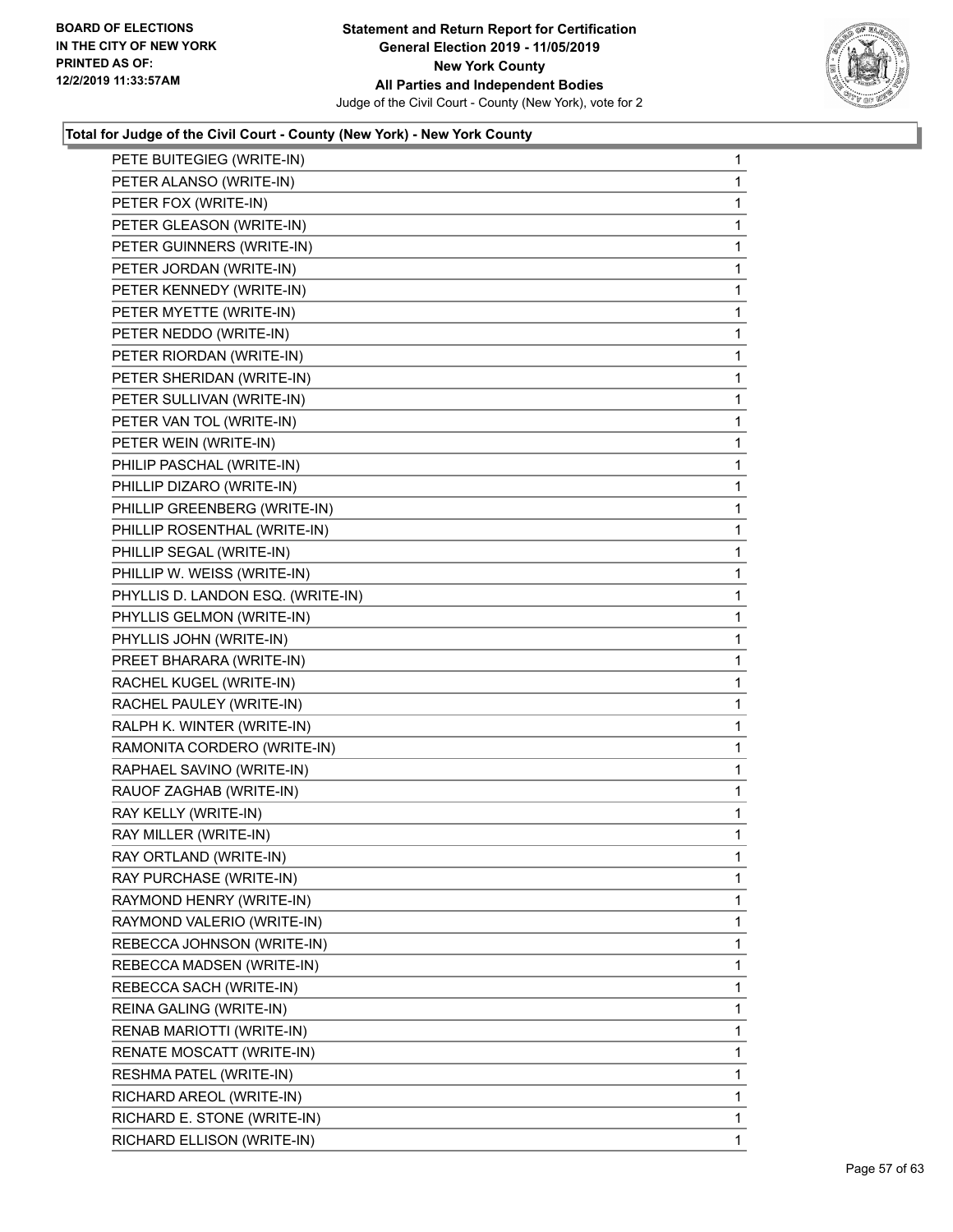

| RICHARD GALLO (WRITE-IN)        | $\overline{a}$ |
|---------------------------------|----------------|
| RICHARD GELB (WRITE-IN)         | 1              |
| RICHARD GOODMAN (WRITE-IN)      | 1              |
| RICHARD GOTTFRIED (WRITE-IN)    | 1              |
| RICHARD HOCHMAN (WRITE-IN)      | 1              |
| RICHARD KLEIN (WRITE-IN)        | 1              |
| RICHARD MONTARA (WRITE-IN)      | 1              |
| RICHARD MUNIZ (WRITE-IN)        | 1              |
| RICHARD NIXON (WRITE-IN)        | 1              |
| RICHARD SPENCER (WRITE-IN)      | 1              |
| RICK LEVINSON (WRITE-IN)        | 1              |
| RICK ROSS (WRITE-IN)            | 1              |
| RITA PALMA (WRITE-IN)           | 4              |
| ROB BURTON (WRITE-IN)           | 1              |
| ROB GIBBON (WRITE-IN)           | 1              |
| ROBERT A. GEORGE (WRITE-IN)     | 1              |
| ROBERT APPLEBY (WRITE-IN)       | 1              |
| ROBERT BORK (WRITE-IN)          | 1              |
| ROBERT BUNT (WRITE-IN)          | 1              |
| ROBERT BYRON FORD (WRITE-IN)    | 1              |
| ROBERT HARRITS (WRITE-IN)       | 1              |
| ROBERT JACKSON (WRITE-IN)       | 1              |
| ROBERT JESMALL (WRITE-IN)       | 1              |
| ROBERT L. MORGAN SR. (WRITE-IN) | 3              |
| ROBERT L. ROPER (WRITE-IN)      | 1              |
| ROBERT LIGHTHIZER (WRITE-IN)    | 1              |
| ROBERT MARKOFF (WRITE-IN)       | 1              |
| ROBERT MUELLER (WRITE-IN)       | 1              |
| ROBERT PATTERSON (WRITE-IN)     | 1              |
| ROBERT ROSSI (WRITE-IN)         | $\mathbf{1}$   |
| ROBERT RUFF (WRITE-IN)          | 1              |
| ROBERT STEPANEK (WRITE-IN)      | 1              |
| ROBERT STRANICKE (WRITE-IN)     | 1              |
| ROBERT W. DOWNES (WRITE-IN)     | 1              |
| ROBIN GROSS (WRITE-IN)          | 1              |
| ROBIN HAUMENHAFT (WRITE-IN)     | 1              |
| ROBIN KRAVITZ (WRITE-IN)        | $\overline{2}$ |
| ROD STEWART (WRITE-IN)          | 1              |
| ROGER GIWOL (WRITE-IN)          | 1              |
| ROGER PETERSON (WRITE-IN)       | 1              |
| ROMAN TROJ (WRITE-IN)           | 1              |
| RON MIRO (WRITE-IN)             | 1              |
| RON PAUL (WRITE-IN)             | 1              |
| RON R. MILLER (WRITE-IN)        | 1              |
| RONALD D. HARIRI (WRITE-IN)     | 1              |
| RONALD FLAVIN (WRITE-IN)        | 1.             |
|                                 |                |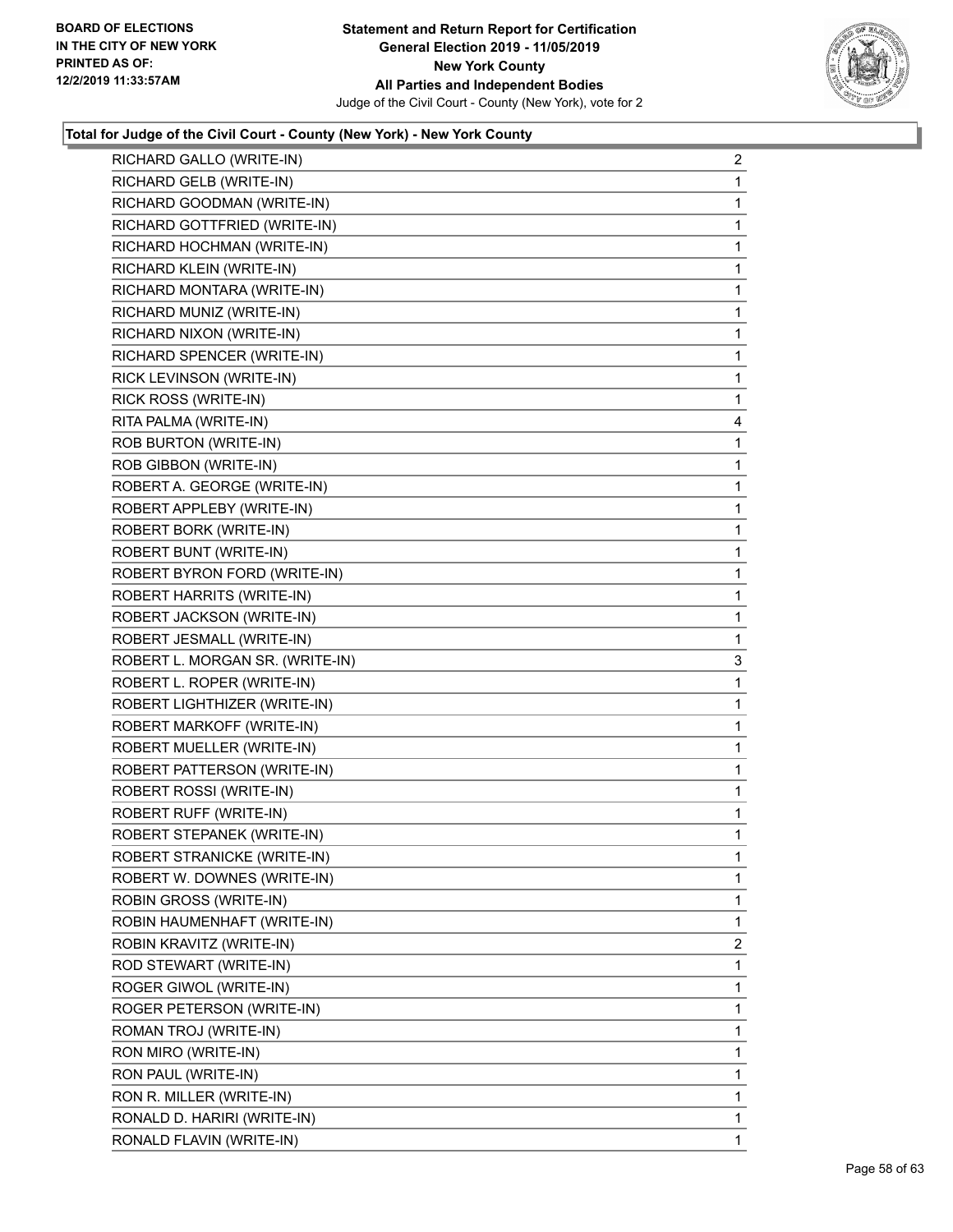

| RONALD L. KUBY (WRITE-IN)          | $\mathbf{1}$ |
|------------------------------------|--------------|
| RONALD REAGAN (WRITE-IN)           | 3            |
| RONALD RODY (WRITE-IN)             | 1            |
| RONNI ARNOLD (WRITE-IN)            | 1            |
| ROSE HALLEN (WRITE-IN)             | 1            |
| ROSEMARY MOSCATT (WRITE-IN)        | 1            |
| ROXY ZUMANI (WRITE-IN)             | 1            |
| RUDOLPH GIULIANI (WRITE-IN)        | 23           |
| RUNA RAGAGOPSLI (WRITE-IN)         | 1            |
| RUSH BAYDERD GREENBERG (WRITE-IN)  | 1            |
| RUSH LIMBAUGH (WRITE-IN)           | 1            |
| RUSSELL NEWMAN (WRITE-IN)          | 1            |
| RUSTY SHACKLEFORD (WRITE-IN)       | $\mathbf{1}$ |
| RUTH BADGER GINSBURG (WRITE-IN)    | 1            |
| RUTH L. YANG (WRITE-IN)            | 1            |
| RYAN ZIMMERMAN (WRITE-IN)          | $\mathbf{1}$ |
| RYDER ALPERT (WRITE-IN)            | 1            |
| SABRINA KRAUSS (WRITE-IN)          | 1            |
| SAM HIMMEISTEIN ESQ (WRITE-IN)     | $\mathbf{1}$ |
| SAMUEL G. HUDIS (WRITE-IN)         | 1            |
| SAMUEL GUNTHER (WRITE-IN)          | 1            |
| SAMUEL LEE (WRITE-IN)              | $\mathbf{1}$ |
| SAMUEL WALKER (WRITE-IN)           | 1            |
| SAMUEL ZINSTEIN (WRITE-IN)         | 1            |
| SANDEEP PURI (WRITE-IN)            | $\mathbf{1}$ |
| SAQUAN BARKLEY (WRITE-IN)          | 1            |
| SARAH CONNER (WRITE-IN)            | 1            |
| SARAH GAVE (WRITE-IN)              | $\mathbf{1}$ |
| SARAH L. SHORE (WRITE-IN)          | 1            |
| SARAH SHULEVITZ VORHAND (WRITE-IN) | 1            |
| SARGAM JAIN (WRITE-IN)             | $\mathbf{1}$ |
| SCOTT ARMSTRONG (WRITE-IN)         | 1            |
| SCOTT HOUNSELL (WRITE-IN)          | $\mathbf{1}$ |
| SCOTT TAYLOR (WRITE-IN)            | 1            |
| SCOTT WARNILA (WRITE-IN)           | 1            |
| SEAN HANNITY (WRITE-IN)            | 5            |
| SEAN N. DONOVAN (WRITE-IN)         | 1            |
| SETH GUTHARTZ (WRITE-IN)           | 1            |
| SETH KAPLAN (WRITE-IN)             | 1            |
| SETH MARTIN (WRITE-IN)             | 1            |
| SHA MEDIONI (WRITE-IN)             | 1            |
| SHARON O'SHAUGHNESSY (WRITE-IN)    | 1            |
| SHARON STAPEL (WRITE-IN)           | 1            |
| SHARRON NORMAN ESQ. (WRITE-IN)     | 1            |
| SHAUN KRUPA (WRITE-IN)             | 1            |
| SHAWN KING (WRITE-IN)              | 1            |
|                                    |              |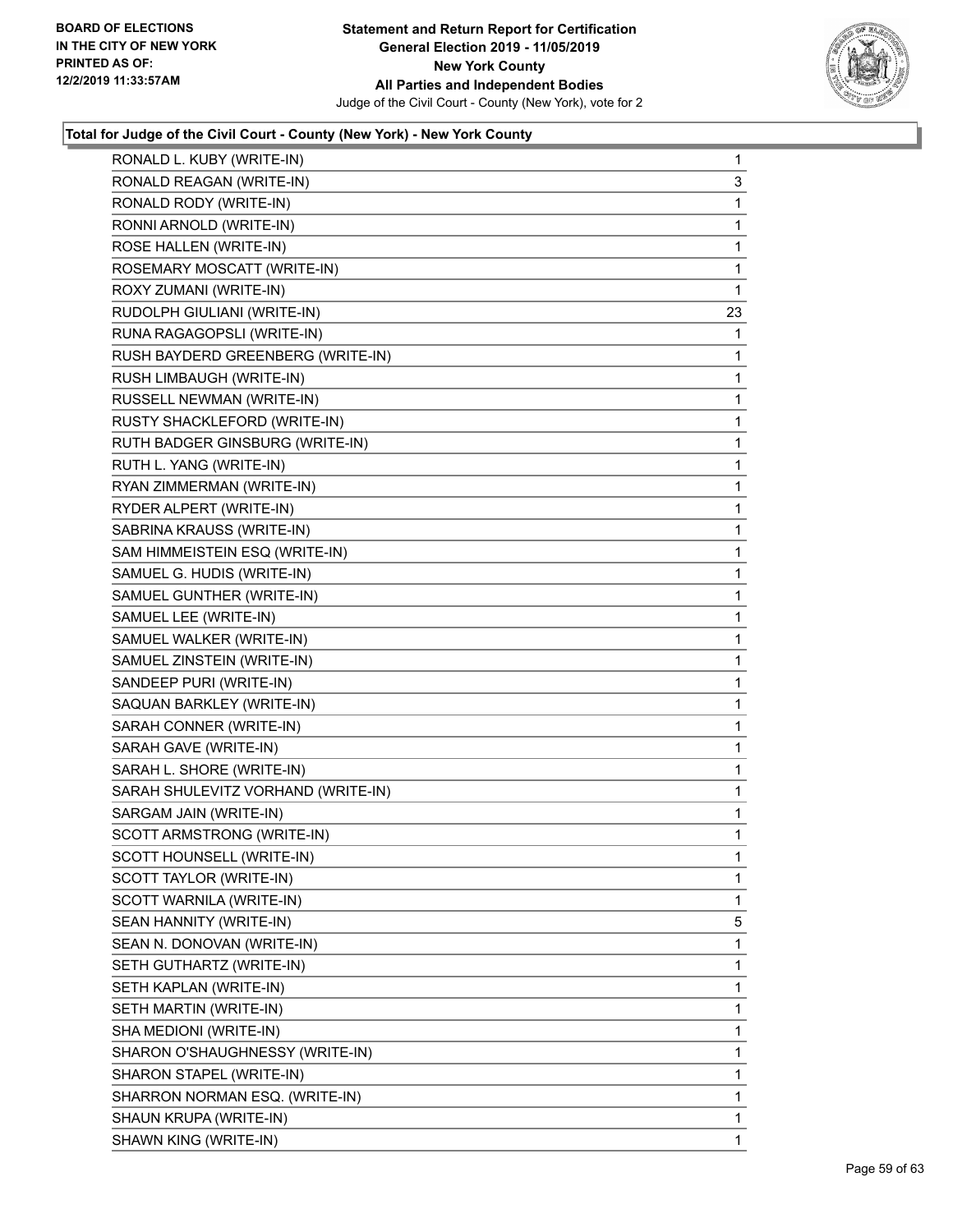

| SHEA FINK (WRITE-IN)              | $\overline{2}$ |
|-----------------------------------|----------------|
| SHEILA GUNTHER (WRITE-IN)         | 1              |
| SHELIA SZCZEPANIQ (WRITE-IN)      | 1              |
| SHERIFF CLARK (WRITE-IN)          | $\mathbf 1$    |
| SHERRIFF ARPAYO (WRITE-IN)        | 1              |
| SHIRA HUDSON (WRITE-IN)           | 1              |
| SIMON BOLIVAR (WRITE-IN)          | 1              |
| SIOBHAN NEVILLE (WRITE-IN)        | $\mathbf{1}$   |
| SOJOURNEY TRUTH (WRITE-IN)        | 1              |
| SONIA SOTOMAYOR (WRITE-IN)        | $\overline{c}$ |
| SOPHIA KOFSKY (WRITE-IN)          | 1              |
| SOPHIE BROWN (WRITE-IN)           | 1              |
| SPENCER DAVIS (WRITE-IN)          | $\mathbf{1}$   |
| STACEY KATZEN NIDUS (WRITE-IN)    | $\mathbf{1}$   |
| STAN LEE (WRITE-IN)               | 1              |
| STANLEY J. LEWIS (WRITE-IN)       | $\mathbf 1$    |
| STEFAN STYLE (WRITE-IN)           | 1              |
| STELLA SOTTILE (WRITE-IN)         | 1              |
| STEPHANIE BRODY (WRITE-IN)        | $\mathbf 1$    |
| STEPHANIE YOSHIDA (WRITE-IN)      | $\mathbf{1}$   |
| STEPHEN C. DEMARIA (WRITE-IN)     | 1              |
| STEPHEN C. ROBINSON (WRITE-IN)    | $\mathbf 1$    |
| STEPHEN DANN HAUSER (WRITE-IN)    | 1              |
| STEPHEN FITCH (WRITE-IN)          | 1              |
| STEPHEN MACDONALD (WRITE-IN)      | $\mathbf 1$    |
| STEPHEN MCALLISTER (WRITE-IN)     | 1              |
| STEPHEN PIECHL (WRITE-IN)         | 1              |
| STEVE COHEN (WRITE-IN)            | $\mathbf 1$    |
| STEVE DI LENARDO (WRITE-IN)       | 1              |
| STEVE HARRIS (WRITE-IN)           | $\overline{2}$ |
| STEVE JOBS (WRITE-IN)             | $\mathbf{1}$   |
| STEVE SHEMKID (WRITE-IN)          | 1              |
| STEVE SINCLAIR (WRITE-IN)         | 1              |
| STEVEN COHEN (WRITE-IN)           | 1              |
| STEVEN J. MUNASHI (WRITE-IN)      | 1              |
| STEVEN KELLY (WRITE-IN)           | 1              |
| STU LOESER (WRITE-IN)             | 1              |
| STUART DAVIDSON TRIBBS (WRITE-IN) | 1              |
| STUART FRAASS (WRITE-IN)          | 1              |
| STUART GARTNER (WRITE-IN)         | 1              |
| STUART LEYTON (WRITE-IN)          | 1              |
| SUGAR KUPFERLERG (WRITE-IN)       | 1              |
| SUKI HOUSEBOAT (WRITE-IN)         | 1              |
| SUSAN GRANT (WRITE-IN)            | 1              |
| SUSAN HOCHBERG (WRITE-IN)         | 1              |
| SUSAN LIN (WRITE-IN)              | 1              |
|                                   |                |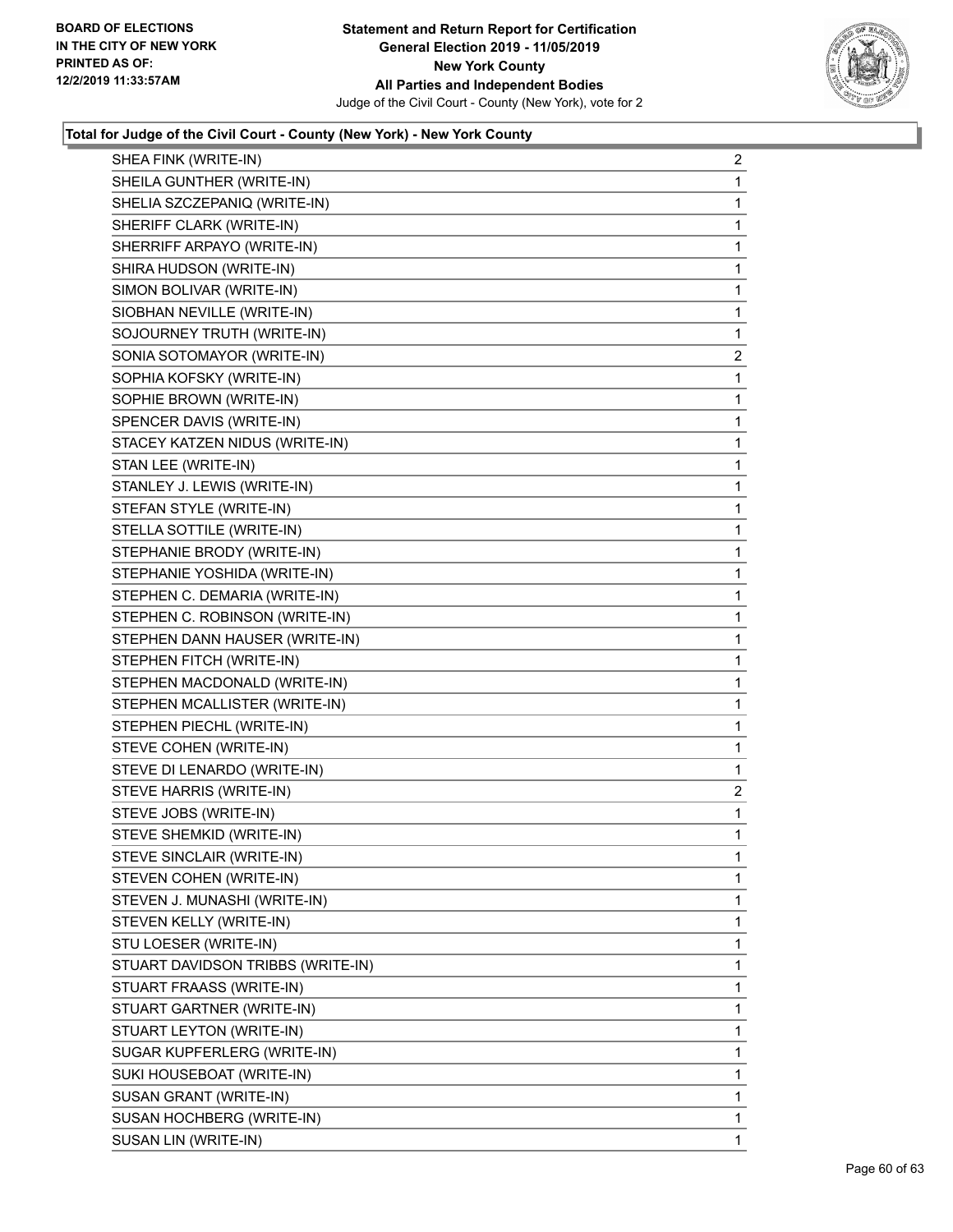

| SUSAN O'LEARY (WRITE-IN)         | 1              |
|----------------------------------|----------------|
| SUSAN RUSSACK (WRITE-IN)         | 1              |
| SVEN PRUDLO (WRITE-IN)           | 1              |
| SYED KAZIM RIZVI ESQ (WRITE-IN)  | 1              |
| SYLVIA NG (WRITE-IN)             | 1              |
| TALI MARTINEZ-RUSSELL (WRITE-IN) | 1              |
| TAMAR ZEFFREN (WRITE-IN)         | 1              |
| TAMARA HALL (WRITE-IN)           | 1              |
| TAMMY DAVIES (WRITE-IN)          | 1              |
| TAN MERRILL (WRITE-IN)           | 1              |
| TANYA KENNEDY (WRITE-IN)         | 1              |
| TA-TANISHA JAMES (WRITE-IN)      | $\overline{c}$ |
| TED BERKOWITZ (WRITE-IN)         | 1              |
| TED BUSH (WRITE-IN)              | 1              |
| TED CRUZ (WRITE-IN)              | 1              |
| TED LENOX (WRITE-IN)             | 1              |
| TEIMOL JOHNSTON (WRITE-IN)       | 1              |
| TEO TEROS (WRITE-IN)             | 1              |
| TERRY KASSEL (WRITE-IN)          | 1              |
| THERESA L. DRAKE (WRITE-IN)      | 1              |
| THOMAS BELL (WRITE-IN)           | 1              |
| THOMAS CASEY (WRITE-IN)          | 1              |
| THOMAS DUGGAN (WRITE-IN)         | 1              |
| THOMAS G. DIMERY (WRITE-IN)      | 1              |
| THOMAS JAMES (WRITE-IN)          | 1              |
| THOMAS MCCORNICK (WRITE-IN)      | 1              |
| THOMAS O. WINSHIP (WRITE-IN)     | 1              |
| THOMAS R. BROUSSARD (WRITE-IN)   | 1              |
| THOMAS ROMAN III (WRITE-IN)      | 1              |
| THOMAS SHEEDY (WRITE-IN)         | 1              |
| TIFFANY CABAN (WRITE-IN)         | 5              |
| TIFFANY RENEE SANCHEZ (WRITE-IN) | 1              |
| TIGER WOODS (WRITE-IN)           | 1              |
| TIM ALLEN (WRITE-IN)             | 1              |
| TIM GILBERT (WRITE-IN)           | 1              |
| TIM KUHL (WRITE-IN)              | 1              |
| TIMOTHY PARSON AGREW (WRITE-IN)  | 1              |
| TISA LAPADULA (WRITE-IN)         | 1              |
| TODD DAVISON (WRITE-IN)          | 1              |
| TOM BRADY (WRITE-IN)             | 1              |
| TOM EMMONS (WRITE-IN)            | 1              |
| TOM LEVINE (WRITE-IN)            | 1              |
| TOM MERRILL (WRITE-IN)           | 1              |
| TOM REUS (WRITE-IN)              | 1              |
| TOMMY LEE (WRITE-IN)             | 1              |
| TONI MANUSKY (WRITE-IN)          | $\mathbf{1}$   |
|                                  |                |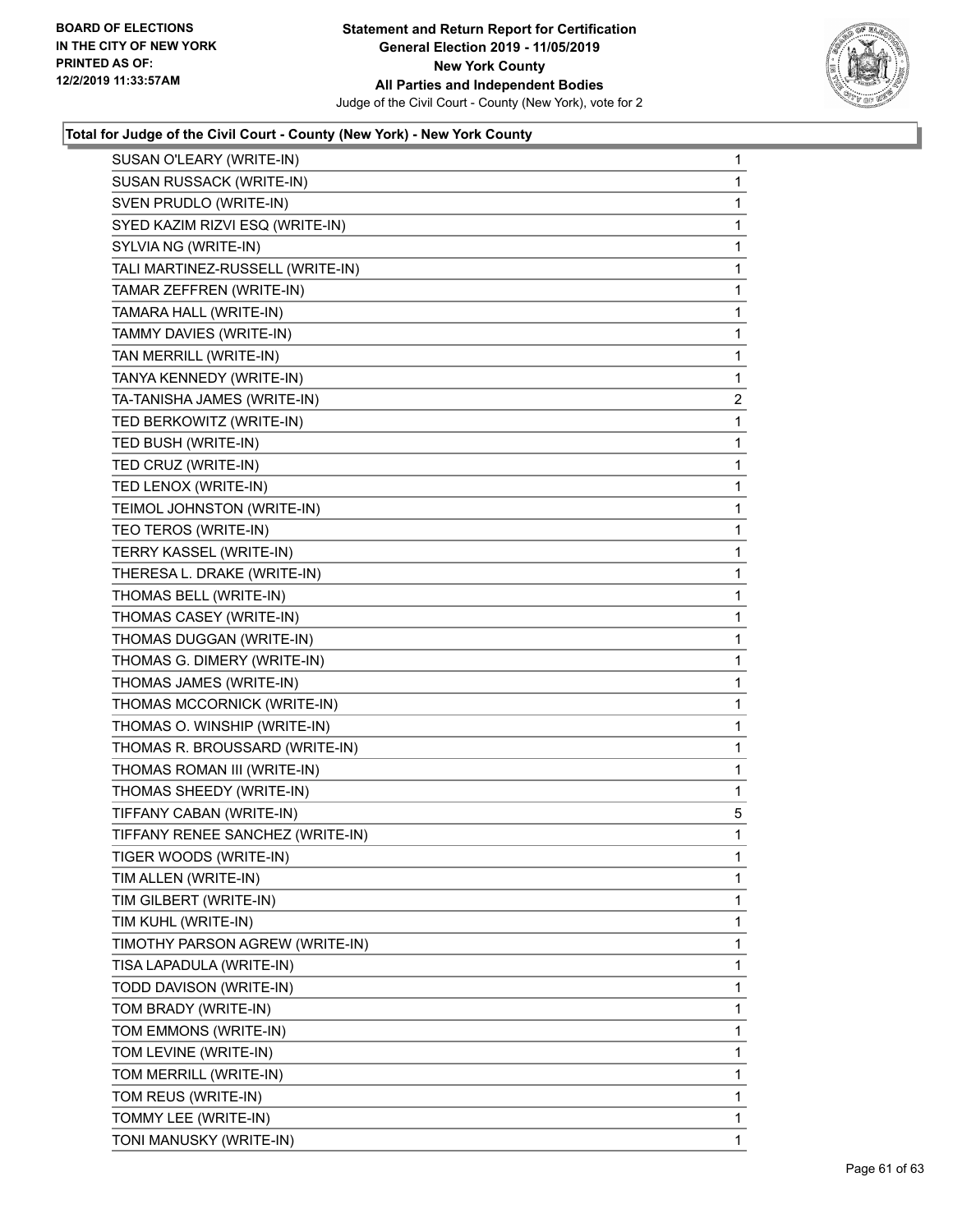

| TONY BENNETT (WRITE-IN)                   | 1            |
|-------------------------------------------|--------------|
| TONY FORD (WRITE-IN)                      | 1            |
| TONY MALKIN (WRITE-IN)                    | 1            |
| TONY NUSCO (WRITE-IN)                     | 1            |
| TONY STARK (WRITE-IN)                     | 1            |
| TOOTS MCGEE (WRITE-IN)                    | 1            |
| TRACEY LOTT (WRITE-IN)                    | 1            |
| TREVOR MILLS (WRITE-IN)                   | 1            |
| TREVOR NOAH (WRITE-IN)                    | 1            |
| TROY JOHNSON (WRITE-IN)                   | 1            |
| TROY K. HUGHEY (WRITE-IN)                 | 1            |
| TUCKER CARLSON (WRITE-IN)                 | 2            |
| TULSI GABBARD (WRITE-IN)                  | 1            |
| TYLER CHERNIN (WRITE-IN)                  | 1            |
| TZIPORA SLONIM (WRITE-IN)                 | $\mathbf 1$  |
| UNATTRIBUTABLE WRITE-IN (WRITE-IN)        | 1,035        |
| UNCOUNTED WRITE-IN PER STATUTE (WRITE-IN) | 38           |
| UYA SEHWARTENBERG (WRITE-IN)              | 1            |
| VALARIE BOGART (WRITE-IN)                 | 1            |
| VALERIE HOPE TOCCI (WRITE-IN)             | 1            |
| VALERIE WESTCOTT (WRITE-IN)               | 1            |
| VANESSA MENDOZA (WRITE-IN)                | 1            |
| VERA SUNG (WRITE-IN)                      | 1            |
| VERONICA DUNLAP (WRITE-IN)                | 1            |
| VICTOR KENNER (WRITE-IN)                  | 1            |
| VINCENT F. MARTUSCIELLO (WRITE-IN)        | 3            |
| VINCENT MCKEEVA (WRITE-IN)                | 1            |
| VINOO VARGHESE (WRITE-IN)                 | 1            |
| <b>VIRGIL TEXAS (WRITE-IN)</b>            | 1            |
| VISH BURRA (WRITE-IN)                     | 1            |
| VIVIANA HERNANDEZ (WRITE-IN)              | 1            |
| VLED LENIN (WRITE-IN)                     | 1            |
| WALLACE FORD III (WRITE-IN)               | 1            |
| WALLACE RILEY (WRITE-IN)                  | 1            |
| WALTER WAGNER (WRITE-IN)                  | 1            |
| WARREN J. MURRAY (WRITE-IN)               | $\mathbf 1$  |
| WAYNE BOLIO (WRITE-IN)                    | 1            |
| WAYNE MESSAM (WRITE-IN)                   | 1            |
| WENDY LI (WRITE-IN)                       | 1            |
| WILBUR KUNG (WRITE-IN)                    | 1            |
| WILL BRAUNSCH-WEIGER (WRITE-IN)           | 1            |
| WILLA J. BERNSTEIN (WRITE-IN)             | 1            |
| WILLIAM BARR (WRITE-IN)                   | 1            |
| WILLIAM BAZIGOS (WRITE-IN)                | 1            |
| WILLIAM BRENNAN (WRITE-IN)                | $\mathbf{1}$ |
| WILLIAM BROWNE (WRITE-IN)                 | 1            |
|                                           |              |